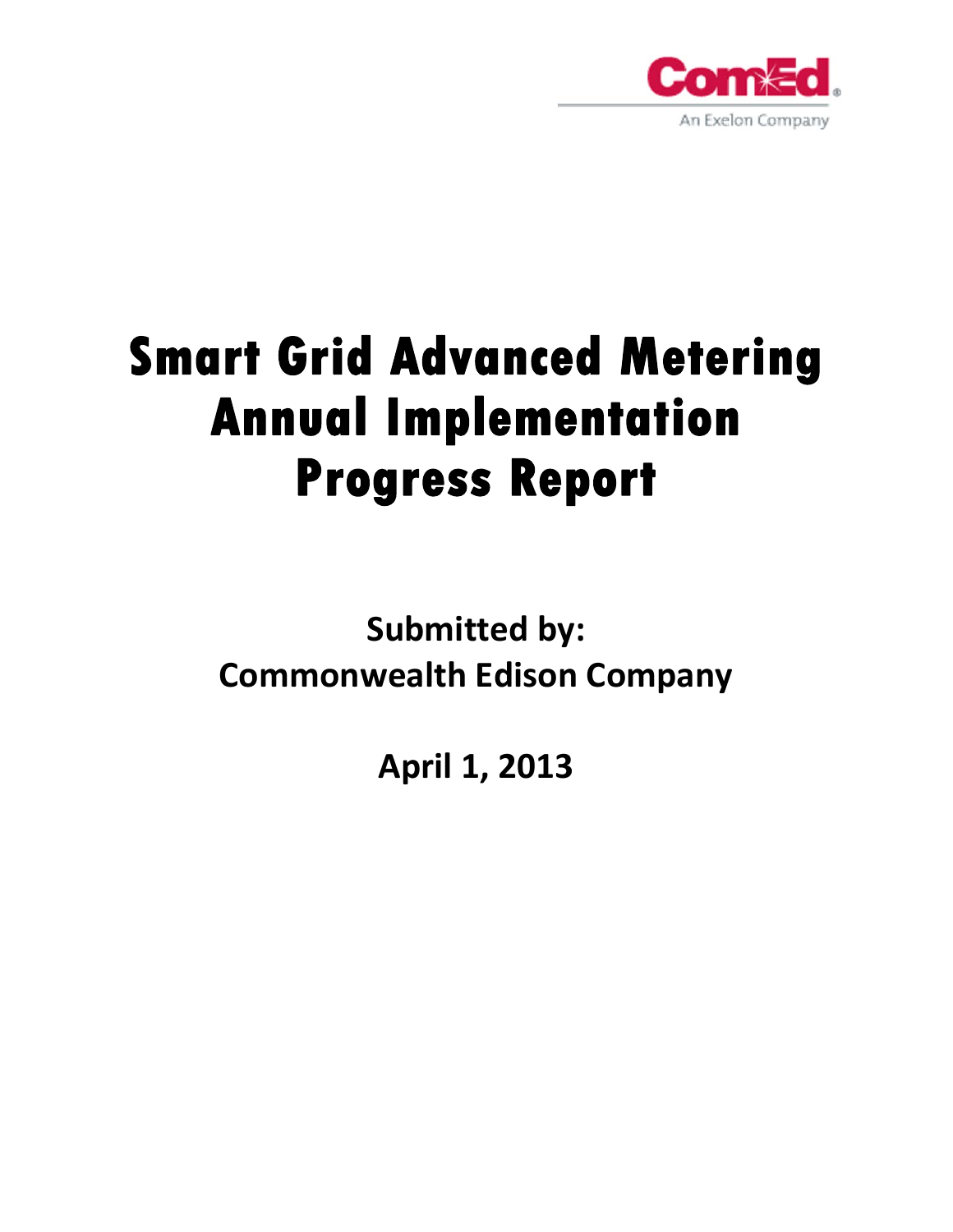|  | <b>Table of Contents</b> |
|--|--------------------------|
|  |                          |

| I.        |    |  |  |  |  |  |  |
|-----------|----|--|--|--|--|--|--|
| II.       |    |  |  |  |  |  |  |
| A.        |    |  |  |  |  |  |  |
|           | 1. |  |  |  |  |  |  |
|           | 2. |  |  |  |  |  |  |
|           | 3. |  |  |  |  |  |  |
|           | 4. |  |  |  |  |  |  |
|           | 5. |  |  |  |  |  |  |
|           | 6. |  |  |  |  |  |  |
|           | 7. |  |  |  |  |  |  |
| <b>B.</b> |    |  |  |  |  |  |  |
|           | 1. |  |  |  |  |  |  |
|           | 2. |  |  |  |  |  |  |
|           | 3. |  |  |  |  |  |  |
|           | 4. |  |  |  |  |  |  |
|           | 5. |  |  |  |  |  |  |
|           | 6. |  |  |  |  |  |  |
|           | 7. |  |  |  |  |  |  |
| C.        |    |  |  |  |  |  |  |
| III.      |    |  |  |  |  |  |  |
| A.        |    |  |  |  |  |  |  |
|           | 1. |  |  |  |  |  |  |
|           | 2. |  |  |  |  |  |  |
|           | 3. |  |  |  |  |  |  |
| <b>B.</b> |    |  |  |  |  |  |  |
|           | 1. |  |  |  |  |  |  |
|           | 2. |  |  |  |  |  |  |
|           | 3. |  |  |  |  |  |  |
| IV.       |    |  |  |  |  |  |  |
| A.        |    |  |  |  |  |  |  |
|           | 1. |  |  |  |  |  |  |
|           | 2. |  |  |  |  |  |  |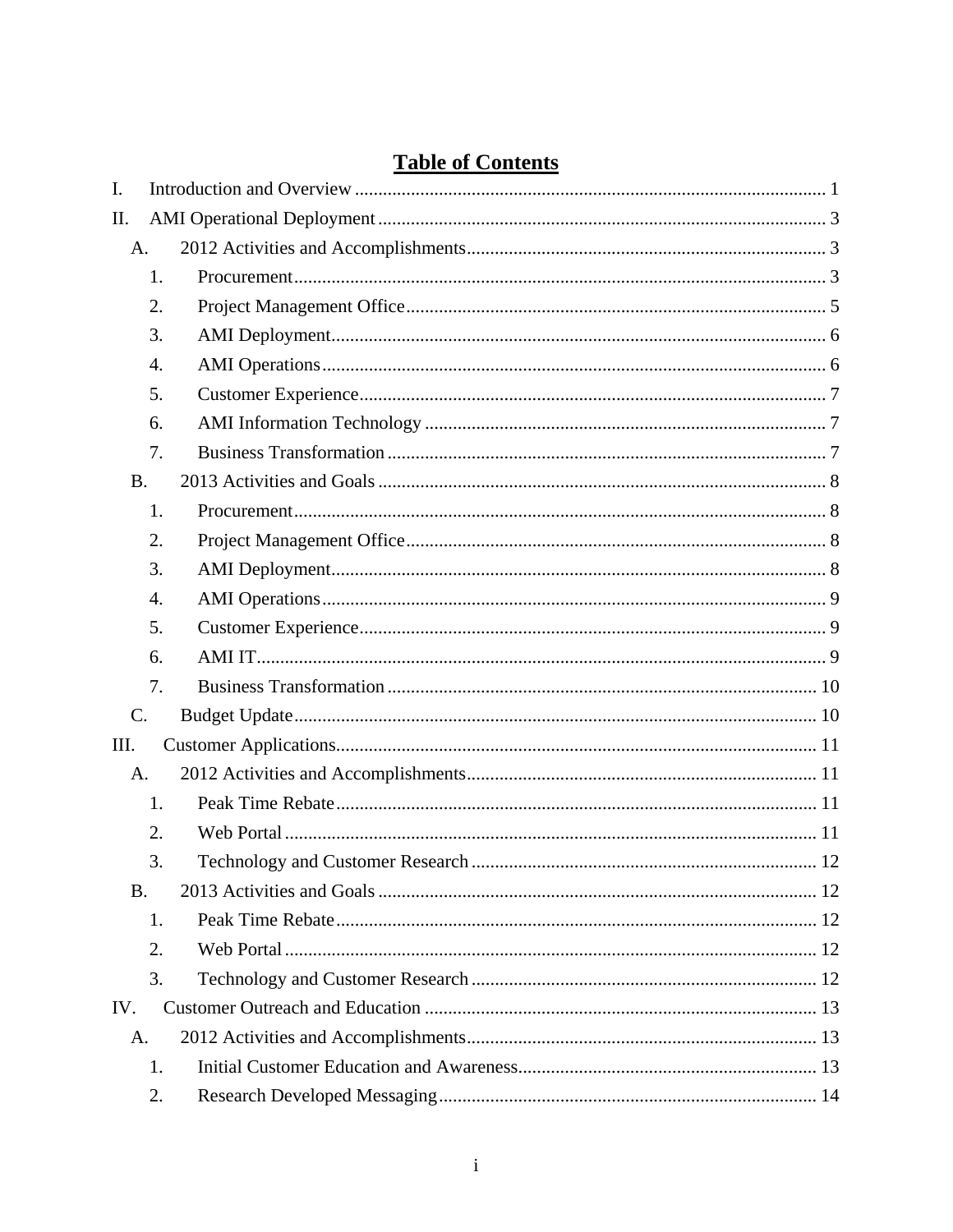|                | 3. |  |  |  |  |  |  |
|----------------|----|--|--|--|--|--|--|
|                | 4. |  |  |  |  |  |  |
| $\mathbf{B}$ . |    |  |  |  |  |  |  |
|                |    |  |  |  |  |  |  |
|                | 2. |  |  |  |  |  |  |
|                | 3. |  |  |  |  |  |  |
|                | 4. |  |  |  |  |  |  |
|                |    |  |  |  |  |  |  |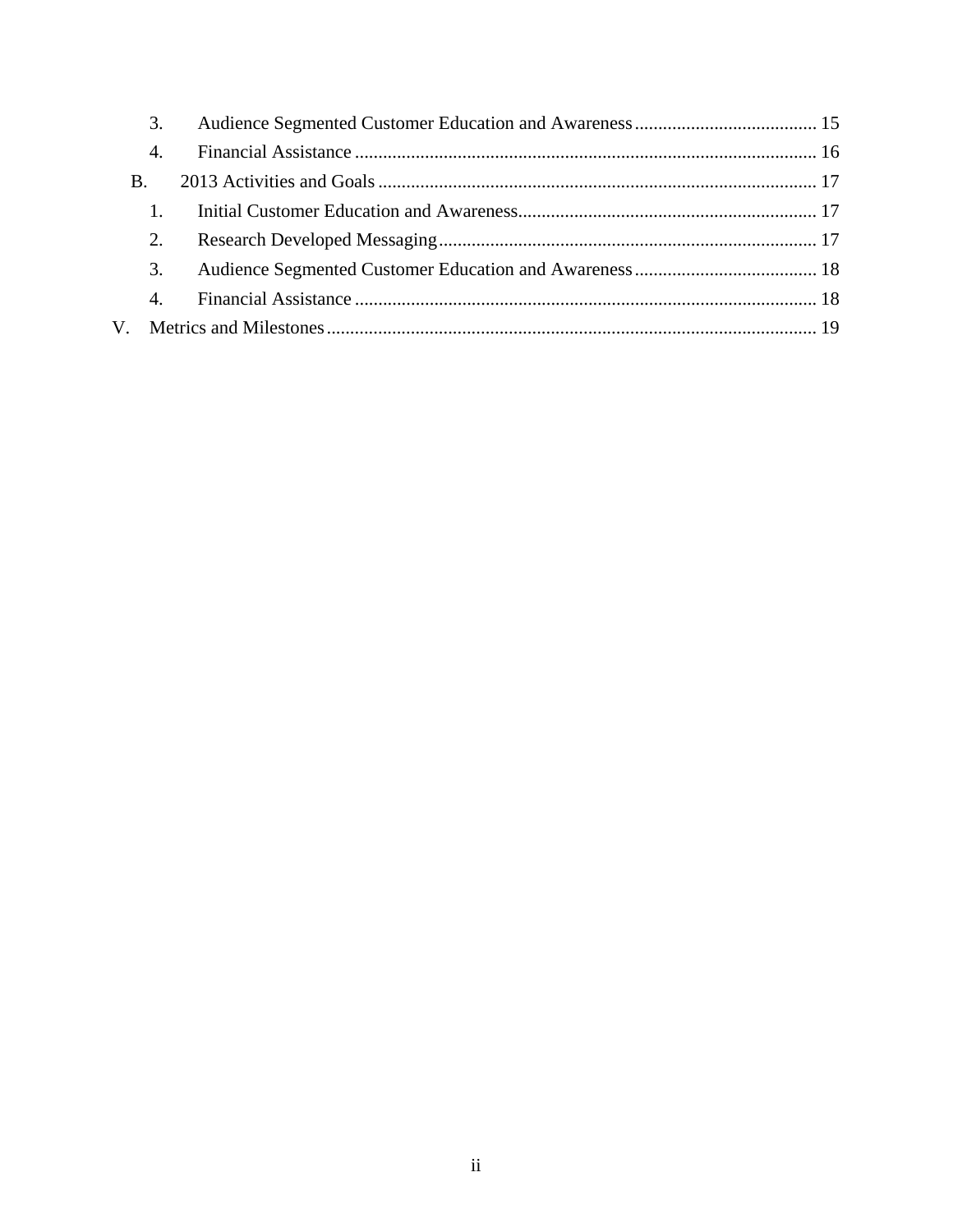#### **I. INTRODUCTION AND OVERVIEW**

ComEd presents this Annual Implementation Progress Report ("Report" or "AIPR") of its Smart Grid Advanced Metering Infrastructure ("AMI") Deployment Plan ("AMI Plan" or "Plan") to the Illinois Commerce Commission ("Commission" or "ICC"). ComEd's original proposed AMI Plan was filed on April 23, 2012 in ICC Docket No. 12-0298. The Commission entered an Order approving ComEd's AMI Plan with certain modifications on June 22, 2012 in ICC Docket No. 12-0298 ("*June 2012 Order*"). ComEd filed a modified AMI Plan in compliance with the *June 2012 Order* on July 13, 2012 ("Modified AMI Plan"). On October 3, 2012, ComEd submitted a Revised AMI Plan on rehearing in ICC Docket No. 12-0298 ("Revised AMI Plan"). The Revised AMI Plan was approved by the Commission in its Order on Rehearing in ICC Docket No. 12-0298 dated December 5, 2012 ("*December 2012 Order*").

This Report summarizes the activities and achievements accomplished in 2012 and the activities and goals planned for 2013 in the areas of AMI Operational Deployment, Customer Applications, Customer Outreach and Education, and Metrics and Milestones.<sup>1</sup> There are three numerical attachments to this Report that are referenced in the Metrics and Milestones section. Additionally, there are two appendices to this Report. Appendix A addresses issues and topics beyond those specified for this Report in Section 16-108.6(e) of the Public Utilities Act ("PUA"), 220 ILCS  $5/16-108.6(e)$ , that the Commission directed ComEd to submit with this Report in its *June 2012 Order*, and Appendix B contains ComEd's Analysis of Accelerated Deployment Schedules as directed by the Commission in its *December 2012 Order*.

#### Operational Deployment

In 2012, ComEd's AMI team accomplished several project activities in the Operational Deployment area, including: (1) the evaluation and selection of key professional service providers and technology solutions; (2) the establishment of a Project Management Office ("PMO") under the direction of the AMI Program Director, which will be responsible for providing management and oversight to the AMI Program; (3) the development of plans and strategies for the full service territory AMI deployment that will begin in 2015; (4) the implementation of high-priority system enhancements and business process redesigns that focus on the deployment and operation of additional AMI meters and the development of core business processes.

In 2013, the AMI team plans to complete a number of operational objectives, including: (1) initiate the technical architecture and Meter Data Management System ("MDMS") replacement work; (2) ramp-up business process design work; (3) continue the planning of field deployment and cross dock operations; (4) complete the implementation of system enhancements and processes to continue the improvement of pilot system operations; and (5) continue the piloting of data analytics tools and processes to improve the effectiveness of revenue protection and the pilot system operations.

 $\frac{1}{1}$ <sup>1</sup> This Report refers to various systems, standards, groups, teams, organizations, and processes described in more detail in the AMI Plan. While acronyms used in this Report are defined when introduced, readers can refer to the AMI Plan for more detailed information and background on such terms and acronyms.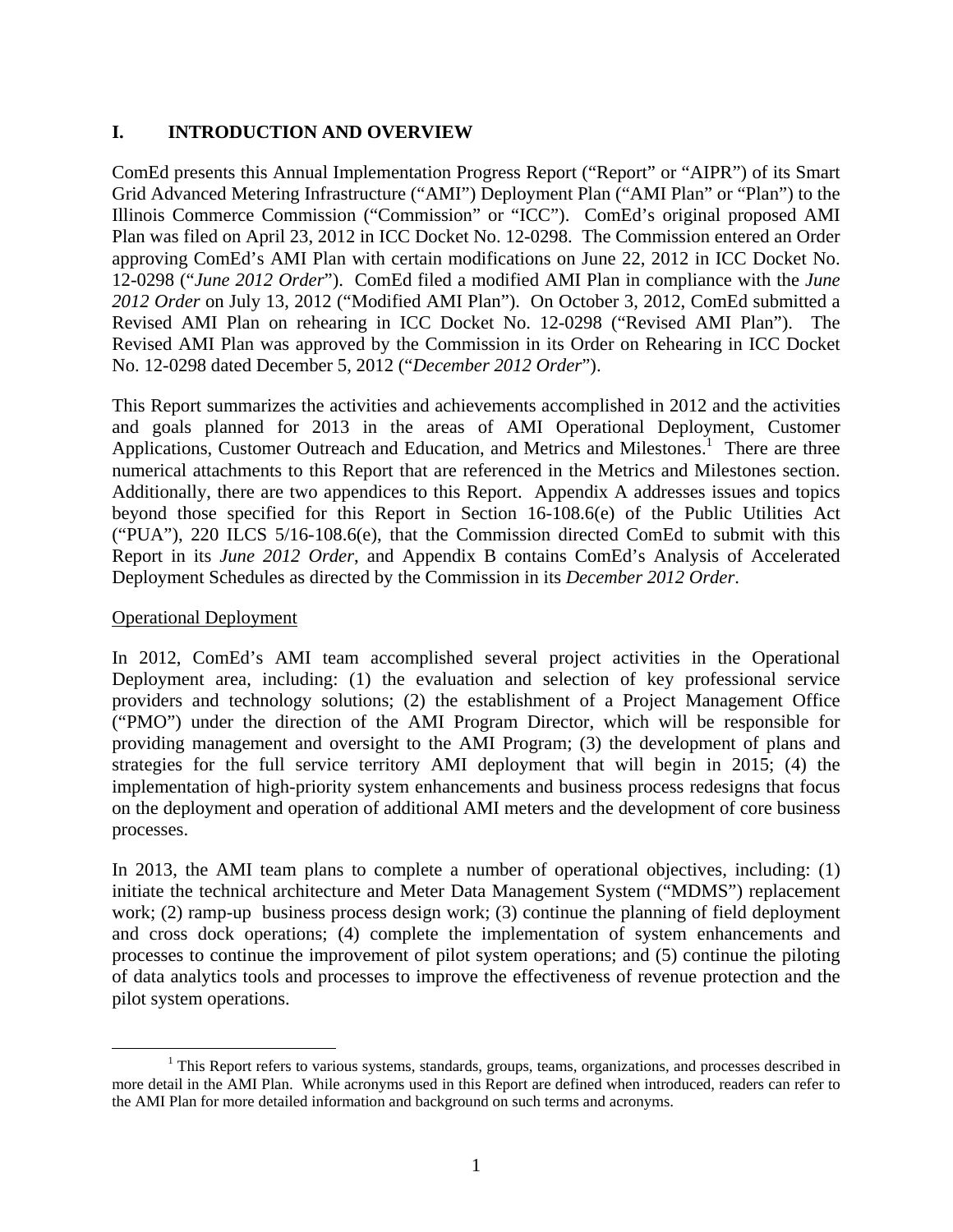#### Customer Applications

In 2012, the AMI team also accomplished a number of key Customer Applications activities, including: (1) the development of the Peak Time Rebate ("PTR") program; (2) providing provisional access for all residential customers to the web portal that securely provides them with their detailed account information; and (3) the completion of research regarding technologies enabled by Smart Grid that could directly touch customers as well as the development of a partnership with Whirlpool Corporation ("Whirlpool") in support of the proposed regional launch of Smart Appliances in ComEd's service territory. The AMI team has a number of Customer Applications goals planned for 2013, including: (1) the development of technology research on Direct Load Control ("DLC") devices in preparation for a 2014 DLC pilot; (2) the commencement of design work on the web portal to provide customers with increased access; and (3) the renewal of technology research and continuance of the partnership with Whirlpool.

#### Customer Outreach and Education

In 2012, the AMI team conducted Customer Outreach and Education programs related to AMI and its associated benefits, including: (1) the provision of general information to customers in order to educate them regarding the uses and benefits of smart meters through programs such as the Smart Youth Ambassador Program and ComEd.com; (2) the research-driven development of a staged messaging program intended to provide customers with general information and education in a timely manner; (3) the customization of education programs to fit specific customer segments as identified by demographic data; and (4) the development of financial assistance programs, also known as ComEd's CARE programs, designed to assist low-income customers with the payment of their utility bills. The AMI team has a number of goals for 2013 related to the development of Customer Outreach and Education programs, including: (1) the continuing focus on general customer education and an effort to provide information on the use and benefits of smart meters; (2) the use of the staged messaging system to provide information to customers related to the smart grid and smart meters, CARE programs, and energy efficiency; (3) the development of staged messaging to utilize direct mail and community events; (4) the ongoing customization of education programs to fit specific customer segments as identified by demographic data; and (5) the on-going development of financial assistance programs designed to assist low-income customers.

#### Consultation with Smart Grid Advisory Council ("SGAC")

As required by Section 16-108.6(e) of the PUA, 220 ILCS 5/16-108.6(e), ComEd consulted with the SGAC regarding this AIPR. ComEd provided a complete draft of the AIPR to the SGAC in advance of its March 14, 2013 meeting. ComEd also made a presentation on its AIPR at that meeting, and personnel were present that were knowledgeable on each relevant subject. The SGAC offered no written or formal comments on the AIPR or Appendix B thereof, but suggested that it would provide a draft statement of advisement regarding ComEd's analysis of a Time-Of-Use rate in Appendix A to the Report. ComEd received that statement on Friday, March 29, 2013 via email at 11:57 a.m. and it is discussed further in Appendix A.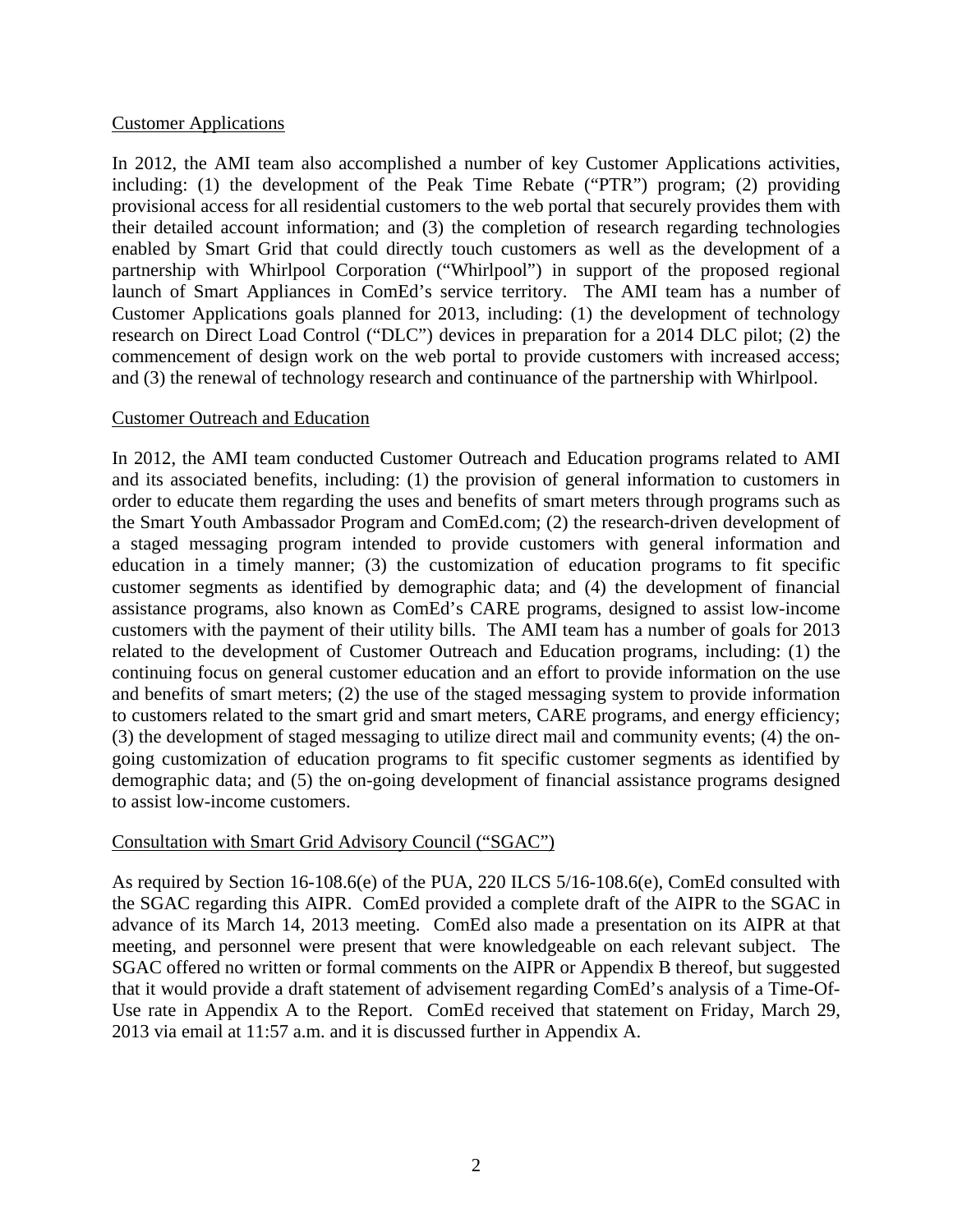#### AMI Plan Revisions

As a result of the meetings ComEd held with stakeholders regarding vulnerable customers as described in Appendix A to this Report, ComEd has made some minor edits to the AMI Plan regarding the definition of vulnerable customers. These edits are contained in the Updated AMI Plan that was filed with this Report.

#### **II. AMI OPERATIONAL DEPLOYMENT**

## **A. 2012 Activities and Accomplishments**

The following section highlights the project work that was accomplished by the AMI team in 2012. This includes key activities in the areas of Procurement, the Project Management Office, AMI Deployment, AMI Operations, Customer Experience, Information Technology ("IT") and Business Transformation ("BT"). These areas are defined in the subsections below.

#### **1. Procurement**

Over the course of 2012, ComEd made progress on several procurement activities related to systems integration, business process design, program management, web presentment of energy usage and data analytics. This progress includes the evaluation and selection of key professional service providers and technology solutions which are detailed in the following tables:

| <b>Professional</b><br><b>Services</b><br>Contract  | <b>Description of Services</b>                                                                                                                                                                                                                                                                                                                                                                                                                                                                  | <b>Selection Process</b>                                                                                                                                                                                                                                                                                                                                                                                                                                                                                   | <b>Vendor</b><br>Selected,<br>Date of<br>Award |
|-----------------------------------------------------|-------------------------------------------------------------------------------------------------------------------------------------------------------------------------------------------------------------------------------------------------------------------------------------------------------------------------------------------------------------------------------------------------------------------------------------------------------------------------------------------------|------------------------------------------------------------------------------------------------------------------------------------------------------------------------------------------------------------------------------------------------------------------------------------------------------------------------------------------------------------------------------------------------------------------------------------------------------------------------------------------------------------|------------------------------------------------|
| <b>Business Process</b><br>and System<br>Integrator | Component 1: Technical<br>Architecture<br>Professional services to team with<br>internal IT resources to design the<br>over-arching scope, phasing, and<br>implementation of AMI IT<br>solutions in order to align with the<br>operational and financial goals of<br>the AMI Program. The resulting<br>'blue print' of technical<br>architecture will be used by the IT<br>organization and selected Systems<br>Integrator for the implementation<br>and integration of the AMI IT<br>platform. | A competitively bid Request For<br>Proposal ("RFP") process was<br>utilized to select a short-list of<br>the most qualified and cost-<br>effective service providers,<br>based on established and<br>consistent evaluation criteria.<br>Short-listed vendors then<br>participated in thorough on-site<br>evaluation of the proposed<br>project teams. 'Best and Final'<br>offers were then requested from<br>each vendor, followed by final<br>evaluations, negotiations, and<br>awarding of the contract. | Accenture<br>8/31/12                           |
|                                                     | Component 2: Systems Integrator<br>Professional services to team with<br>internal IT resources to build,<br>integrate, test, and implement the<br>full suite of AMI IT solutions that<br>will comprise the future-state<br>operating platform.                                                                                                                                                                                                                                                  | NOTE: The procurement<br>processes for these three<br>contracts were conducted<br>simultaneously. Although not a<br>requirement, the same firm was<br>selected for all three contracts in<br>reflection of the quality of the                                                                                                                                                                                                                                                                              | Accenture<br>8/31/12                           |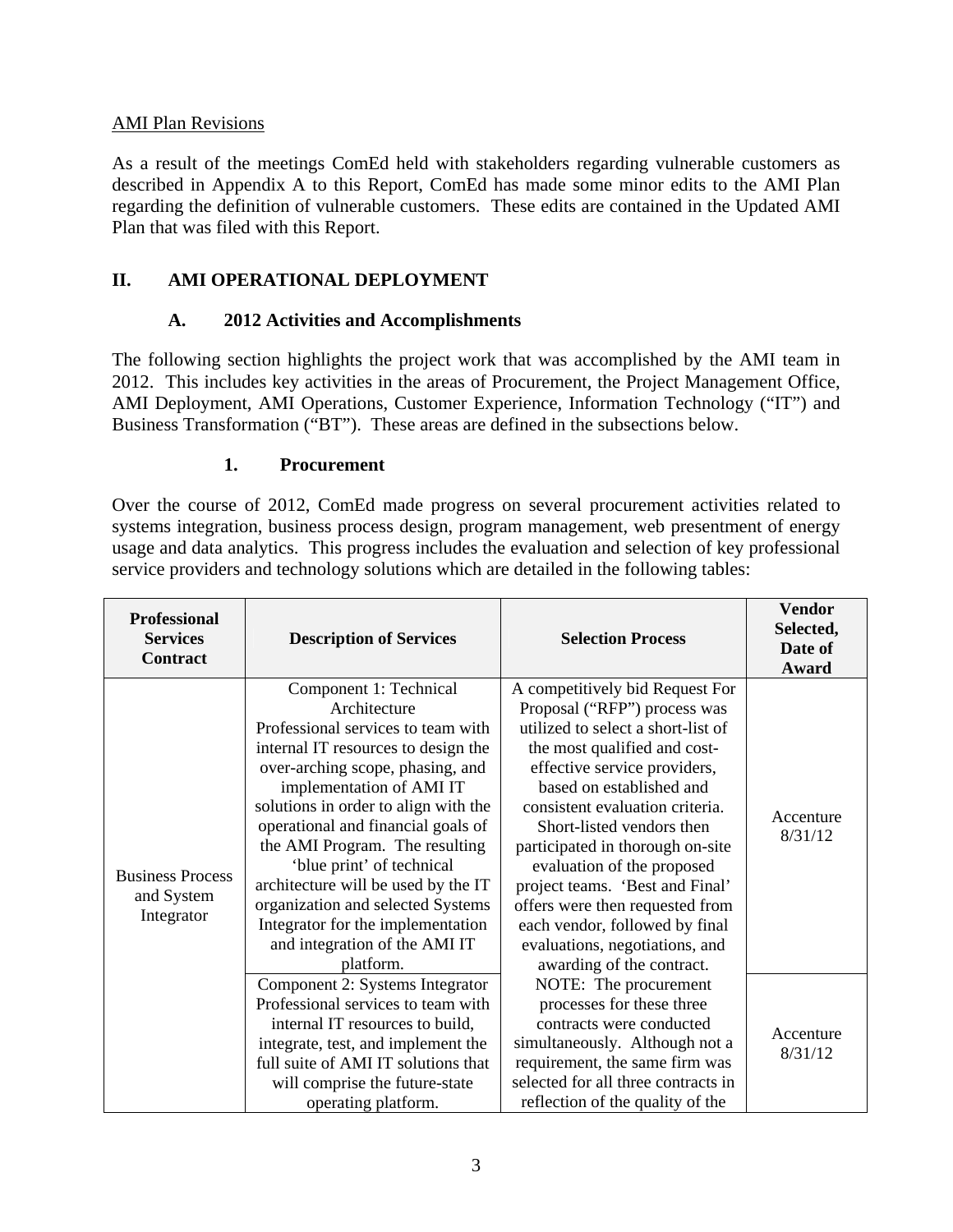| <b>Professional</b><br><b>Services</b><br><b>Contract</b> | <b>Description of Services</b>                                                                                                                                                                                                                                                                                                                                                                                                                                                                                        | <b>Selection Process</b>                                                                                                                                                                                                                                                                                                                                                                                                                                                          | <b>Vendor</b><br>Selected,<br>Date of<br>Award          |
|-----------------------------------------------------------|-----------------------------------------------------------------------------------------------------------------------------------------------------------------------------------------------------------------------------------------------------------------------------------------------------------------------------------------------------------------------------------------------------------------------------------------------------------------------------------------------------------------------|-----------------------------------------------------------------------------------------------------------------------------------------------------------------------------------------------------------------------------------------------------------------------------------------------------------------------------------------------------------------------------------------------------------------------------------------------------------------------------------|---------------------------------------------------------|
|                                                           | Component 3: Business Process<br>Redesign<br>Professional services to team with<br>the BT team to analyze, assess,<br>and redesign the business<br>processes impacted by the<br>deployment of AMI. The goal is<br>to transform these business<br>processes to achieve financial<br>metrics, deliver operational<br>efficiencies, improve the customer<br>experience, make conditions safer<br>for employees and customers, and<br>fully leverage the new technology<br>to improve the way ComEd<br>conducts business. | bids, familiarity with the AMI<br>Pilot program, proposed synergy<br>of the three teams, and<br>competitive pricing.                                                                                                                                                                                                                                                                                                                                                              | Accenture<br>8/31/12                                    |
| Project<br>Management<br>Office (PMO)                     | Professional services to provide<br>program management services.<br>This includes management of<br>scope, schedule, budget, risks, and<br>issues                                                                                                                                                                                                                                                                                                                                                                      | A competitively bid RFP process<br>was utilized to select a short-list<br>of the most qualified and cost-<br>effective service providers,<br>based on an established and<br>consistent evaluation criteria.<br>Short-listed vendors then<br>participated in thorough on-site<br>evaluation of the proposed<br>project teams. 'Best and Final'<br>offers were then requested from<br>each vendor, followed by final<br>evaluations, negotiations, and<br>awarding of the contract. | <b>West Monroe</b><br>Partners,<br>Deloitte<br>10/30/12 |

| <b>Technology</b><br><b>Solutions</b> | <b>Description of Services</b>                                                                                                                                                                                                                                        | <b>Selection Process</b>                                                                                                                                                                                                                                      | Vendor<br>Selected,<br>Date of<br>Award |
|---------------------------------------|-----------------------------------------------------------------------------------------------------------------------------------------------------------------------------------------------------------------------------------------------------------------------|---------------------------------------------------------------------------------------------------------------------------------------------------------------------------------------------------------------------------------------------------------------|-----------------------------------------|
| Web Presentment<br>Solution           | An integrated web application that<br>will provide customers with<br>access to energy usage<br>information, including current and<br>historical usage, savings tips,<br>neighbor comparisons, bill<br>calculators, and other user-<br>friendly data. This application | A competitively bid RFP process<br>resulted in the selection of a<br>Web Presentment Tool after<br>detailed cost and scope<br>negotiations with the vendor.<br>Additionally, the selected tool<br>had already proven to perform<br>well during the AMI Pilot. | Opower<br>4/30/12                       |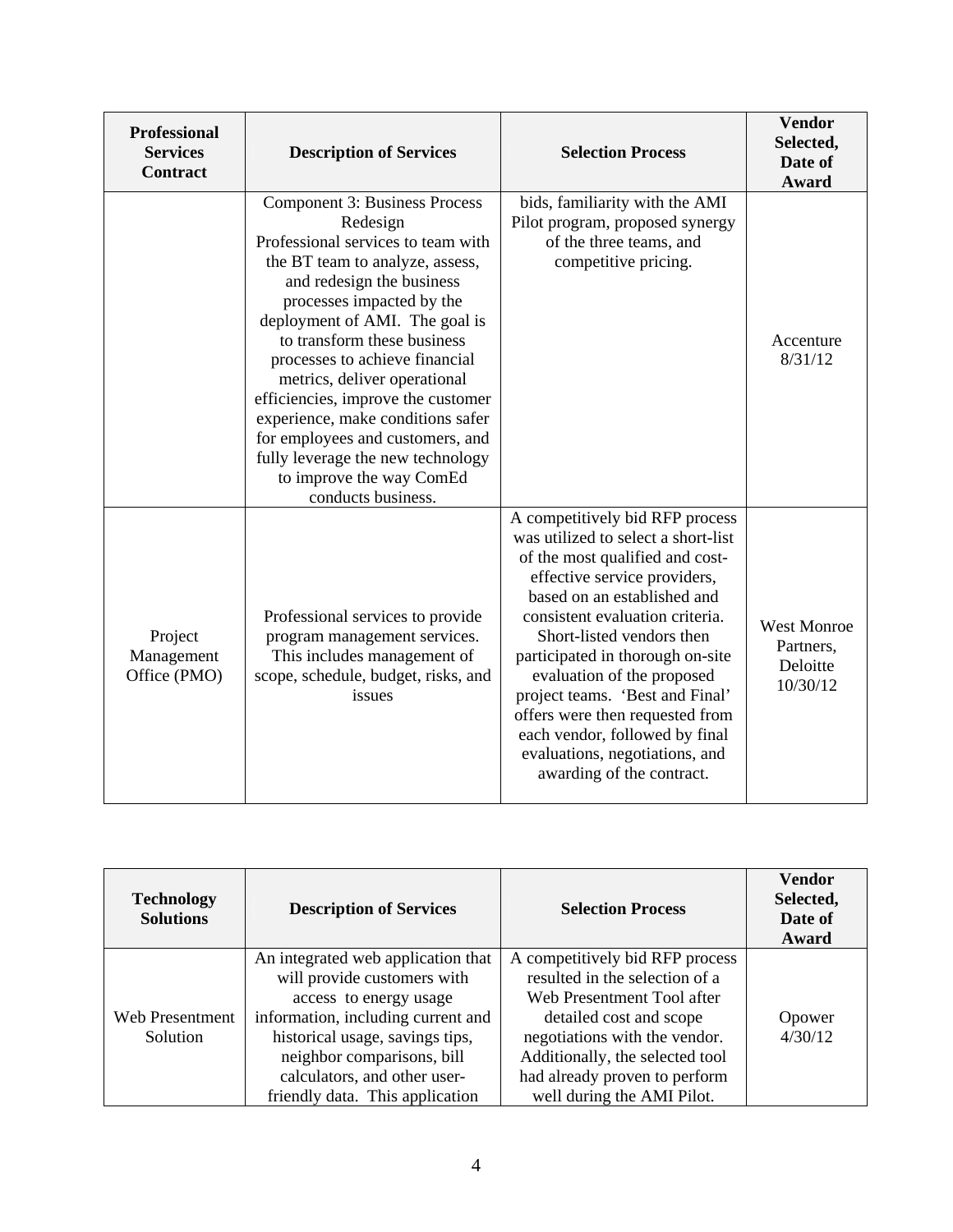| <b>Technology</b><br><b>Solutions</b>       | <b>Description of Services</b>                                                                                                                                                                                                                                                                                                                                              | <b>Selection Process</b>                                                                                                                                                                                                                                                                                                                                                                                                                                                                                                                                                                               | <b>Vendor</b><br>Selected,<br>Date of<br><b>Award</b> |
|---------------------------------------------|-----------------------------------------------------------------------------------------------------------------------------------------------------------------------------------------------------------------------------------------------------------------------------------------------------------------------------------------------------------------------------|--------------------------------------------------------------------------------------------------------------------------------------------------------------------------------------------------------------------------------------------------------------------------------------------------------------------------------------------------------------------------------------------------------------------------------------------------------------------------------------------------------------------------------------------------------------------------------------------------------|-------------------------------------------------------|
|                                             | will provide customers with<br>timely, detailed information they<br>need to take ownership of their<br>energy usage behaviors and<br>corresponding monthly costs.                                                                                                                                                                                                           |                                                                                                                                                                                                                                                                                                                                                                                                                                                                                                                                                                                                        |                                                       |
| <b>EIMA</b> Event<br>Planning /<br>Tracking | A supporting service to aid in the<br>support of the event strategy,<br>including the identification of<br>events and activities in specific<br>communities, management of a<br>calendar of events, creation of<br>displays, interactive games and<br>engagement devices used at<br>events, training for staff, and<br>providing measurable results and<br>budget tracking. | A competitively bid process was<br>conducted in early 2012,<br>resulting in the selection of an<br>experiential event marketing<br>vendor and the use of their<br>supporting tool for tracking and<br>planning.                                                                                                                                                                                                                                                                                                                                                                                        | Ignition<br>3/15/12                                   |
| Data Analytics<br>Solution (Pilot)          | Software and services to provide<br>the ability to analyze meter data,<br>provide context to its meaning and<br>implications, and report it<br>throughout the organization to<br>improve decision making, identify<br>trends, and define and execute<br>effective strategies.                                                                                               | A solution was chosen to operate<br>within the AMI Pilot footprint<br>after a thorough review of the<br>marketplace, including detailed<br>research, vendor demonstrations,<br>and detailed cost negotiations.<br>The solution selected also<br>allowed for synergy with ComEd<br>affiliates Philadelphia Electric<br>Company ("PECO") and<br><b>Baltimore Gas and Electric</b><br>Company ("BG&E"), which<br>selected the same system for<br>their data analytics solution. The<br>results and value of the solution<br>will be evaluated prior to any<br>larger-scale deployment and/or<br>spending. | Data Raker<br>8/15/12                                 |

#### **2. Project Management Office**

A key accomplishment during 2012 was the establishment of a Project Management Office, or PMO, under the direction of the AMI Program Director. This group is responsible for providing management and oversight of the AMI Program. This includes clear identification and management of scope, establishment and ongoing maintenance of the program schedule, and active management, reporting and analysis related to the overall budget. Additionally, the PMO is responsible for identification and mitigation of program risks and issues that occur over the course of project planning and execution.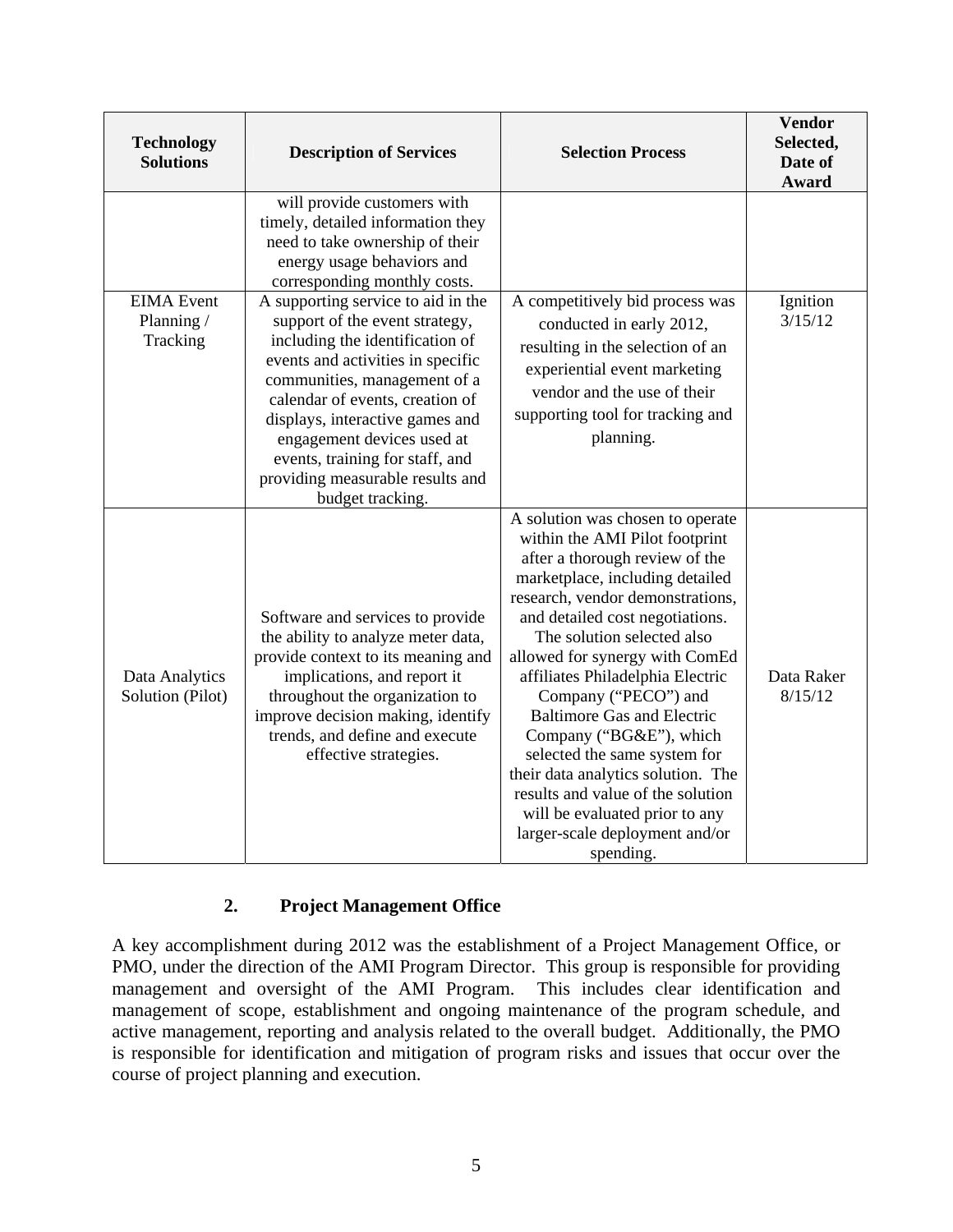Learnings from the AMI Pilot and previous project experience led to the creation of the AMI Steering Committee in 2012, consisting of cross-functional executives throughout ComEd that are impacted by the AMI deployment. This group meets regularly with the AMI PMO and project leadership to review project milestones, provide strategic guidance, and make decisions that impact the direction of the program. The AMI PMO also reports to the Energy Infrastructure Modernization Act ("EIMA") PMO, which is the group responsible for program management across the scope of EIMA. Thus, the AMI PMO was also established as the key integration point for communication and coordination with EIMA PMO. Project updates, risks, and issues are also communicated by the AMI PMO to Executive-level committees within ComEd with overall EIMA oversight.

The PMO has contributed to the effective progress and integration of the workstreams within the AMI program. These workstreams provide regular updates and are evaluated based on their performance related to Scope, Schedule, Budget, Issues, Risks, and Resources. As of December 2012, all workstreams were deemed to be progressing as expected with all identified risks and issues being properly managed.

# **3. AMI Deployment**

Throughout 2012, the AMI Deployment team continued to refine the plans for AMI deployment throughout ComEd's service territory with AMI meter installations commencing in 2015. These updated plans addressed organization structure and size, field labor requirements and mix, cross dock operations, and meter installation methods and processes based on pilot learnings and best practices across the industry. A number of the significant planning refinements were: the optimal use of the handheld devices during meter installation; the method to improve both the quality and safety of the meter exchange addressing the meter installers themselves; and the customer-owned equipment.

#### **4. AMI Operations**

Throughout the year the AMI operations team, made up of business and IT personnel, gained valuable experience in the management and operation of the pilot system, and was able to improve operational performance. Business process and IT system functionality enhancements were completed, leveraging best practices and AMI Pilot lessons learned for the management, monitoring, and operation of AMI systems, such as how to optimize the performance of the field network, the work required to gain access to previously inaccessible locations, and how to more effectively utilize data analytics tools to manage operations.

Additionally, through collaboration with the IT team, enhanced reporting and monitoring capabilities were delivered resulting in more efficient trouble-shooting of network or meter performance issues, and improvements in meter read and billing rates. Lastly, IT functionality was delivered to enable the AMI Operations team to remotely re-program meters from the back office, rather than requiring a field visit. These improvements will benefit the full deployment and operation of the AMI system and will enable more effective utilization of resources.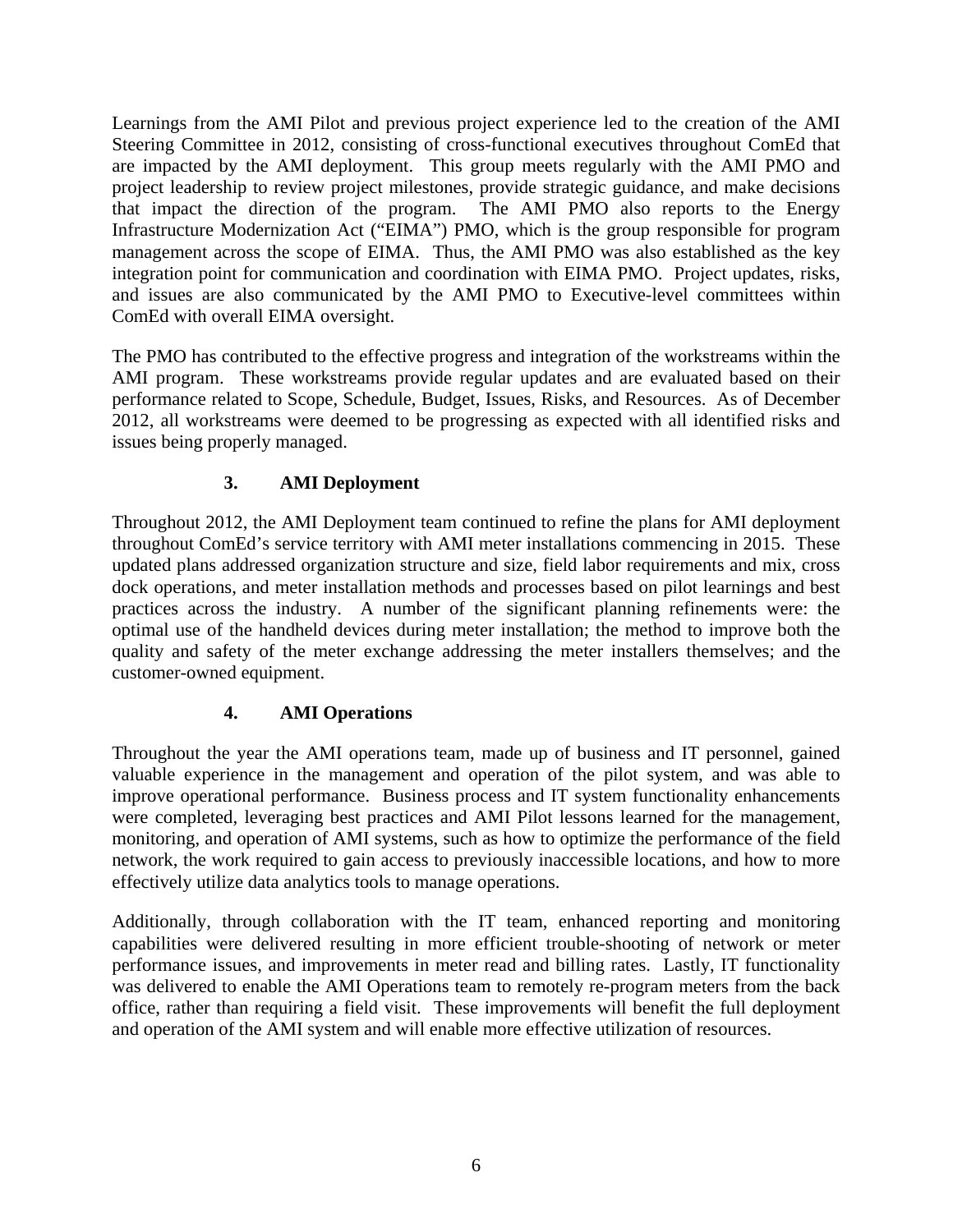## **5. Customer Experience**

Improvement of the Customer Experience remained a focus for ComEd throughout 2012. A central point of contact for all escalated customer concerns regarding AMI was established. The design and implementation of a formal reporting process for all such concerns was also completed in order to actively and transparently manage contact with AMI customers. Additionally, roadshows and update presentations were conducted to help employees and customers understand smart meter technology, the program status, and future plans.

## **6. AMI Information Technology**

In 2012 the AMI IT team focused on the planning, prioritizing, and implementing the highpriority system enhancements that were identified in the AMI Pilot as most critical to establishing the capability to deploy and effectively operate additional AMI meters. The AMI IT team delivered 24 business and IT requirements within four main focus areas, resulting in (1) improvement in meter deployment planning and forecasting; (2) a comprehensive redesign of the IT processes surrounding meter exchanges to avoid manual work-arounds; (3) an improved automated meter certification process; and (4) enhanced notifications and system settings for Customer Service Representatives to utilize. The team also continued to work on additional enhancements scheduled for completion in 2013, including the enablement of more complex meter exchanges, improvements to the customer rate change process, capturing GPS coordinates at multi-unit premises, and improved system reporting capabilities.

The AMI IT team also was a main participant in the competitive RFP process conducted for the System Integrator contract that was awarded in August of 2012. This participation included requirements identification for the RFP release document, evaluation of vendor responses, selection and subsequent participation in the short-list presentation process, contract negotiation, and eventual selection and contract awarding.

# **7. Business Transformation**

Throughout 2012, the BT team focused on the core set of business processes that were identified as most critical for the commencement of meter deployment. The BT team worked with the business units to review the relevant processes using a standard utility operating model. Over 120 processes were reviewed with over 65 ComEd Subject Matter Experts. This resulted in a sub-set of process documentation and a prioritization of business processes to redesign and support deployment and enable functionality to achieve key operational and EIMA metrics. The business processes were then grouped into execution waves to be completed over the next three years.

Additionally, the BT team initiated the installation of a Business Process Repository tool for storage and maintenance of business process documentation, housed within the ComEd IT infrastructure. The work of the BT team will contribute to the ongoing effort to transform the organization through AMI technology and the supporting business processes.

The BT team was also a main participant in the competitive RFP process conducted for the Business Process Design Contract and System Integrator contracts that were awarded in August of 2012. This participation included requirements identification for the RFP release document,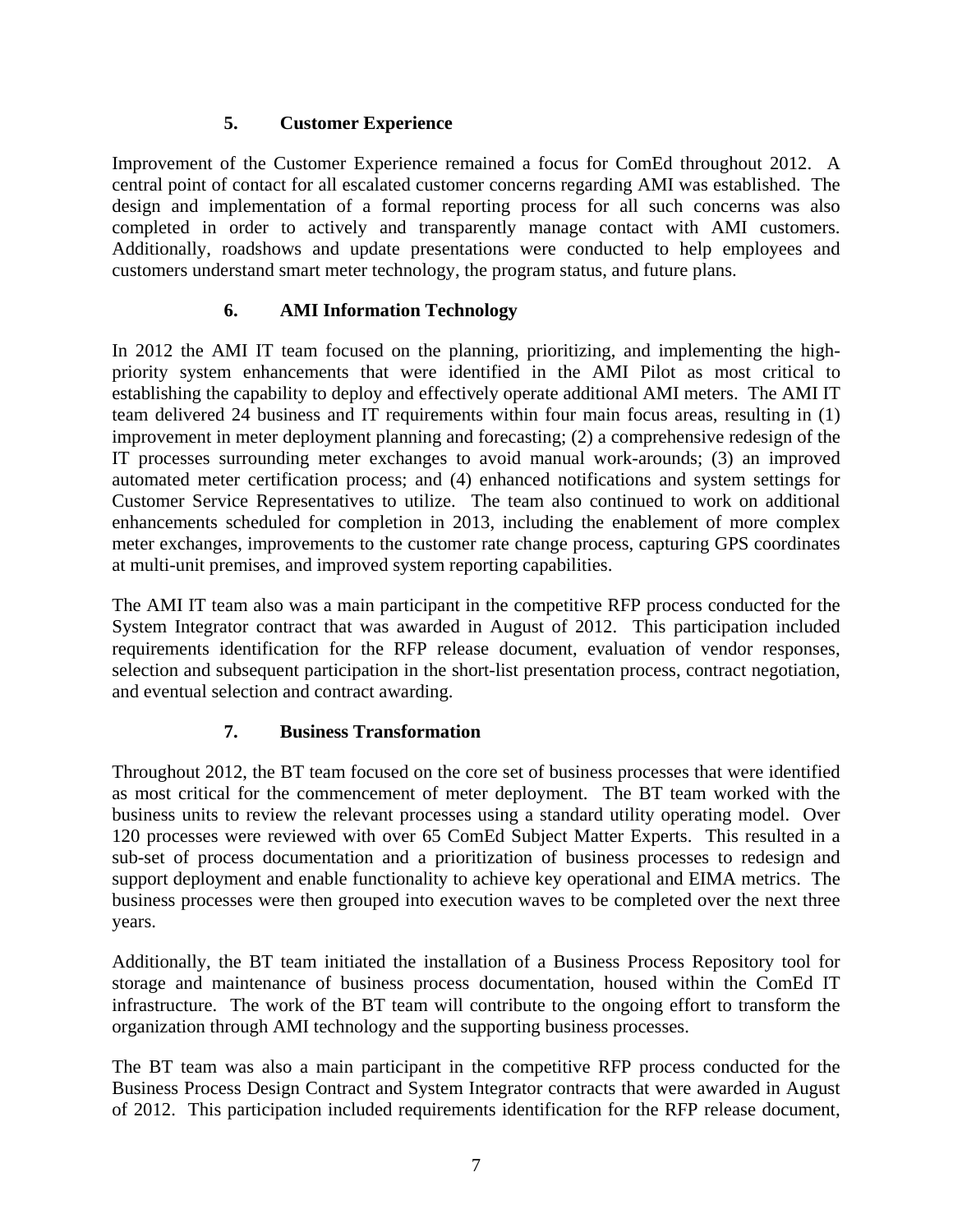evaluation of vendor responses, selection and subsequent participation in the short-list presentation process, contract negotiation, and eventual selection and contract awarding.

# **B. 2013 Activities and Goals**

#### **1. Procurement**

Based on the planned deployment of meters in 2015 consistent with the Commission-approved Revised AMI Plan, no significant procurement activities are planned for 2013. However, procurement activities will potentially take place based on evolving strategy that reflects lessons learned and marketplace evolution. A company providing management consulting services will be hired to work with the AMI Deployment team to provide expertise, best practices, lessons learned, and strategic guidance to the Deployment planning process. This work includes planning for the next meter installation, design and execution of cross dock operations, and the development of a resource plan for meter installation.

Other potential areas for procurement include possible expansion of the Data Analytics tool, a Meter Events solution to validate and organize meter event data, a theft detection solution to process and organize meter data in support of reducing tampering activities, and professional services to assist in the documentation and redesign of the newly created processes used by the AMI Operations group. All of these solutions are included in the long-term vision for AMI, though the specific timing of the associated procurement remains flexible.

# **2. Project Management Office**

The PMO will continue to operate the project team status reporting cycle, including dashboard and summary reporting. Regular communication with ComEd leadership and the broader organization will continue, utilizing the AMI Steering Committee and other EIMA governance processes, as will the PMO's identification and mitigation of program risks and issues that occur over the course of project planning and execution. The PMO will continue to focus on the ongoing management of the projects' scope, schedule, and budget throughout the course of the AMI deployment.

#### **3. AMI Deployment**

The focus in 2013 for the AMI Deployment team will be similar to that of 2012. This team will continue to refine the plans for full AMI deployment. A particular area of focus for the AMI deployment team will be to work with the selected meter deployment technical consultants on the labor strategy for meter installation, and to define the operating structure and key processes for the Cross Docks that will be used as the geographic hubs for full deployment. Additionally, consultants will review the deployment planning assumptions, and either validate or provide recommendations for improvement.

The AMI Deployment team will continue to provide input to the AMI IT and BT teams as subject matter experts for the business process design and IT system design and implementation work that is planned. The team will continue to leverage AMI Pilot learnings, such as the need to closely integrate the installation process with the AMI Operations team to ensure that proper hand-offs take place.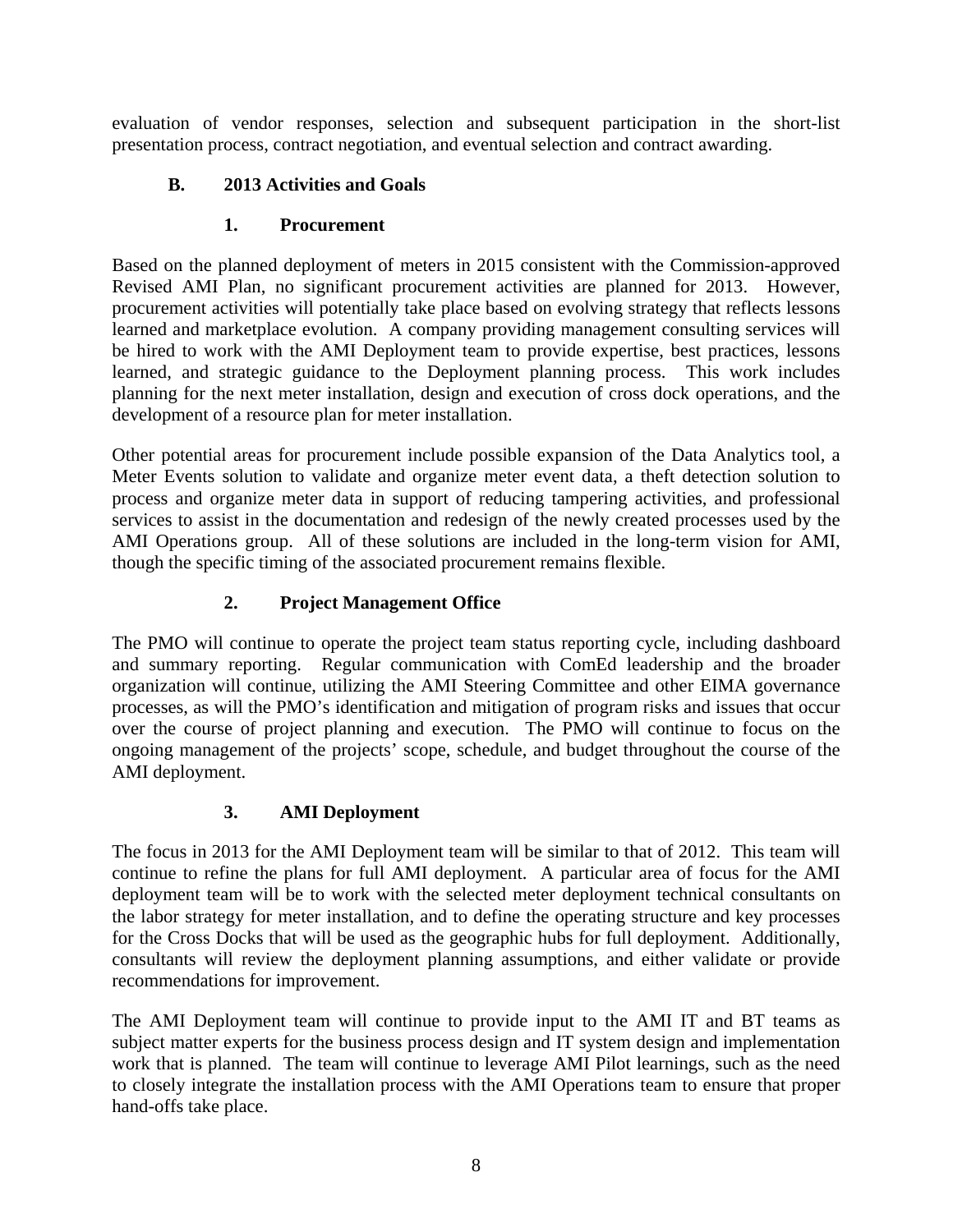#### **4. AMI Operations**

The AMI operations team will maintain their focus on improving the health of the pilot system. This includes continuing to gain valuable experience and identifying and executing improvement opportunities in the monitoring of the existing Pilot footprint, and continuing the build-out and training of the team. The identification of core business process improvements and the establishment of formal documentation will also be a focus of the team as noted in the Procurement section above. Additionally, the AMI operations team will collaborate with the AMI IT and/or BT teams in the upgrade of the AMI head-end system, and the commencement of the MDMS implementation and business process re-design.

## **5. Customer Experience**

Throughout 2013 the Customer Experience team will continue to act as the central point of contact for escalated AMI customer inquiries, and will drive the processes that actively manage related communications. Additionally, roadshows and update presentations will continue to be conducted to help employees and customers understand smart meter technology, the program status, and future plans.

## **6. AMI IT**

The AMI IT work includes the completion of additional enhancements and improvements identified during the AMI Pilot. In the first quarter of 2013, the team plans to complete enhancements related to the enablement of more complex meter exchanges, improvements to the customer rate change process, capturing GPS coordinates at multi-unit premises, and improved system reporting capabilities.

Work on an additional set of IT enhancements will be initiated in 2013 and delivered in 2014. These enhancements are primarily tied to operational benefit realization (reduction in consumption on inactive meters, reduction in unaccounted for energy, reduction in the number of estimated bills, and reduction in bad debt) and improved functionality for the systems that support the meter deployment process. The AMI IT team will also be developing the technical architecture conceptual design for the systems platform that will support the full deployment of AMI.

A main area of focus for the team will be on the initiation of the work associated with the replacement of the MDMS. The current MDMS was sized for management of the data from AMI meters deployed during the pilot, and does not have the capacity to handle the full amount of AMI meters to be deployed. This limitation makes the implementation of a new MDMS of critical importance to the overall deployment timeline. A new MDMS must be in place and operational prior to the full ramp up of meter installation and certification. The work in 2013 associated with MDMS replacement includes gathering and refining the technical requirements, and initiating the associated implementation and system integration work. These work activities and the associated staffing levels will ramp up in the second half of 2013.

Finally, the AMI IT team will be completing an upgrade of the head-end operating system for the Silver Spring Networks AMI network. This upgrade will result in improved capabilities and functionality to support the full deployment of meters and ongoing operation of the AMI system.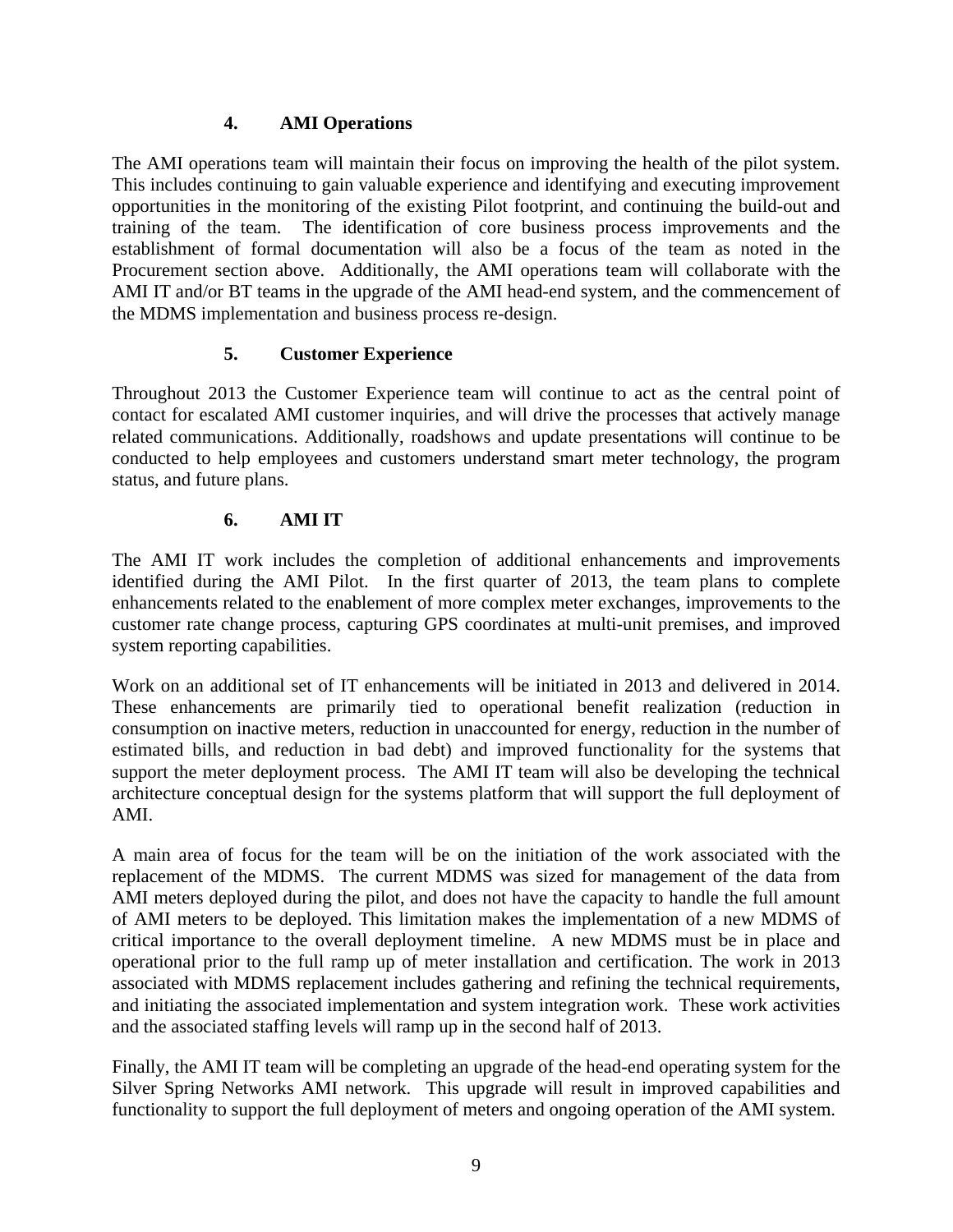#### **7. Business Transformation**

The BT team will grow and expand their business process design-related activities throughout 2013, along with coordinating and supporting the AMI IT work to be completed. Additionally, the team will continue with business and technical requirements gathering, and the overall prioritization and roll-out timing of business process work, which will drive the current and future state business process design work that will ramp up over the course of the year.

Their work will also include the completion and launch of the business process repository that will contain the AMI process documentation, and an assessment of ongoing technology and functionality needs, including the potential to expand the Pilot for the data analytics tool.

#### **C. Budget Update**

This section outlines the spend profile for the  $10$ -year AMI deployment<sup>2</sup>. It compares the Capital and O&M projections noted within the Revised AMI Plan to the adjusted projections based on actual costs incurred in 2012, knowledge gained since the previous filing, and changes to some of the Capital and O&M cost components.

| <b>Capital Spend</b><br>(SK) | 2012  | 2013  | 2014   | 2015    | 2016    | 2017    | 2018    | 2019    | 2020     | 2021   | <b>TOTAL</b> |
|------------------------------|-------|-------|--------|---------|---------|---------|---------|---------|----------|--------|--------------|
| Revised AMI Plan             | 1.415 | 8.613 | 44.449 | 163.983 | 178.959 | 163.344 | 136.551 | 102.258 | 81.088   | 64.239 | 944,899      |
| <b>Updated Budget</b>        | 294   | 3.779 | 36,718 | 163.464 | 176.912 | 161.116 | 141,390 | 107.567 | 82.347   | 62,273 | 935,860      |
| Variance                     | 1.121 | 4.834 | 7.731  | 519     | 2,047   | 2.228   | (4,839) | (5,309, | (1, 259) | 1,966  | 9,039        |

| <b>O&amp;M Spend</b><br>(\$K) | 2012   | 2013   | 2014   | 2015   | 2016     | 2017   | 2018    | 2019   | 2020   | 2021   | ΤΟΤΑΙ   |
|-------------------------------|--------|--------|--------|--------|----------|--------|---------|--------|--------|--------|---------|
| Revised AMI Plan              | 23.259 | 22.785 | 29.828 | 36.122 | 42,712   | 45.084 | 50.527  | 54.935 | 54.436 | 60.246 | 419.934 |
| <b>Updated Budget</b>         | 18.433 | 23.131 | 30.558 | 37,204 | 43,852   | 45.942 | 51.768  | 55.560 | 54.063 | 56.975 | 417,486 |
| Variance                      | 4,826  | (346)  | '730)  | 1,082  | , 1,140) | (858)  | '1,241) | (625,  | 373    | 3,271  | 2.448   |

As noted in the tables above, the actual spend in 2012 and the total projected spend for the remaining years of the deployment period are slightly lower than what was included in the Revised AMI Plan. In addition, projected spend in certain future years is slightly higher than what was included in the Revised AMI Plan. These variances can be attributed to two factors: (1) the deferral of costs tied to the deferral of deployment, and (2) an adjustment made to the projected labor costs over the course of the deployment period.

Subsequent to preparation of the Revised AMI Plan, additional cost deferrals associated with the deferral of deployment until 2015 have been identified. These cost deferrals relate to services, equipment, materials, and tools that are not required prior to the deployment period. The resulting spend variances are timing-related and do not impact the overall projections.

 $\frac{1}{2}$  $^{2}$  As noted in the Revised AMI Plan, these costs exclude the sunk costs associated with the AMI Pilot, as well as the costs associated with a Peak Time Rebate ("PTR") program included in the PTR cost benefit analysis.

<sup>&</sup>lt;sup>3</sup> For the updated budgets for Capital and O&M, the 2012 values represent actual spend.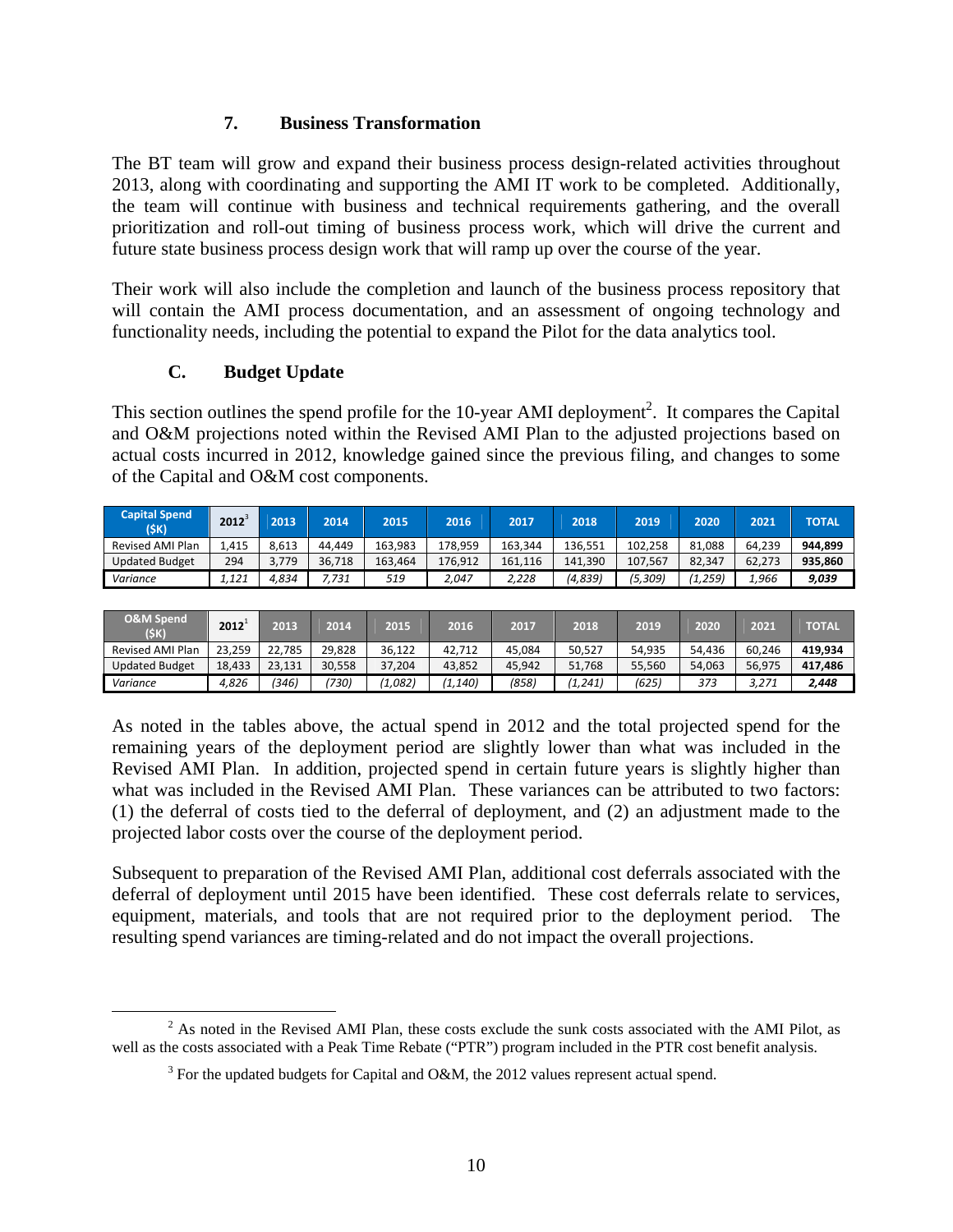The reduction in spend over the 10-year deployment period is primarily attributed to an updated projection of labor costs for that time period. The number of required FTE's did not change; rather the individual cost associated with each resource was adjusted. As ComEd continues to plan and execute the deployment, more current information will become available for budget refinement. The tables above have been updated to reflect the knowledge gained since the Revised AMI Plan was submitted, and represent a reduction in overall projected spend of less than 1%. It is reasonable to anticipate similar variances in the future, given the large and complex nature of the project.

It is important to note that while the actual spend in 2012 and the total spend over the 10-year period is less than what was previously projected, the planned 2012 scope of work was completed and there are no significant adjustments to the planned work for 2013 and beyond. The deployment will be executed as described in the Revised AMI Plan.

# **III. CUSTOMER APPLICATIONS**

# **A. 2012 Activities and Accomplishments**

# **1. Peak Time Rebate**

In August 2012, pursuant to new Section 16-108.6(g) of the PUA, 220 ILCS 5/16-108.6(g), ComEd petitioned the Commission for approval of a proposed a Peak Time Rebate ("PTR") program in ICC Docket No. 12-0484. This program was based on extensive secondary research of similar North American PTR programs, and previous ComEd customer pricing programs. Prior to August of 2012, ComEd reviewed the proposed PTR program with stakeholders and the Smart Grid Advisory Council ("SGAC"), and received feedback from those groups which ComEd incorporated into its filed PTR proposal. As will be discussed below, on February 21, 2013, the Commission entered an Interim Order approving the PTR program.

As required by the Commission's *June 2012 Order*, ComEd performed a cost benefit analysis for PTR scenarios that included the use of Direct Load Control ("DLC") devices during events that required curtailment of demand. ComEd included that study within its August 2012 filing.

In 2012, prior to the rescheduling of AMI deployment to 2015, ComEd began to perform solution analysis and requirements gathering to support a customer enrollment system that will include updates to the ComEd.com website, the automated phone system, and live agent call processes. The development of the customer enrollment system was paused upon the AMI deployment rescheduling.

# **2. Web Portal**

In September 2012, ComEd provided all residential customers with access to the My Energy Tools web portal through their ComEd.com account via a single sign-on process. My Energy Tools is a suite of online tools that provides customers with detailed information regarding their personal energy usage. Customers can use that information to manage their home energy consumption to achieve cost savings. In addition, ComEd has enabled the Green Button feature, which allows a customer to download a report of their meter usage data based on a customerspecified time frame. This data can also be downloaded in a format that is easily uploaded to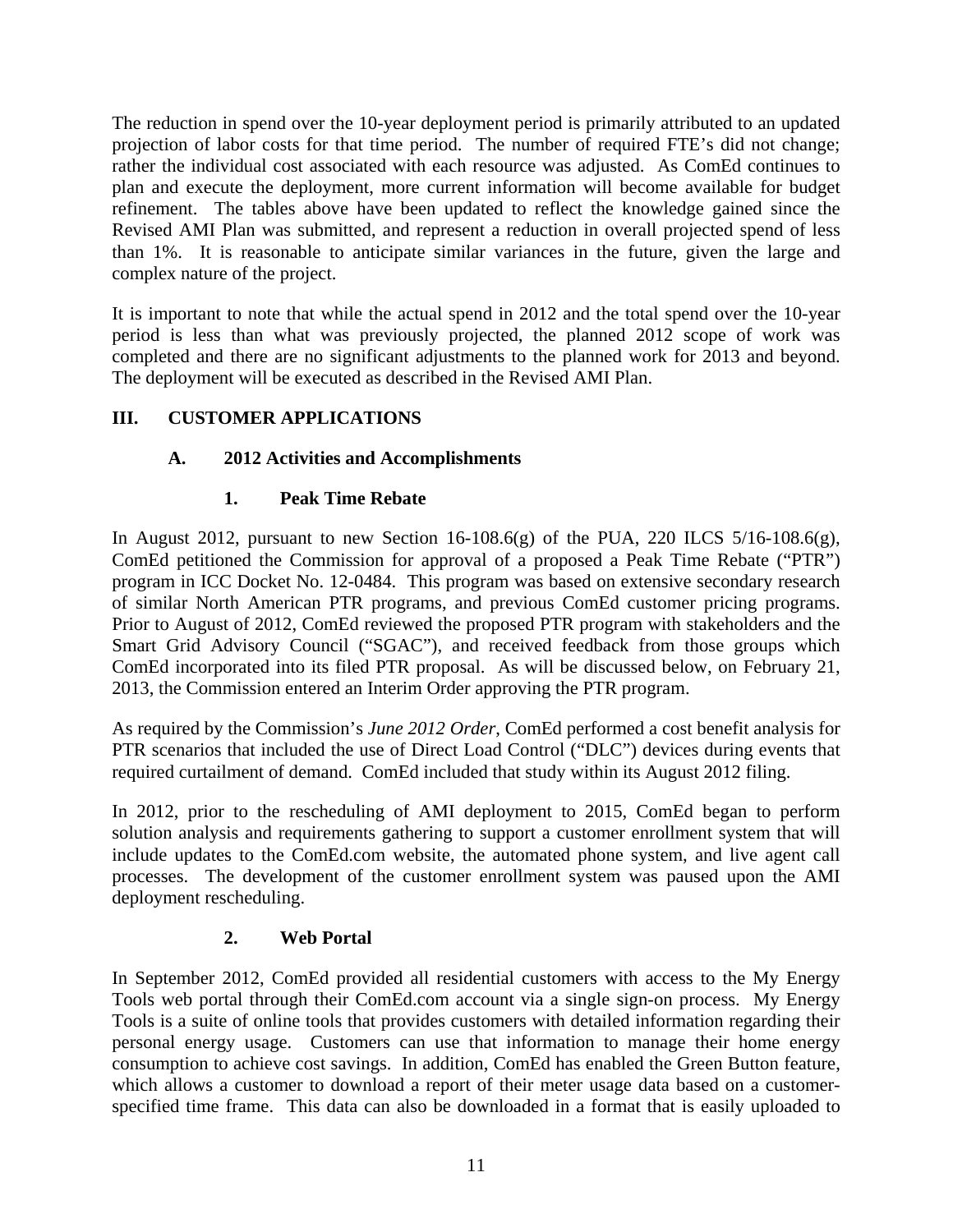third party applications. As smart meters are deployed the benefit of the web portal will grow because hourly usage data will be available through My Energy Tools.

# **3. Technology and Customer Research**

In 2012, ComEd conducted extensive secondary research of technologies enabled by Smart Grid that could directly touch customers. ComEd organized this research into categories by technology type and subcategories by feature sets. ComEd then evaluated the customers and vendors that utilized each feature set to determine the impact. These steps were taken in an effort to establish a mechanism through which there could be continuous monitoring of the marketplace to identify technologies that are enabled by the Smart Grid as required by the AMI Plan.

ComEd utilized the research described above in the development of its partnership with Whirlpool in support of their proposed regional launch of Smart Appliances in 2013 in ComEd's service territory. Smart Appliances include both connectivity (e.g., iPad / internet control) and energy management capabilities. Whirlpool's initial Smart Appliances are expected to incorporate ComEd's hourly pricing data into its energy management intelligence to potentially delay or change appliance functionality during peak price periods (examples of this might include the delay of ice making for refrigerators and delayed start for clothes washers) to automate customers' energy / money saving operations. In 2013, ComEd expects to continue to support Whirlpool in its Smart Appliance roll-out and potentially evaluate the customer use and impact of the Smart Appliance capabilities.

# **B. 2013 Activities and Goals**

#### **1. Peak Time Rebate**

The Commission's Interim Order dated February 21, 2013, in ICC Docket No. 12-0484 approved ComEd's proposed PTR program with slight modifications and ordered program implementation to begin in 2015. The Commission directed ComEd to submit for approval at a later date its proposed method for the rebate calculation. Additionally, ComEd was directed to develop a pilot program related to technology to assist customers in reducing usage when requested by ComEd. ComEd will develop both the rebate calculation and the pilot throughout 2013 in order to submit both to the Commission for approval on or before February 1, 2014.

#### **2. Web Portal**

In 2013, design work will begin to fully integrate My Energy Tools beyond the current functionality. This integration will provide customers with Smart Meters the ability to view bill projections as well as to sign up for usage alerts when they are headed towards a high bill. It will also allow the inclusion of the energy management tools in ComEd's mobile website and applications.

#### **3. Technology and Customer Research**

In 2013, ComEd will continue to review technology research on a regular basis and complete updates as the vendor landscape evolves. ComEd will also to continue to support Whirlpool in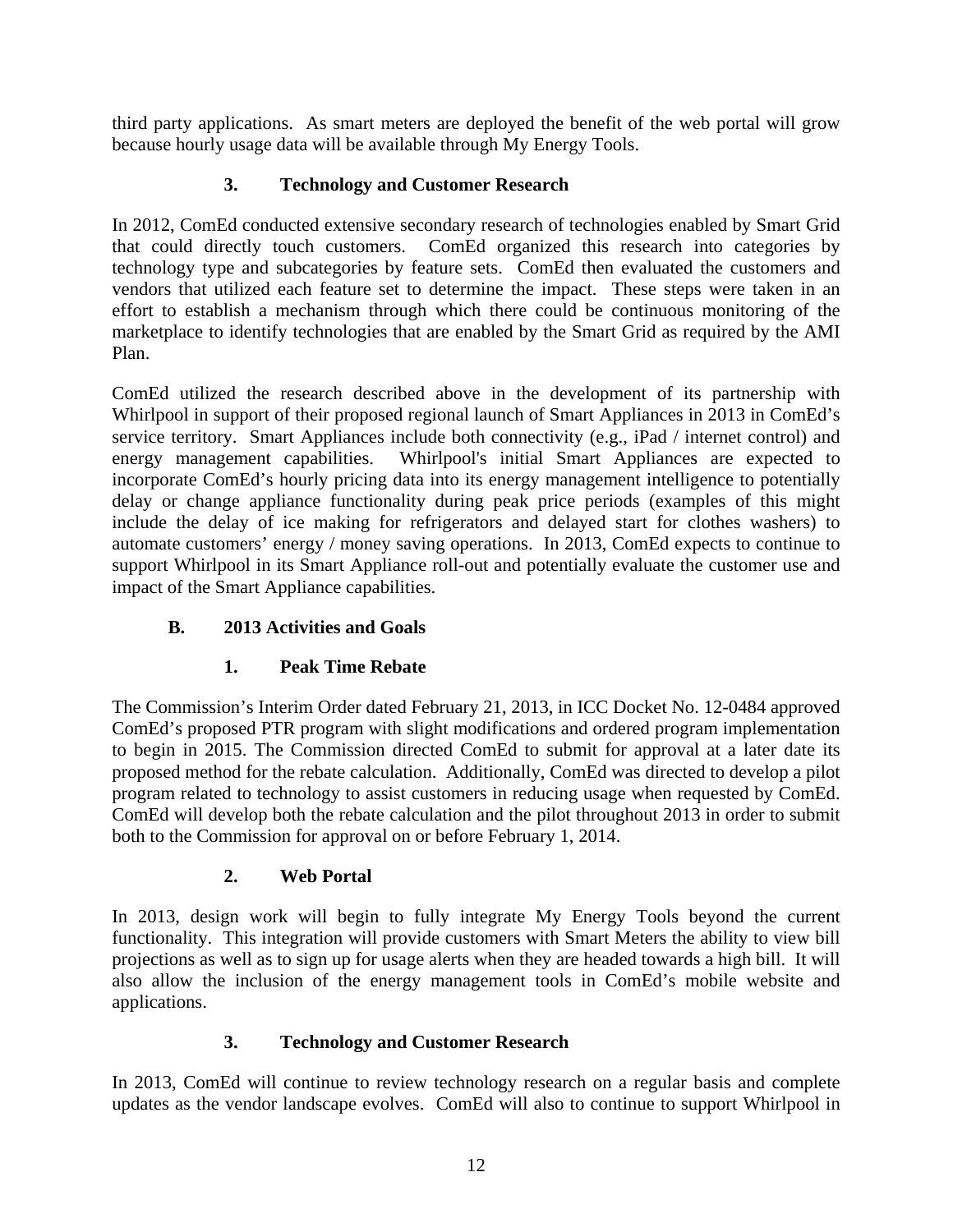its Smart Appliance roll out and potentially evaluate the customer impact of the Smart Appliance features.

# **IV. CUSTOMER OUTREACH AND EDUCATION**

Throughout 2012, ComEd spent over \$1.1 million in customer outreach and education related to AMI and its associated benefits. These communications focused on general education about AMI meters. This sets the foundation to prepare customers for eventual AMI meter deployment.

In approving ComEd's AMI Plan, the Commission made sure that the AMI Plan included customer outreach and education goals that incorporated provisions designed to ensure that ComEd's customers were adequately educated about the deployment of AMI meters, how to capture economic benefits associated with AMI meters, energy efficiency information and tips, low income customer assistance programs, and no-cost and low-cost ways low income customers can decrease their future electric bills. These provisions were also intended to educate customers without AMI meters on actions they can take to offset their AMI-related charges while awaiting AMI meter installation.

The following discusses activities and events that have been undertaken in order to educate ComEd customers – both those who are with and those who are without AMI meters - on actions they can take to manage their energy bills and obtain benefits. All of the outreach and educational efforts discussed in this section promote the goals of the AMI Plan and provide customers with essential information to control their energy bills and obtain the benefits available through AMI meters. In addition, these activities reflect that ComEd leverages program benefits from other areas such as CARE, energy efficiency, and grid modernization that can help customers better manage their energy usage, take actions to lower their bills, and receive needed assistance.

# **A. 2012 Activities and Accomplishments**

# **1. Initial Customer Education and Awareness**

During 2012, ComEd provided customers with general information to educate them regarding what smart meters are and the benefits they provide. Customers were informed about the benefits of AMI meters through a number of different mechanisms, including ComEd.com, the Smart Youth Ambassador Program, and materials at local community events such as a side-byside display of smart meters and analog meters.

ComEd focused its education efforts on specific actions that all customers could take, both those who are with and those who are without AMI meters, in order to manage and control their energy bills. ComEd's customer education broadly addressed energy management, including AMI meter information, as well as ComEd's CARE programs (financial assistance programs), energy efficiency measures, and other tools available to ComEd customers to assist in their management of energy. These tools include mobile applications and texting for outage alerts and videos that instruct customers on practical cost savings tips such as turning off lights, programming their thermostat, and regularly changing air filters.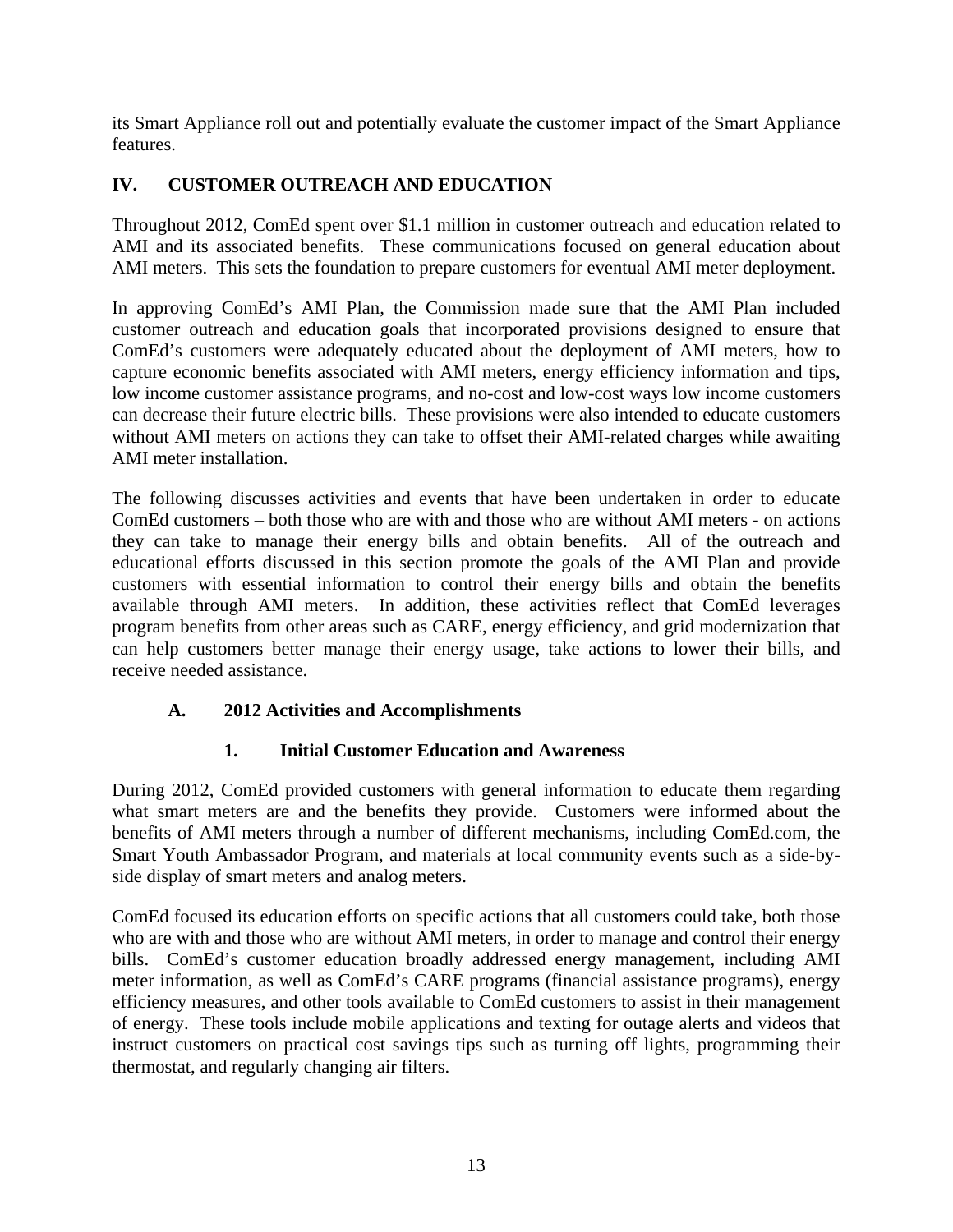Moreover, ComEd sought to enhance the customer experience by providing both actionable information and easy access to information, and used the guiding principles outlined in ComEd's Modified AMI Plan to facilitate customer engagement. For example, at local area mall events ComEd communicated smart meter value by educating customers on how to utilize My Energy Tools to access customer specific information to achieve energy and monetary savings.

ComEd also utilized municipal outreach channels to inform community leaders about the educational events and to update them on how their residents will be impacted by AMI; ComEd did so through the use of a toolkit that included a variety of materials about AMI deployment. This information was also made available electronically. Throughout the year, external affairs managers met with municipal leaders to discuss program details.

In 2012, ComEd launched a Smart Home Showcase program to select four homes to receive Whirlpool smart appliances, a solar / battery solution, a NEST learning thermostat and an inhome display. The purpose of this program is to demonstrate and increase awareness of the smart products, technologies and energy-savings that a smart grid could make widely available. The residents of the four homes selected in 2013 will share their experiences, and the impact the technologies have made on their energy use and lifestyles.

# **2. Research Developed Messaging**

In 2012, ComEd utilized messaging to provide customers with general information and education based on qualitative and quantitative research that was conducted in 2012. This research indicated low customer awareness of smart meters as well as limited knowledge of AMI capabilities among customers who are aware of the smart meter programs. This information is reflected in Section V of this Report, Metrics and Milestones. These research findings are consistent with the typical customer journey, where most customers are designated as either "uninformed" or "aware" in the early stages of AMI deployment. Accordingly, ComEd chose to rely upon general information to educate customers and begin transitioning them from the "uninformed" designation to "aware" designation throughout 2012. In part, ComEd was able to do so through a series of local community events that provided the information in fun, engaging, and memorable environments. Additionally, ComEd communicated initial awareness-focused messages through bill inserts to residential customers and energy essentials newsletters to businesses.

Research results indicate that while customers are interested in learning more about smart meters, they only want detailed information once they are directly impacted. In the short term, customers are most interested in information related to reliability improvements and the direct effect of that work on them. As a result, ComEd began implementing a staged messaging approach so that customers received relevant information in a timely manner that could be immediately acted on and used without a smart meter. For example, basic information such as "what is a smart meter" and specific customer benefits were emphasized in bill inserts, brochures and videos. Other examples include:

 Events: ComEd attended outdoor events in local communities throughout the summer and indoor events at malls during the winter holiday season. These events were promoted through customer emails, bill inserts (Energy@Home), ComEd.com, social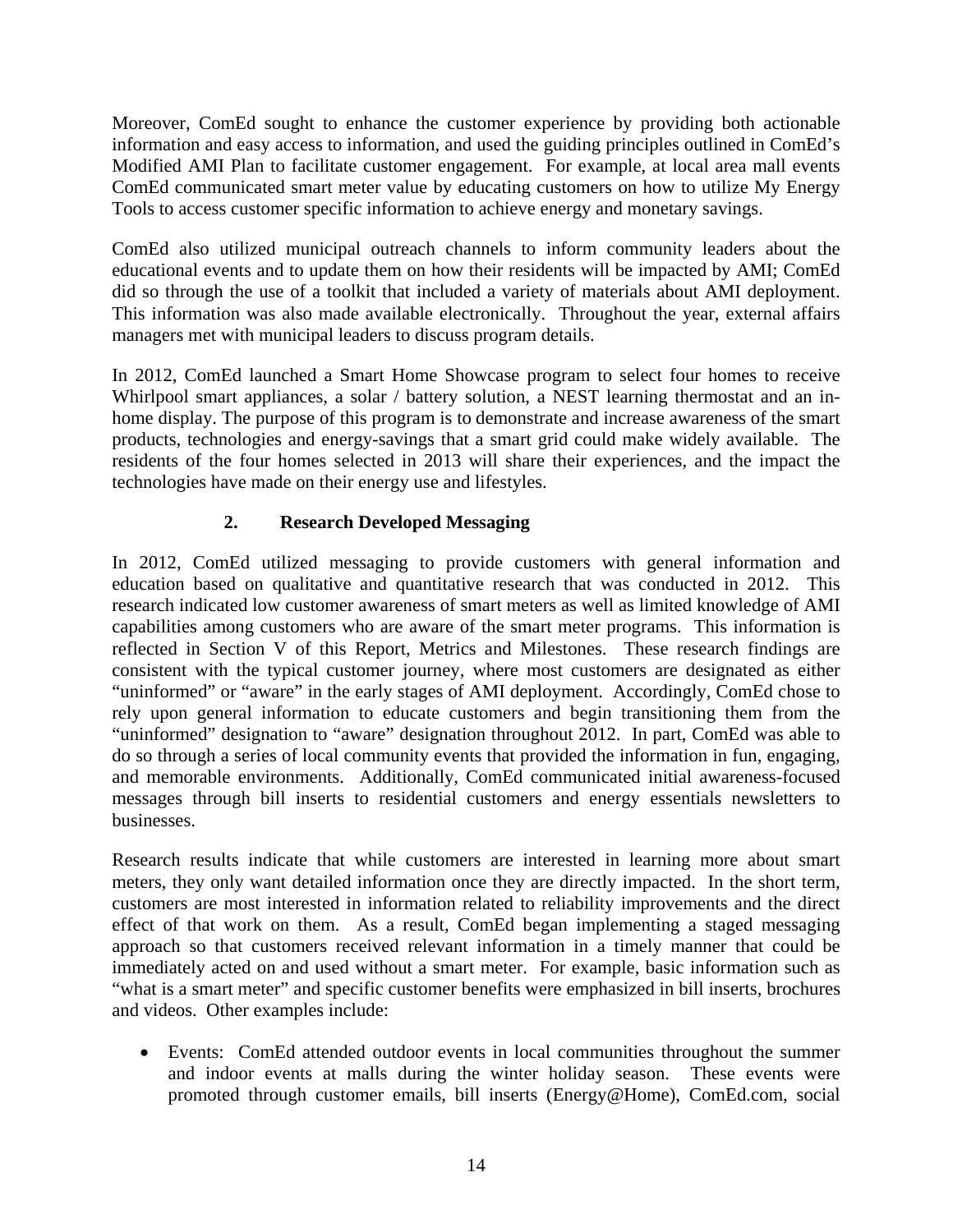media and on-bill, envelope, and on-hold messaging. The events included mobile demonstrations of analog versus smart meters, videos about smart meters and energy efficiency tips, interactive games on iPads, and brochures. The events were staffed by trained personnel who instructed customers about energy management and energy savings opportunities. Smart Youth Ambassadors also attended the events and helped promote the ComEducation booth among event-goers, driving more traffic to the events.

- Faith-Based Outreach: An energy management seminar was conducted in 2012 with participation from green teams at over a dozen congregations. The seminar focused on the benefits of AMI and was an effective way of communicating energy management information and providing materials and the opportunity to host a speaker about these topics at each congregation.
- Teacher Partnerships: In 2012, ComEd developed a plan to utilize the Rockford Training Center as a field trip destination and engaged an organization to help develop, promote and coordinate the field trips. The opening of the facility was delayed until 2013 and field trips will begin in March 2013.
- Online Community Forums: In 2012, ComEd attempted to use online community forums, such as mommy bloggers, to promote the interactive games which educate users on energy efficiency and AMI. No bloggers or online forums wrote about our efforts. Based on this experience, this method will not be successful until there is something directly relevant to online community forums, such as meter installation details.

In addition, in response to the Commission's focus on providing education and outreach for low income customers and ways in which they can manage their energy usage more effectively and learn about the benefits of AMI, ComEd developed some education and outreach tactics specifically directed to low income customers. These tactics were primarily funded through the funds made available by ComEd pursuant to Section 16-108.5(b-10) of the PUA, and include the following:

- Direct Mail: Several direct mail campaigns were sent to nonprofit organizations and lowincome advocates in 2012 to raise awareness of ComEd's CARE programs.
- Speakers Bureau: ComEd hosted energy management workshops for CHA residents, seniors, and other groups at local community centers and other centralized meeting locations. Attendees were educated about AMI, CARE programs, energy efficiency and ComEd's grid modernization work.

# **3. Audience Segmented Customer Education and Awareness**

Audience segmentation is an important component of launching effective marketing efforts. In launching education and outreach efforts in 2012, ComEd customized education to focus on specific customer segments based on available demographic data.

For seniors and economically disadvantaged customers, ComEd provided specific information relating to CARE as well as energy reduction management tips appropriate for their homes and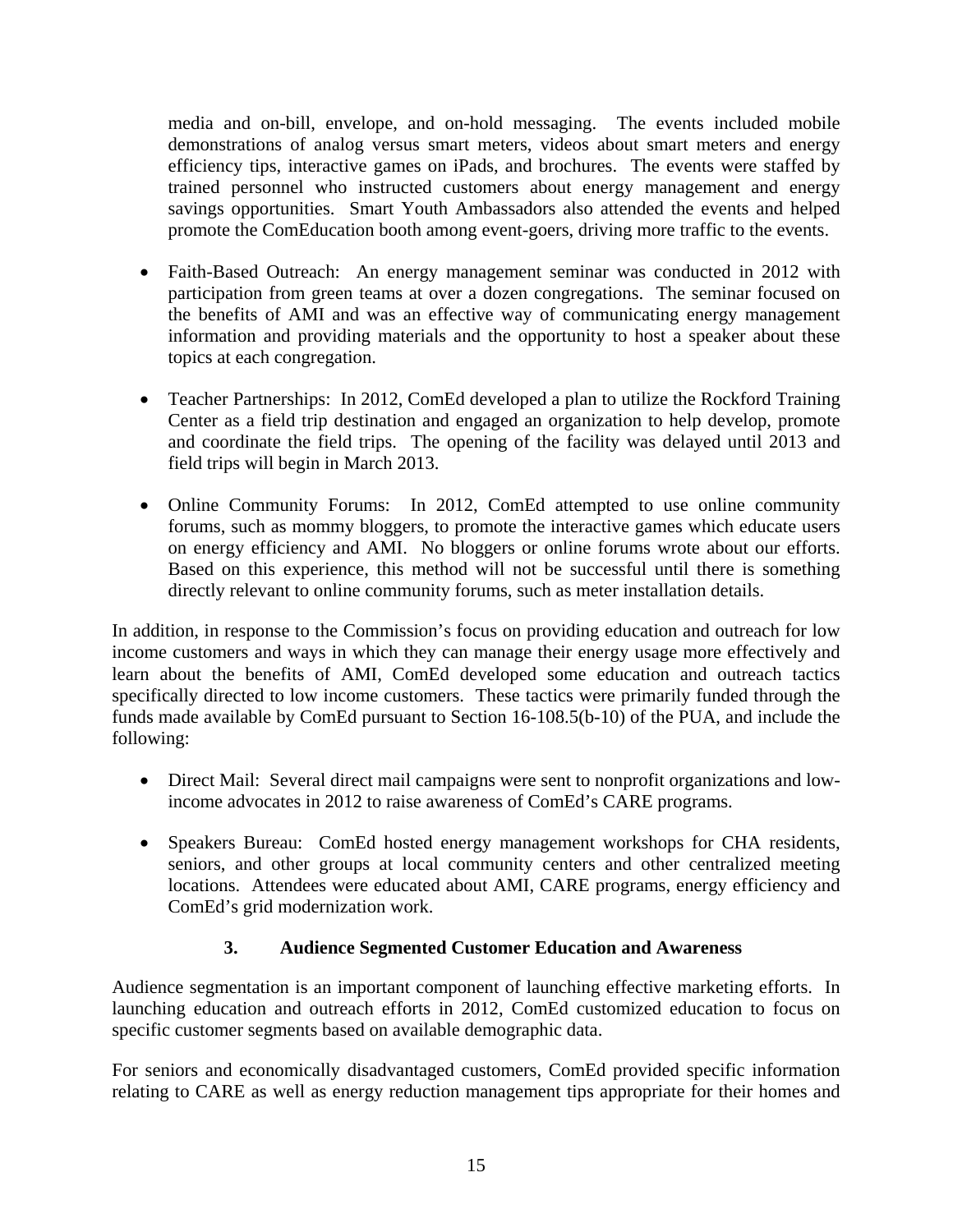communities by enhancing a variety of communication methods available for low income customers.

This information was communicated through CARE program references and updates that included outgoing collection activity, the proactive call script, the written disconnection notice, the field notification call script and the municipal notification of disconnections. ComEd also enhanced the incoming customer contact phone greeting and website. Additionally, ComEd implemented a variety of outreach efforts, such as participating in conferences, hosting senior luncheons with Meals on Wheels, distributing information about CARE to Local Administering Agencies ("LAAs") at Low Income Home Energy Assistance Program ("LIHEAP"), and Community and Economic Development Associations ("CEDA") agencies, and building advocacy with partners such as St. Vincent DePaul, Refugee One, local housing authorities, and other organizations. Throughout these efforts, ComEd communicated energy management tips to help customers manage and reduce their energy use.

For customers who do not have the means to receive information through electronic channels, ComEd provided information in a variety of paper methods, including bill inserts and brochures. For customers whose primary language is Spanish, ComEd made Spanish-language brochures and Spanish speakers available at events.

#### **4. Financial Assistance**

Pursuant to the *June 2012 Order*, the Revised AMI Plan includes directives related to providing assistance to customers through energy low-income and support programs for purposes of paying past due arrearages and avoiding disconnection. In 2012, ComEd utilized its CARE programs, which assist low-income customers, to help customers that faced financial hardships and had difficulty paying their electric utility bills. ComEd was successful in distributing \$10 million that was allocated for this purpose throughout 2012. The allocation for the \$10 million was as follows:

- \$7.118 million for Residential Special Hardship, a program designed to help eligible residential customers pay their electric bills. Customers participating in this program also received education about no-cost and low-cost ways to decrease their future electric bills.
- \$58,000 for Nonprofit Special Hardship, which focuses on assisting nonprofit organizations who have fallen behind on their electric bills. Organizations receiving a grant as part of this program were required to attend an educational workshop / webinar on energy management to help lower their future electric bills.
- \$427,000 for Chicago Housing Authority (CHA) All Clear program, a partnership between CHA and ComEd to assist CHA residents and Housing Choice Voucher (HCV) participants with their electric bills. Although this partnership has been in existence for a number of years, the 2012 program included mandatory attendance at an energy management workshop for customers with high account balances.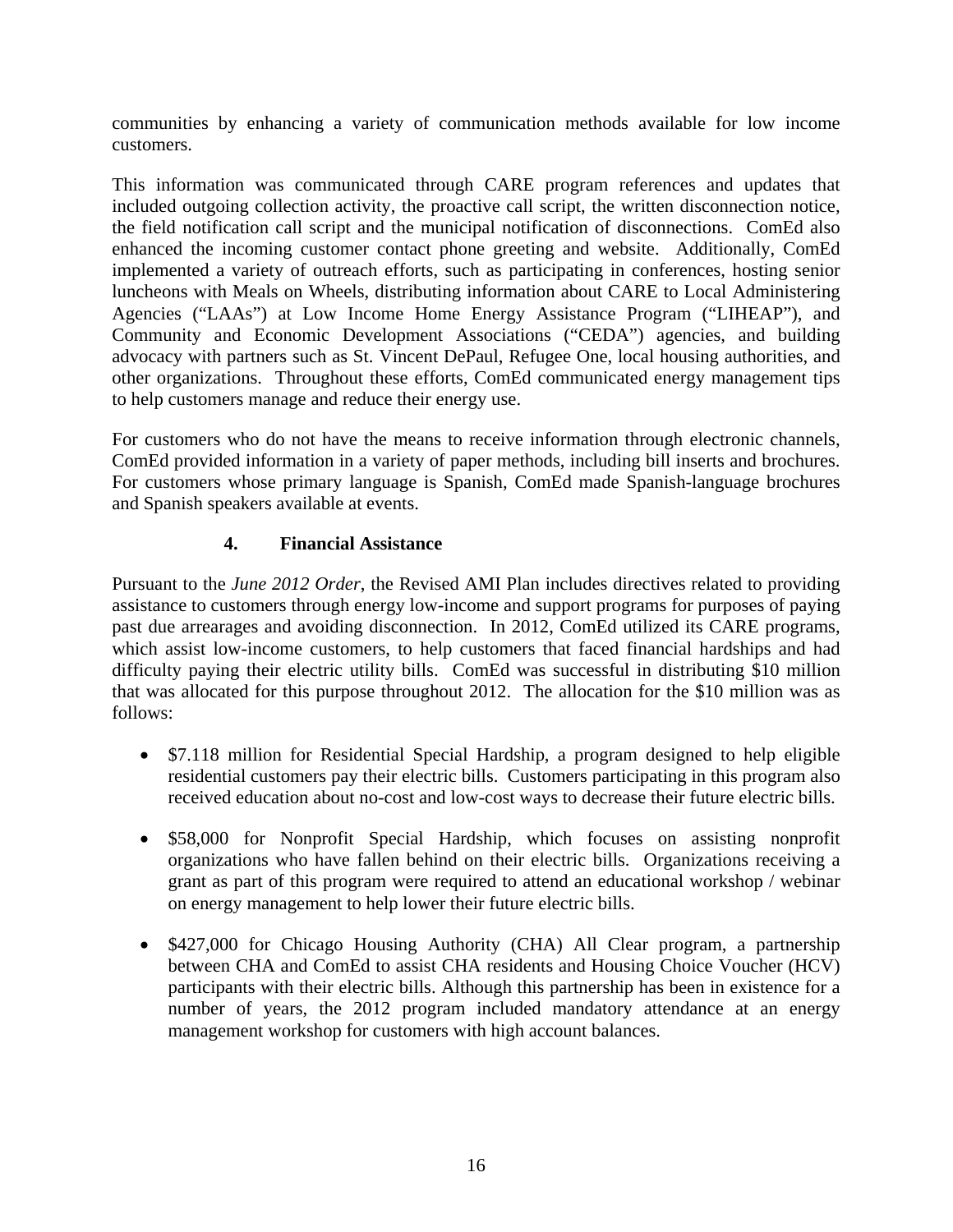- \$1.460 million for the Fresh Start program, where PIPP (Percentage of Income Payment Plan) customers with PPA balances enrolled between 8/1/11 and 1/31/12 received credits equal to their PPA.
- \$65,000 for Educational Classes, conducted through the Chicago Urban League and LUCHA organizations for first time homebuyers, and energy management education for nonprofits developed and implemented with CNT.
- 594,000 for the administrative costs for CNT Energy, a division of the Center for Neighborhood Technology, and the Illinois Association of Community Action Agencies (LIHEAP) to manage customer requests for funds for the Customer Assistance Programs.
- \$280,000 for Outreach, Marketing and Advertising, which included energy fairs, local community events, senior outreach and partnerships with local housing authorities. Other methods of communication included radio, newspaper and billboard ads, press conferences and news releases, Facebook and Twitter, ComEd.com, brochures, fact sheets and talking points for distribution in municipalities and with legislators.

In addition, ComEd expended approximately \$64,000 for CHAMP (ComEd Helps Activated / Disabled Military Personnel), a program to help military personnel experiencing hardship in paying their electric bills. Participating military personnel also received education about no-cost and low-cost ways to decrease their future electric bills. For 2012, this program was not funded from the allocated \$10 million; funding with allocated money will commence in 2013. As a result, funding on identified projects actually exceeded the \$10 million by a small margin.

# **B. 2013 Activities and Goals**

# **1. Initial Customer Education and Awareness**

In 2013, ComEd will continue to focus its education efforts on providing customers with general information regarding smart meters and the benefits they provide. These education efforts will be made through the channels discussed in Section IV.A.1 above, along with education about general energy efficiency. As a result of understanding AMI awareness and interest levels among customers, and measuring the effectiveness of 2012 communication methods, marketing for 2013 will be focused on building awareness in the following areas:

- Energy management options for all customers.
- Planned work on ComEd's grid and major facilities upgrades.
- Education of customers with smart meters as to the full range of energy management options available to them through the smart meters.
- Education and engagement of customers about AMI and associated benefits.

# **2. Research Developed Messaging**

In 2013, key messages that will be communicated to customers include: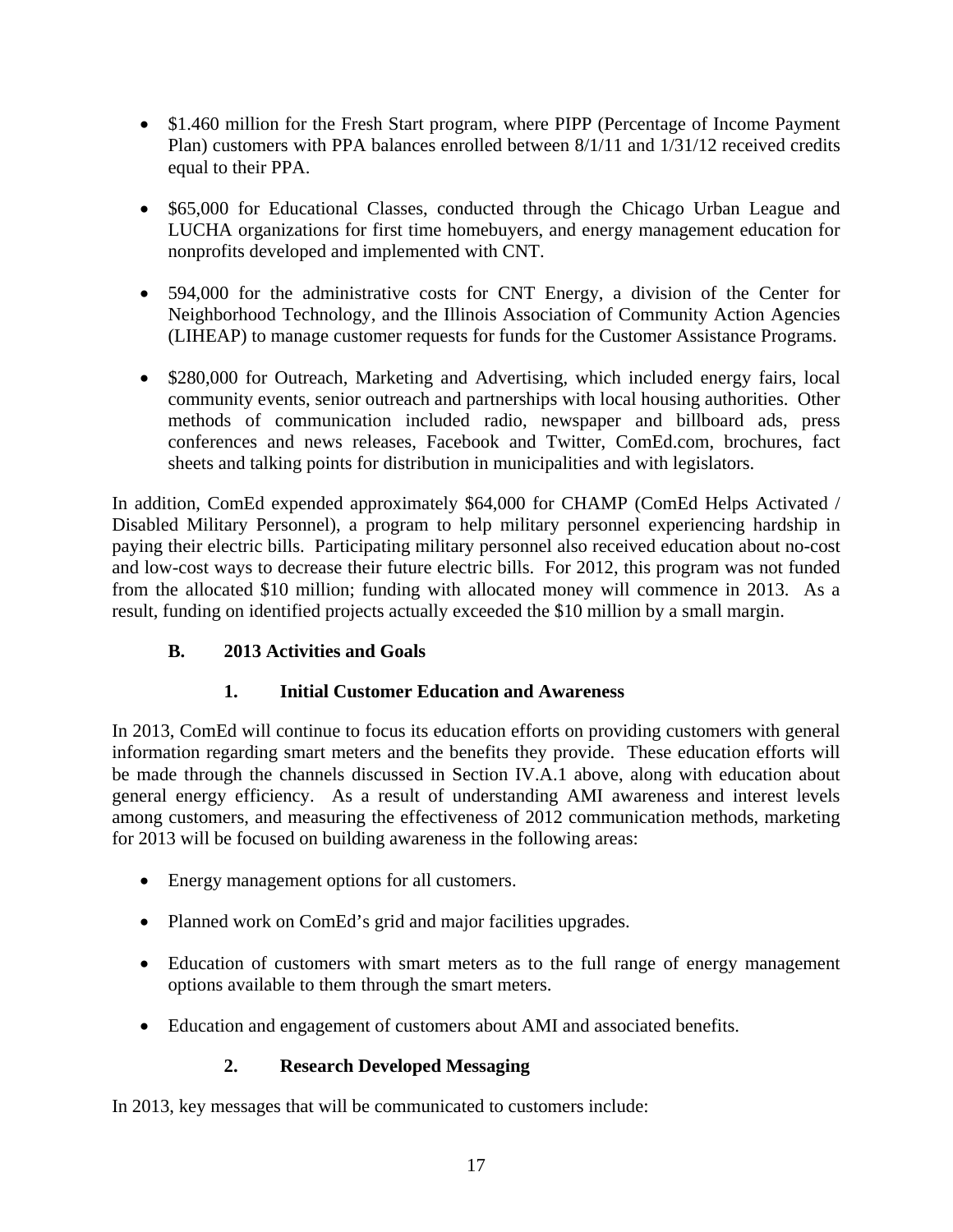- The smart grid, how it works, and customer benefits.
- The smart meter, what it is, and how it can be used.
- Utilization of My Energy Tools to customers, especially those with smart meters.
- Low-cost and no-cost energy efficiency tips.
- CARE programs to assist customers in need with paying their electric bills.

Additionally, some changes will be made to staged messaging. Direct mail will be used in 2013 to educate customers who already have AMI meters. In addition to general marketing events, communities that already have AMI meters installed will also be targeted for event activities. These activities will remind customers that they have AMI meters, and will inform them of their energy saving benefits. The Smart Youth Ambassador Program will be expanded to 100 students through a partnership with After School Matters. Educators and students in the Teacher Partnership Program will be engaged through field trips offered at ComEd's Rockford Training Center.

As future meter installation is ramped up, ComEd will use education and outreach efforts to ensure customers progress along the customer journey and fall within the segments entitled "informed," "educated," "engaged," and "advocating." Also, ComEd will begin to develop the specific staged messaging for future AMI deployment that provides specific information to customers 90, 60 and 30 days immediately prior to AMI meter installation for that customer.

# **3. Audience Segmented Customer Education and Awareness**

ComEd will continue the audience segmented customer education and awareness described above in Section IV.A.3.

# **4. Financial Assistance**

In 2013 ComEd will continue to provide financial assistance to the programs described above in Section IV.A.4. Additionally, ComEd will provide low-income and support program assistance to aid customers in paying past due arrearages, and will provide assistance to those who are unable to avoid disconnection. ComEd will accomplish this by coordinating spend and ongoing efforts with other providers of customer education and assistance, such as the Chicago Housing Authority, LAAs, and social service agencies to increase awareness of assistance programs and to explore new approaches to customer assistance program planning and design. In addition, in 2013, ComEd's CHAMP program will be funded with allocated EIMA funds.

Additionally, ComEd will have the capability to notify the City of Chicago and other municipalities of impending disconnections on a zip code (or comparable) basis, as permitted by customer information privacy constraints. The details of the report, including its frequency, will be determined and agreed upon by ComEd and the requestor.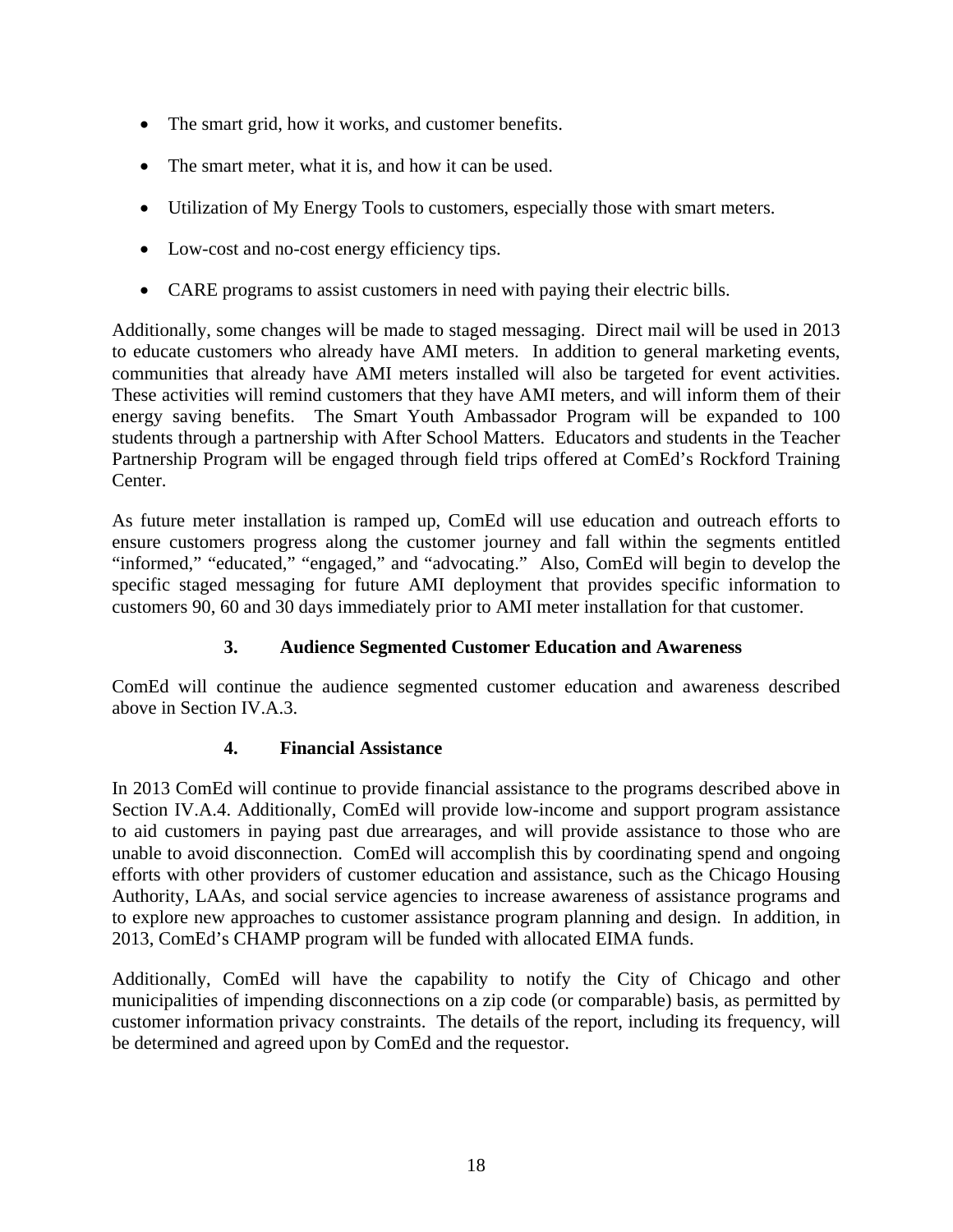#### **V.METRICS AND MILESTONES**

The following table contains the set of tracking measures the Commission approved for inclusion in the AMI Plan, including measures that ComEd agreed to report on via collaborative sessions with external stakeholders. The purpose of the table is to provide the required information and demonstrate the progress made during the prior calendar year regarding these measures. Results will be refreshed via this Report through its annual filing over the ten-year deployment period. The *June 2012 Order* also directed ComEd to include in this Report a baseline for each measure. *June 2012 Order* at 19. ComEd proposes to use the 2012 results for each measure as the baseline. ComEd has initial Citizens Utility Board ("CUB"), Environmental Law & Policy Center ("ELPC"), and Environmental Defense Fund ("EDF") consensus on the tracking measures to be used for year one, and will continue collaborating with these and other stakeholders to refine the measures for future years.

As also noted in Section II.A of this Report, the data in the table below indicates that the overall smart meter program is progressing as scheduled, and the plan for full deployment is being executed on-time and in-budget. None of the data points captured indicate an inability for ComEd to execute the deployment according to the approved plan. As meter deployment progresses throughout the service territory beginning in 2015, many of the measures identified will become more meaningful and indicative of quantitative progress towards completing full deployment of AMI meters.

ComEd mapped the measures below to the Revised AMI Plan to the extent possible given that all the measures in the Revised AMI Plan are not centrally located in one section. Additionally multiple measures that are tracked relating to a single issue are all identified under one number consistent with the numbering in the *June 2012 Order* and the Revised AMI Plan. For example there are 4 items tracked under measure number 1. For ease of identification, letters are used to differentiate these related items (e.g., 1a, 1b, 1c, and 1d are used). Further, Attachments 1-3 are specifically referenced when they can provide additional information regarding a certain measure.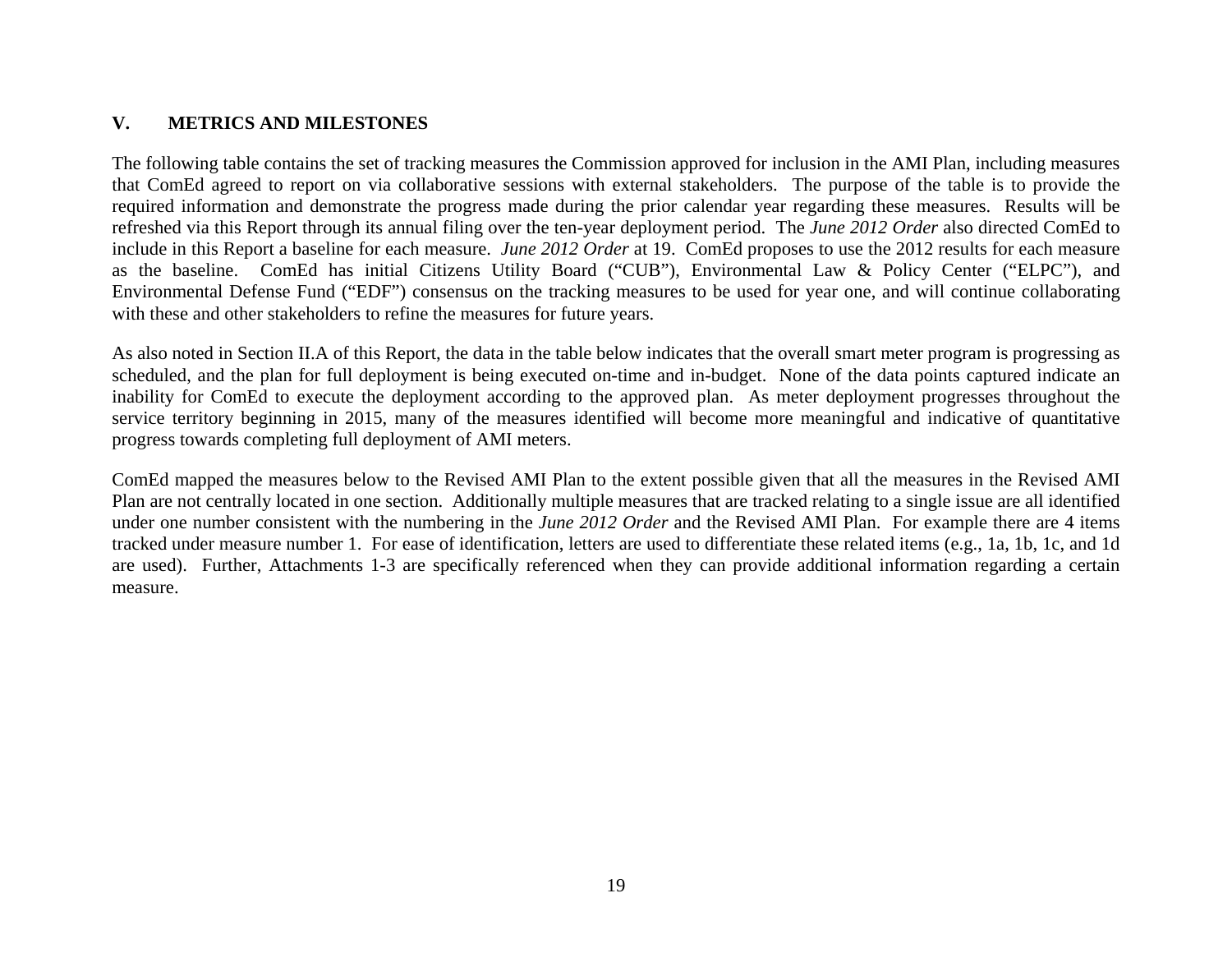|                | 2012 Tracking Metrics                                                                                           |                                                                                                                                                                                                                                                                                                                                     |                                                                                                                                                                                                                                                                                                                                                                                                                                                                                                                       |  |  |  |  |  |
|----------------|-----------------------------------------------------------------------------------------------------------------|-------------------------------------------------------------------------------------------------------------------------------------------------------------------------------------------------------------------------------------------------------------------------------------------------------------------------------------|-----------------------------------------------------------------------------------------------------------------------------------------------------------------------------------------------------------------------------------------------------------------------------------------------------------------------------------------------------------------------------------------------------------------------------------------------------------------------------------------------------------------------|--|--|--|--|--|
| #              | Issue                                                                                                           | <b>Tracking Metric Description</b>                                                                                                                                                                                                                                                                                                  | 2012 Annual AMI Metric Data                                                                                                                                                                                                                                                                                                                                                                                                                                                                                           |  |  |  |  |  |
| 1a             | Customers enrolled in<br>Peak Time Rebate,<br>Real Time Pricing,<br>and other<br>dynamic/time variant<br>prices | <b>Residential Customers</b><br>Number of customers on a time-variant<br>or dynamic pricing tariff offered by<br>ComEd. Expressed also as a<br>percentage of customers in each<br>delivery class.                                                                                                                                   | The number of customers on a time-variant or dynamic pricing tariff offered by ComEd are as<br>follows:<br>Residential - Single: 8,473 (0.4%)<br>Residential - Multi: 605 (0.1%)<br>Residential - Single (Space Heat): 157 (0.5%)<br>Residential - Multi (Space Heat): 155 (0.1%)                                                                                                                                                                                                                                     |  |  |  |  |  |
| 1 <sub>b</sub> | Customers enrolled in<br>Peak Time Rebate,<br>Real Time Pricing,<br>and other<br>dynamic/time variant<br>prices | <b>Residential Customers</b><br>Number of customers served by retail<br>electric suppliers for which the supplier<br>has requested monthly Electronic Data<br>Interchange delivery of interval data.<br>Expressed also as a percentage of<br>customers taking supply from a retail<br>electric supplier in each delivery class.     | The number of residential customers served by retail electric suppliers for which the supplier has<br>requested monthly Electronic Data Interchange delivery of interval data is zero (0% of customers<br>taking supply from a retail electric supplier in each delivery class.)<br>ComEd will work with the external stakeholders and Ameren in a workshop forum to determine how<br>to track the number of TOU customers related to this measurement; the result will be included in the<br>AIPR submitted in 2014. |  |  |  |  |  |
| 1c             | Customers enrolled in<br>Peak Time Rebate,<br>Real Time Pricing,<br>and other<br>dynamic/time variant<br>prices | <b>Small Commercial Customers</b><br>Number of customers on a time-variant<br>or dynamic pricing tariff offered by<br>ComEd. Expressed also as a percentage<br>of customers in the delivery class.                                                                                                                                  | Zero Watt-Hour customers are taking hourly service from ComEd out of 91,275 total customers in<br>the Watt-Hour class (0% of the class.)<br>1,923 Small Load Delivery (0-100kW) customers are taking hourly service from ComEd out of<br>247,581 total customers in the Small class (0.78% of the delivery class.)                                                                                                                                                                                                    |  |  |  |  |  |
| 1 <sub>d</sub> | Customers enrolled in<br>Peak Time Rebate,<br>Real Time Pricing,<br>and other<br>dynamic/time variant<br>prices | <b>Small Commercial Customers</b><br>Number of customers served by retail<br>electric suppliers for which the supplier<br>has requested monthly Electronic Data<br>interchange delivery of interval data.<br>Expressed also as a percentage of<br>customers taking supply from a retail<br>electric supplier in the delivery class. | The number of small commercial customers served by retail electric suppliers for which the supplier<br>has requested monthly Electronic Data interchange delivery of interval data is zero (0% of customers<br>taking supply from a retail electric supplier in the delivery class.).                                                                                                                                                                                                                                 |  |  |  |  |  |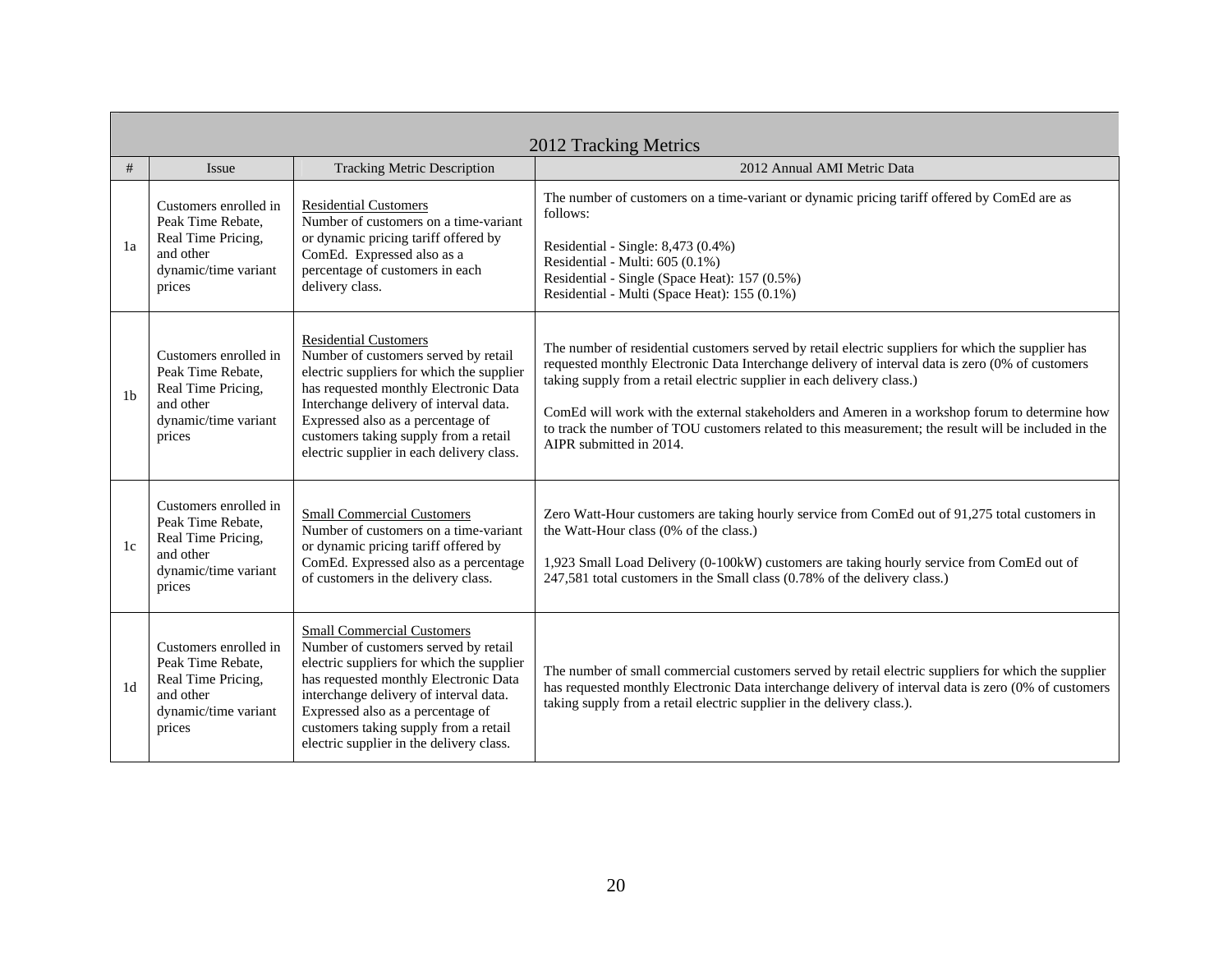|                | 2012 Tracking Metrics                                                                  |                                                                                                                                                                                                                                                                                                                                                                                                                                                              |                                                                                                                                                                                                                                                                                                                                                                                                                                                                                                                                                       |  |  |  |  |  |
|----------------|----------------------------------------------------------------------------------------|--------------------------------------------------------------------------------------------------------------------------------------------------------------------------------------------------------------------------------------------------------------------------------------------------------------------------------------------------------------------------------------------------------------------------------------------------------------|-------------------------------------------------------------------------------------------------------------------------------------------------------------------------------------------------------------------------------------------------------------------------------------------------------------------------------------------------------------------------------------------------------------------------------------------------------------------------------------------------------------------------------------------------------|--|--|--|--|--|
| #              | Issue                                                                                  | <b>Tracking Metric Description</b>                                                                                                                                                                                                                                                                                                                                                                                                                           | 2012 Annual AMI Metric Data                                                                                                                                                                                                                                                                                                                                                                                                                                                                                                                           |  |  |  |  |  |
| $\overline{2}$ | Customer-side-of-the-<br>meter devices sending<br>or receiving grid<br>related signals | Number of ComEd AMI meters with<br>consumer devices registered to operate<br>with the Home Area Network (HAN)<br>chip by tariffs under which customer<br>receives delivery.                                                                                                                                                                                                                                                                                  | The number of ComEd AMI meters with consumer devices registered to operate with the Home<br>Area Network (HAN) chip by tariffs under which customer receives delivery are as follows:<br>Residential – Single: 684<br>Residential - Multi: 146<br>Residential - Single (w/Space Heat): 2<br>Residential - Multi (w/Space Heat): 11<br>TOTAL: 841<br>Number of customer applications/devices registered with the meter that connect to a 3rd party (e.g.<br>CUB) is 7,357.<br>Consumer devices registered through the Green Button Initiative is zero. |  |  |  |  |  |
| 3              | <b>AMI</b> Meter failures                                                              | Number of advanced meter<br>malfunctions where customer electric<br>service is disrupted.<br>(A "malfunction" is a malfunction that<br>causes the meter to become inoperable<br>but does not include cases of<br>tampering, service panel and service<br>entry equipment, house fires, etc.)<br>ComEd will be able to determine which<br>of the advanced meter malfunctions<br>were due to voltage outside design<br>criteria, but there were none for 2012. | The number of advanced meter malfunctions where customer electric service is disrupted is zero.                                                                                                                                                                                                                                                                                                                                                                                                                                                       |  |  |  |  |  |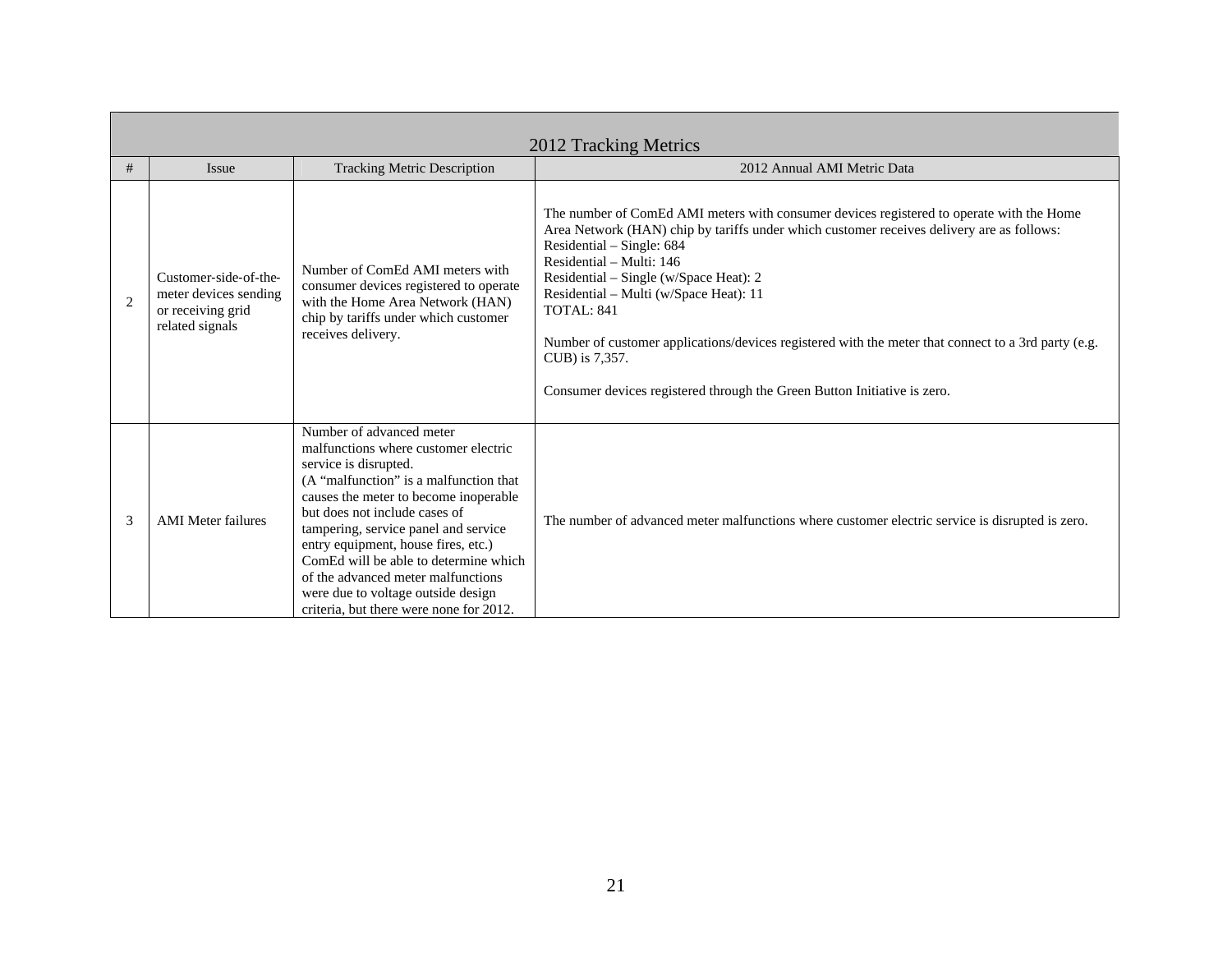|                          | 2012 Tracking Metrics                                                     |                                                                                                                                                                                                                                                                                                             |                                                                                                                                                                                                                                                                                                                                                                                                                                                                                                                                                                                                                                                                                  |  |  |  |  |  |
|--------------------------|---------------------------------------------------------------------------|-------------------------------------------------------------------------------------------------------------------------------------------------------------------------------------------------------------------------------------------------------------------------------------------------------------|----------------------------------------------------------------------------------------------------------------------------------------------------------------------------------------------------------------------------------------------------------------------------------------------------------------------------------------------------------------------------------------------------------------------------------------------------------------------------------------------------------------------------------------------------------------------------------------------------------------------------------------------------------------------------------|--|--|--|--|--|
| #                        | Issue                                                                     | <b>Tracking Metric Description</b>                                                                                                                                                                                                                                                                          | 2012 Annual AMI Metric Data                                                                                                                                                                                                                                                                                                                                                                                                                                                                                                                                                                                                                                                      |  |  |  |  |  |
| $\overline{\mathcal{A}}$ | AMI Meters replaced<br>before the end of their<br>expected useful life    | Number of ComEd advanced meters<br>replaced annually before the end of<br>their expected useful life, including<br>reasons for replacement that include<br>ComEd errors.<br>("Replaced" means a replacement due<br>to a malfunction that causes the meter<br>to become inoperable, including<br>tampering.) | The number of ComEd advanced meters replaced annually before the end of their expected useful<br>life, itemized by tamper versus non-tamper is as follows:<br>334 meters replaced before the end of their expected useful life due to tampering<br>164 meters replaced before the end of their expected useful life due to reasons other than tampering<br>TOTAL: 498 meters replaced before the end of their expected useful life<br>Note: ComEd worked with the external stakeholders, and it was determined that ComEd does not<br>have the system capability to show detailed reason codes by type. If this is needed in the future, an<br>IT enhancement would be required. |  |  |  |  |  |
| 5                        | Customers with net<br>metering                                            | Number of customers enrolled on Net<br>Metering tariff and net load of each<br>customer.                                                                                                                                                                                                                    | Number of customers enrolled on Net Metering tariff and net load of each customer is as follows:<br>Residential Customers (Photovoltaic Source): 40 (0.202 MW)<br>Residential Customers (Wind Source): 2 (0.022 MW)<br>Commercial Customers (Photovoltaic Source): 22 (0.258 MW)<br>Commercial Customers (Wind Source): 0 (-0.009 MW)<br>TOTAL: 64 Customers (0.473MW)                                                                                                                                                                                                                                                                                                           |  |  |  |  |  |
| <b>ба</b>                | Customer premises<br>capable of receiving<br>information from the<br>grid | Number of installed AMI Meters as of<br>the last day of the calendar year that<br>communicate back to the head end<br>system.                                                                                                                                                                               | The number of installed AMI Meters as of the last day of the calendar year that communicate back<br>to the head end system is 127,114.                                                                                                                                                                                                                                                                                                                                                                                                                                                                                                                                           |  |  |  |  |  |
| 6 <sub>b</sub>           | Customer premises<br>capable of receiving<br>information from the<br>grid | Number of installed AMI Meters as of<br>the last day of the calendar year that<br>communicate back to the head end<br>system, divided by the total number of<br>AMI meters installed.                                                                                                                       | The number of installed AMI Meters as of the last day of the calendar year that communicate back<br>to the head end system, divided by the total number of AMI meters installed is 99.50%                                                                                                                                                                                                                                                                                                                                                                                                                                                                                        |  |  |  |  |  |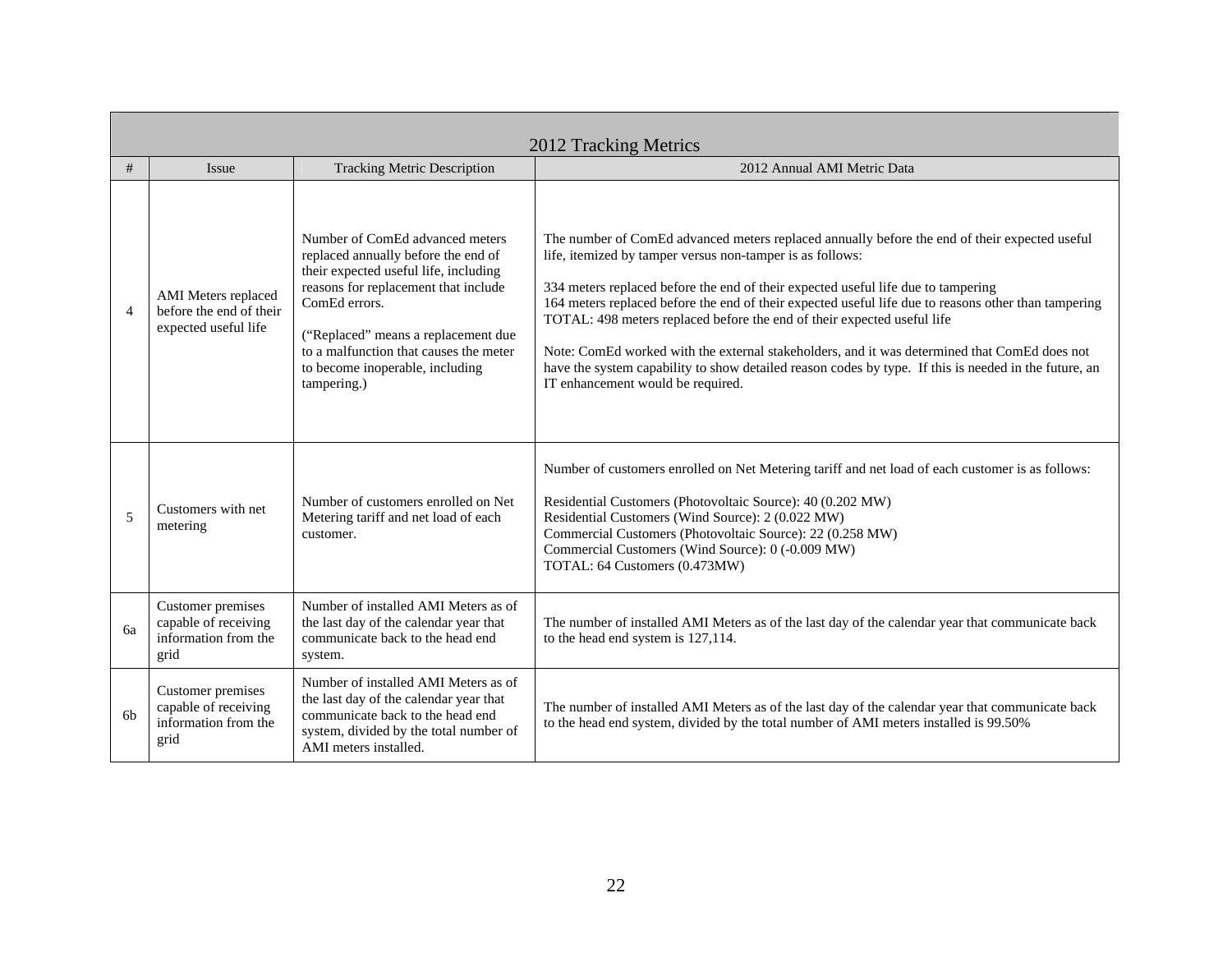|        | 2012 Tracking Metrics                                                     |                                                                                                                                                                                                                                                                                                                                                                                                         |                                                                                                                                                                                                                                                                                                                                                                                                                                                                                                                                                                                                                                                                                                                                                                                                                                                                                            |  |
|--------|---------------------------------------------------------------------------|---------------------------------------------------------------------------------------------------------------------------------------------------------------------------------------------------------------------------------------------------------------------------------------------------------------------------------------------------------------------------------------------------------|--------------------------------------------------------------------------------------------------------------------------------------------------------------------------------------------------------------------------------------------------------------------------------------------------------------------------------------------------------------------------------------------------------------------------------------------------------------------------------------------------------------------------------------------------------------------------------------------------------------------------------------------------------------------------------------------------------------------------------------------------------------------------------------------------------------------------------------------------------------------------------------------|--|
| $\#$   | Issue                                                                     | <b>Tracking Metric Description</b>                                                                                                                                                                                                                                                                                                                                                                      | 2012 Annual AMI Metric Data                                                                                                                                                                                                                                                                                                                                                                                                                                                                                                                                                                                                                                                                                                                                                                                                                                                                |  |
| 6c     | Customer premises<br>capable of receiving<br>information from the<br>grid | Number of customers who have<br>accessed the web-based portal as of the<br>last day of the calendar year as a<br>percentage of customers with AMI<br>Meters and as a percentage of ComEd<br>customers in that delivery class.                                                                                                                                                                           | Please reference Attachment 1.                                                                                                                                                                                                                                                                                                                                                                                                                                                                                                                                                                                                                                                                                                                                                                                                                                                             |  |
| 6d     | Customer premises<br>capable of receiving<br>information from the<br>grid | Number of customers who can directly<br>access their usage data as of the last day<br>of the calendar year as a percentage of<br>customers with AMI Meters and as a<br>percentage of ComEd customers in that<br>delivery class.                                                                                                                                                                         | Please reference Attachment 1.                                                                                                                                                                                                                                                                                                                                                                                                                                                                                                                                                                                                                                                                                                                                                                                                                                                             |  |
| $\tau$ | Peak load reductions<br>enabled by demand<br>response programs            | Load impact in MW of peak load<br>reduction from the summer peak due to<br>AMI enabled, ComEd administered<br>demand response programs such as the<br>Peak Time Rebate program as a<br>percentage of all demand response in<br>ComEd's portfolio.                                                                                                                                                       | The load impact in MW of peak load reduction from the summer peak due to AMI enabled, ComEd<br>administered demand response programs such as the Peak Time Rebate program as a percentage of<br>all demand response in ComEd's portfolio is zero.<br>The RRTP estimated peak load reduction is .5KW X 9,390 customers = $4,695$ KW<br>For the desired %, 4,695 KW is divided by 1,342.4 MW (the DR portfolios total peak load reduction<br>potential): 4.695 MW / 1342.2 MW = .35%                                                                                                                                                                                                                                                                                                                                                                                                         |  |
| 8      | <b>Customer Complaints</b>                                                | Number of formal ICC complaints,<br>informal ICC complaints, and<br>complaints escalated to ComEd's<br><b>Customer Relations or Customer</b><br>Experience departments related to AMI<br>Meter deployment, broken down by<br>type of complaint and resolution. AMI<br>Meter deployment includes AMI Meter<br>installation, functioning or accuracy of<br>the AMI meter, and HAN device<br>registration. | Number of formal ICC complaints, informal ICC complaints, and complaints escalated to ComEd's<br>Customer Relations or Customer Experience departments related to AMI Meter deployment, broken<br>down by type of complaint and resolution. AMI Meter deployment includes AMI Meter installation,<br>functioning or accuracy of the AMI meter, and HAN device registration.<br>Formal ICC Complaints: 1 Smart Meter Refusal; Complaint remains in progress with resolution<br>pending.<br>Informal ICC Complaints: 4 Smart Meter Refusals; ComEd has completed process for customer<br>contact and resolution for each.<br>Complaints escalated to ComEd AMI Customer Relations or Customer Experience departments: 52<br>smart meter refusals; ComEd has completed process for customer contact and resolution for 51; 1<br>remains open with clear next steps identified for resolution. |  |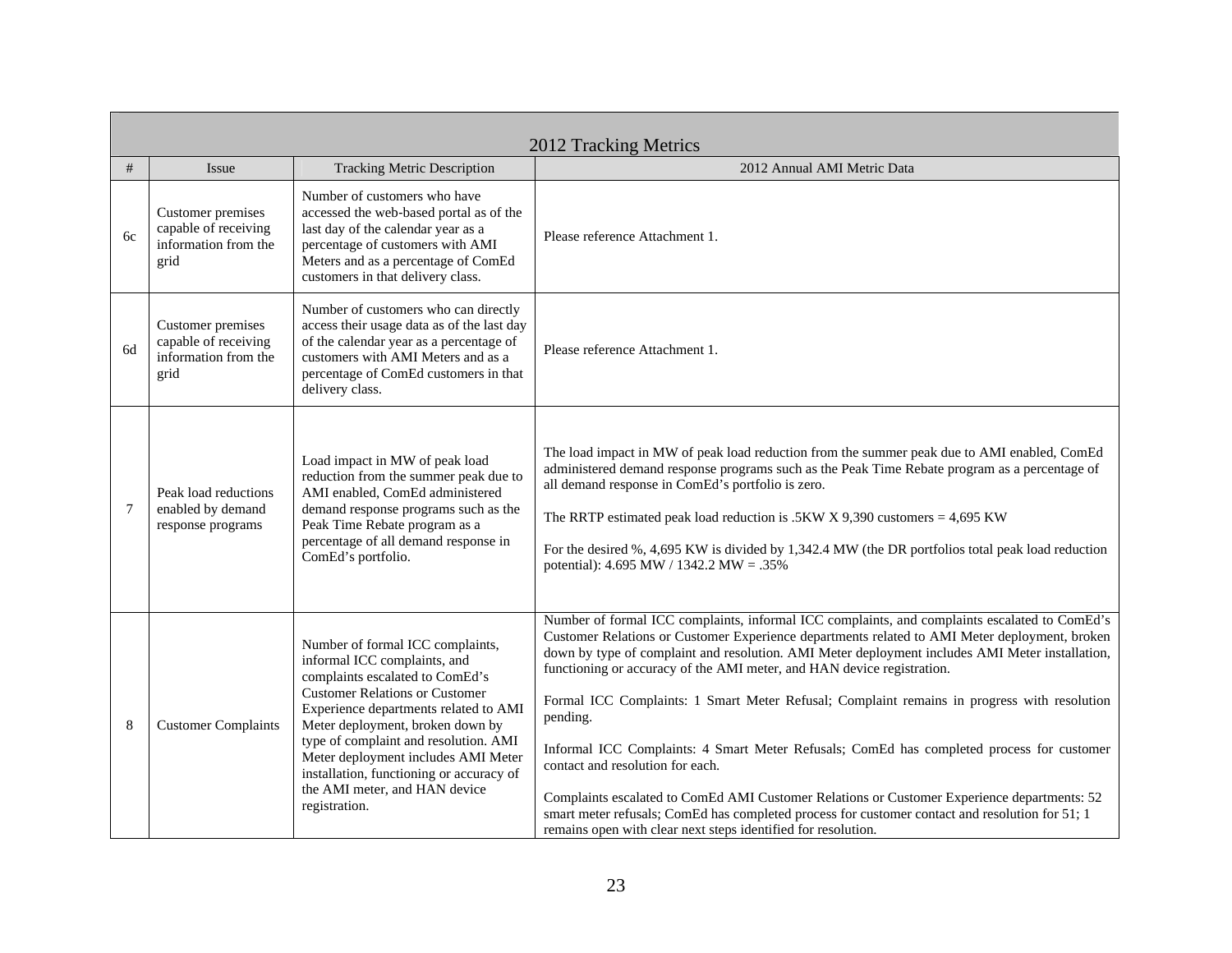|                 | 2012 Tracking Metrics                                                |                                                                                                                                                                                                                                                                                                                                                                          |                                                                                                                                                                                                                                                                                                                                                                                    |  |
|-----------------|----------------------------------------------------------------------|--------------------------------------------------------------------------------------------------------------------------------------------------------------------------------------------------------------------------------------------------------------------------------------------------------------------------------------------------------------------------|------------------------------------------------------------------------------------------------------------------------------------------------------------------------------------------------------------------------------------------------------------------------------------------------------------------------------------------------------------------------------------|--|
| #               | Issue                                                                | <b>Tracking Metric Description</b>                                                                                                                                                                                                                                                                                                                                       | 2012 Annual AMI Metric Data                                                                                                                                                                                                                                                                                                                                                        |  |
| 9               | Reduction in<br>Greenhouse Gas<br>Emissions enabled by<br>smart grid | Reduction in Greenhouse Gas<br>Emissions enabled by smart grid -<br>ComEd will work collaboratively with<br>CUB and EDF to operationalize this<br>measure.                                                                                                                                                                                                               | Please reference Attachment 1.                                                                                                                                                                                                                                                                                                                                                     |  |
| 10a             | Distributed generation<br>projects                                   | Number of locations and total MWs of<br>customer owned distributed generation<br>connected to the transmission or<br>distribution system, broken down by<br>connection to transmission and<br>distribution system.<br>("Distributed generation" locations are<br>those where customers take service<br>under Rider POG or POG-NM or<br>successor tariffs.)               | Number of locations of customer owned distributed generation connected to the distribution system,<br>broken down by connection to the distribution system is 104 locations.<br>Total MWs of customer owned distributed generation connected to the distribution system, broken<br>down by connection to the distribution system is 2.40959 MWs.                                   |  |
| 10 <sub>b</sub> | Distributed generation<br>projects                                   | Number of locations and total MWs of<br>customer owned distributed generation<br>connected to the <b>transmission</b> or<br>distribution system, broken down by<br>connection to <b>transmission</b> and<br>distribution system.<br>("Distributed generation" locations are<br>those where customers take service<br>under Rider POG or POG-NM or<br>successor tariffs.) | Regarding customer owned generation connected to the transmission system, there was zero in 2012.<br>There was generation added to the transmission system in 2012, but these generators were all<br>wholesale generators in the business of generation. Based on ComEd's assumptions, these would not<br>count as customer owned generation connected to the transmission system. |  |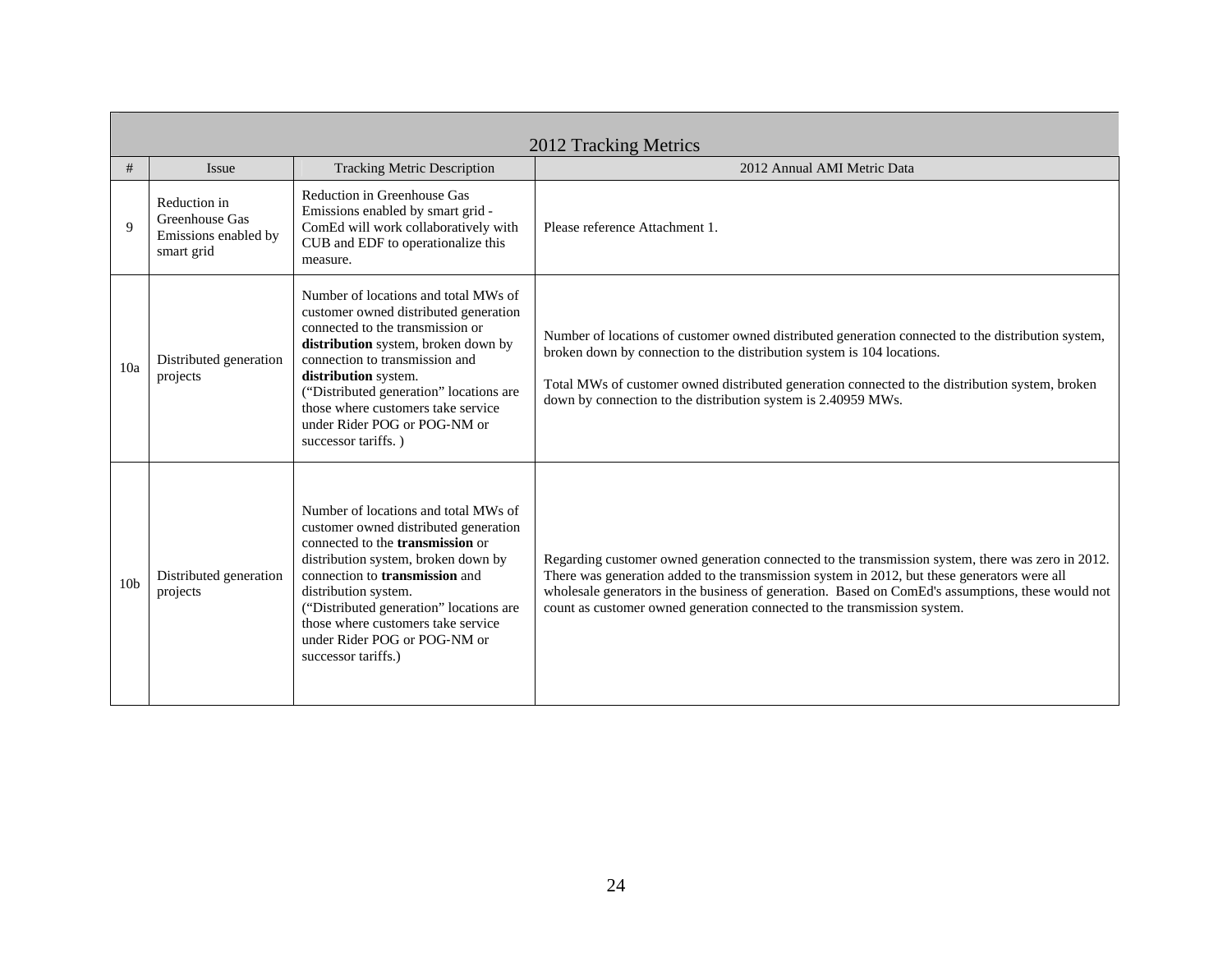|    | 2012 Tracking Metrics                                          |                                                                                                                                                                                                                                                                                                                                                  |                                                                                                                                                                                                                                                                                                                                                                                                                                                                                                                                                                                                                                                                                                                                                                                                                                                                                                                                                                          |  |
|----|----------------------------------------------------------------|--------------------------------------------------------------------------------------------------------------------------------------------------------------------------------------------------------------------------------------------------------------------------------------------------------------------------------------------------|--------------------------------------------------------------------------------------------------------------------------------------------------------------------------------------------------------------------------------------------------------------------------------------------------------------------------------------------------------------------------------------------------------------------------------------------------------------------------------------------------------------------------------------------------------------------------------------------------------------------------------------------------------------------------------------------------------------------------------------------------------------------------------------------------------------------------------------------------------------------------------------------------------------------------------------------------------------------------|--|
| #  | Issue                                                          | <b>Tracking Metric Description</b>                                                                                                                                                                                                                                                                                                               | 2012 Annual AMI Metric Data                                                                                                                                                                                                                                                                                                                                                                                                                                                                                                                                                                                                                                                                                                                                                                                                                                                                                                                                              |  |
| 11 | Load served by<br>distributed resources                        | Total sales of electricity to the grid<br>from distributed generation (Rider POG<br>or POG-NM customers) divided by<br>zone energy plus distributed generation<br>sales, with all data provided in sortable<br>format.                                                                                                                           | RIDER POG sold back to the grid from Distributed Generation:<br>Rider POG Sales is 754,177 MWhrs<br>Residential Rider POG Sales is 100 MWhrs<br>Non-Residential Rider POG Sales is 754,077 MWhrs<br>TOTAL Zonal Energy plus Rider POG Sales is 102,367,754 MWhrs<br>Percentage of Rider POG Sales to Total Zonal Energy is 0.74%<br>The indicator of Distributed Generation that is behind the meter is going to be derived from the<br>Annual Net Metering Report for Commonwealth Edison using the Average Capacity Factor data<br>provided by EDF for 2013.<br>Total Net Metering Solar Capacity = $1,460.14 \text{ kW} * 18.5\%$ Capacity Factor $* 8760$ Hours = 2,366<br><b>MWhrs</b><br>Total Net Metering Wind Capacity = $1,462.31$ kW $*$ 18.5% Capacity Factor $*$ 8760 Hours = 2,370<br><b>MWhrs</b><br>Note: Further analysis and discussion will take place between ComEd and the external stakeholders<br>to provide a fuller measure for future reports. |  |
| 12 | System load factor<br>and load factor by<br>customer class     | Total annual consumption for AMI<br>meters (including, separately, small<br>commercial customers) divided by the<br>average demand across all AMI meters<br>over the 5 peak hours multiplied by<br>8760 hours by customer class.<br>(ComEd will work collaboratively with<br>CUB and EDF to establish a similar<br>measure for all system load.) | Based on the AMI consumption data for 2012 and the 5 peak hours, the following results were<br>calculated:<br>Residential Load factor: 30.2%<br>Commercial Load Factor: 50.5%<br>Industrial Load Factor: 61.1%<br><b>TOTAL Load Factor: 37.2%</b>                                                                                                                                                                                                                                                                                                                                                                                                                                                                                                                                                                                                                                                                                                                        |  |
| 13 | Products with end-to-<br>end interoperability<br>certification | ComEd will conduct an annual survey<br>through a third-party provider to<br>evaluate how products are being<br>introduced in the smart grid enabled<br>marketplace.                                                                                                                                                                              | In-depth interviews with industry participants on new product offerings of smart grid enabled<br>products and secondary research will be conducted in 2013. This will be performed in lieu of a<br>survey until the penetration of smart grid enabled products reaches a point that a survey produces<br>meaningful data and becomes cost-effective. To date, no smart grid enabled products have been<br>submitted for demonstration and evaluation through ComEd's Test Bed.<br>Please reference Attachment 3 for HAN Device Interoperability.<br>ComEd will continue to work with the external stakeholders to further evaluate how products are<br>being introduced in the smart grid enabled marketplace.                                                                                                                                                                                                                                                           |  |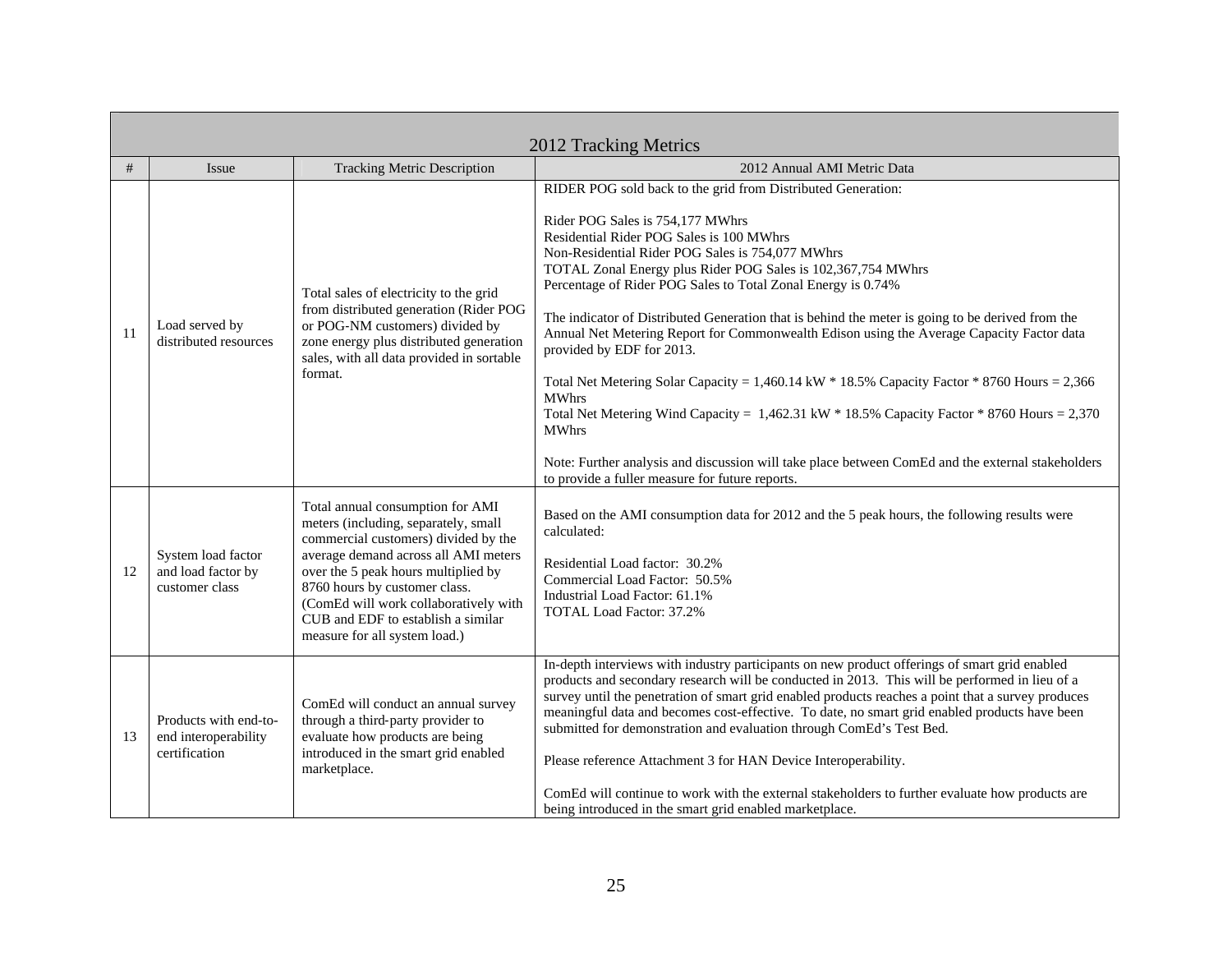|                 | 2012 Tracking Metrics                                                                                                              |                                                                                                                                                                                                                    |                                                                                                                                                                                                                                                                                                                                                                                                                                                                                                                                                                                                                                                                                                                                                                                                                                                                                                                                                                                                                                                                                                                                                                                                                                                                                                                                                                                                                                                                                                                                                                                                                                                             |  |
|-----------------|------------------------------------------------------------------------------------------------------------------------------------|--------------------------------------------------------------------------------------------------------------------------------------------------------------------------------------------------------------------|-------------------------------------------------------------------------------------------------------------------------------------------------------------------------------------------------------------------------------------------------------------------------------------------------------------------------------------------------------------------------------------------------------------------------------------------------------------------------------------------------------------------------------------------------------------------------------------------------------------------------------------------------------------------------------------------------------------------------------------------------------------------------------------------------------------------------------------------------------------------------------------------------------------------------------------------------------------------------------------------------------------------------------------------------------------------------------------------------------------------------------------------------------------------------------------------------------------------------------------------------------------------------------------------------------------------------------------------------------------------------------------------------------------------------------------------------------------------------------------------------------------------------------------------------------------------------------------------------------------------------------------------------------------|--|
| #               | Issue                                                                                                                              | <b>Tracking Metric Description</b>                                                                                                                                                                                 | 2012 Annual AMI Metric Data                                                                                                                                                                                                                                                                                                                                                                                                                                                                                                                                                                                                                                                                                                                                                                                                                                                                                                                                                                                                                                                                                                                                                                                                                                                                                                                                                                                                                                                                                                                                                                                                                                 |  |
| 14              | Network nodes and<br>customer interfaces<br>monitored in "real<br>time"                                                            | Network nodes and customer interfaces<br>monitored in "real time"<br>ComEd will work collaboratively with<br>CUB and EDF to operationalize this<br>measure.                                                        | ComEd worked collaboratively with CUB and EDF to operationalize this measure, which yielded<br>the following:<br>Grid-side Network Nodes Measured as Total Number of DA Devices: $12kVDA = 2,125$ and $34kV$<br>$DA = 971$ (DA devices) connected to the grid.<br>Customer-side Network Nodes Measured as Total Number of Devices Registered to a Meter: 841<br>HAN devices for meters, though they are not actively "Monitored."                                                                                                                                                                                                                                                                                                                                                                                                                                                                                                                                                                                                                                                                                                                                                                                                                                                                                                                                                                                                                                                                                                                                                                                                                           |  |
| 15a             | Grid connected energy<br>storage interconnected<br>to utility facilities at<br>the transmission or<br>distribution system<br>level | Number of locations and total MWs of<br>utility owned or operated energy<br>storage interconnected to the<br>transmission or distribution system as<br>measured at storage device electricity<br>output terminals. | The number of locations and total MWs of utility owned or operated energy storage interconnected<br>to the distribution system as measured at storage device electricity output terminals is zero. ComEd<br>has not installed any storage on either the transmission or distribution system in 2012, nor has any<br>energy storage been certified, tested or deployed in the ComEd test bed.<br>The storage installed on the transmission and distribution system that is part of the PJM wholesale<br>market is 1.5 MW at one location, and it participates directly as a supply resource as part of a wind<br>development for 2012.<br>Please note: concerning measuring the storage installed on the transmission or distribution system<br>participating in PJM wholesale markets, there are limitations in obtaining the information for<br>proprietary reasons. Storage assets directly participating in PJM markets will require<br>interconnection agreements and ComEd will have the information to track if or when these types of<br>supply resources enter the market. For behind-the-meter storage assets participating in the PJM<br>through the demand response program, there is currently no requirement that PJM will share that<br>information with ComEd. ComEd will only have knowledge of the customers that are participating<br>in demand response, but not how customers are achieving load reductions. In terms of measuring<br>the storage installed on the distribution system as part of the PJM wholesale market (behind-the-<br>meter) it may not be possible unless the installation requires an interconnection agreement. |  |
| 15 <sub>b</sub> | Grid connected energy<br>storage interconnected<br>to utility facilities at<br>the transmission or<br>distribution system<br>level | Number of locations and total MWs of<br>utility owned or operated energy<br>storage interconnected to the<br>transmission or distribution system as<br>measured at storage device electricity<br>output terminals. | The number of locations and total MWs of utility owned or operated energy storage interconnected<br>to the transmission system as measured at storage device electricity output terminals is zero. ComEd<br>has not installed any storage on either the transmission or distribution system in 2012.                                                                                                                                                                                                                                                                                                                                                                                                                                                                                                                                                                                                                                                                                                                                                                                                                                                                                                                                                                                                                                                                                                                                                                                                                                                                                                                                                        |  |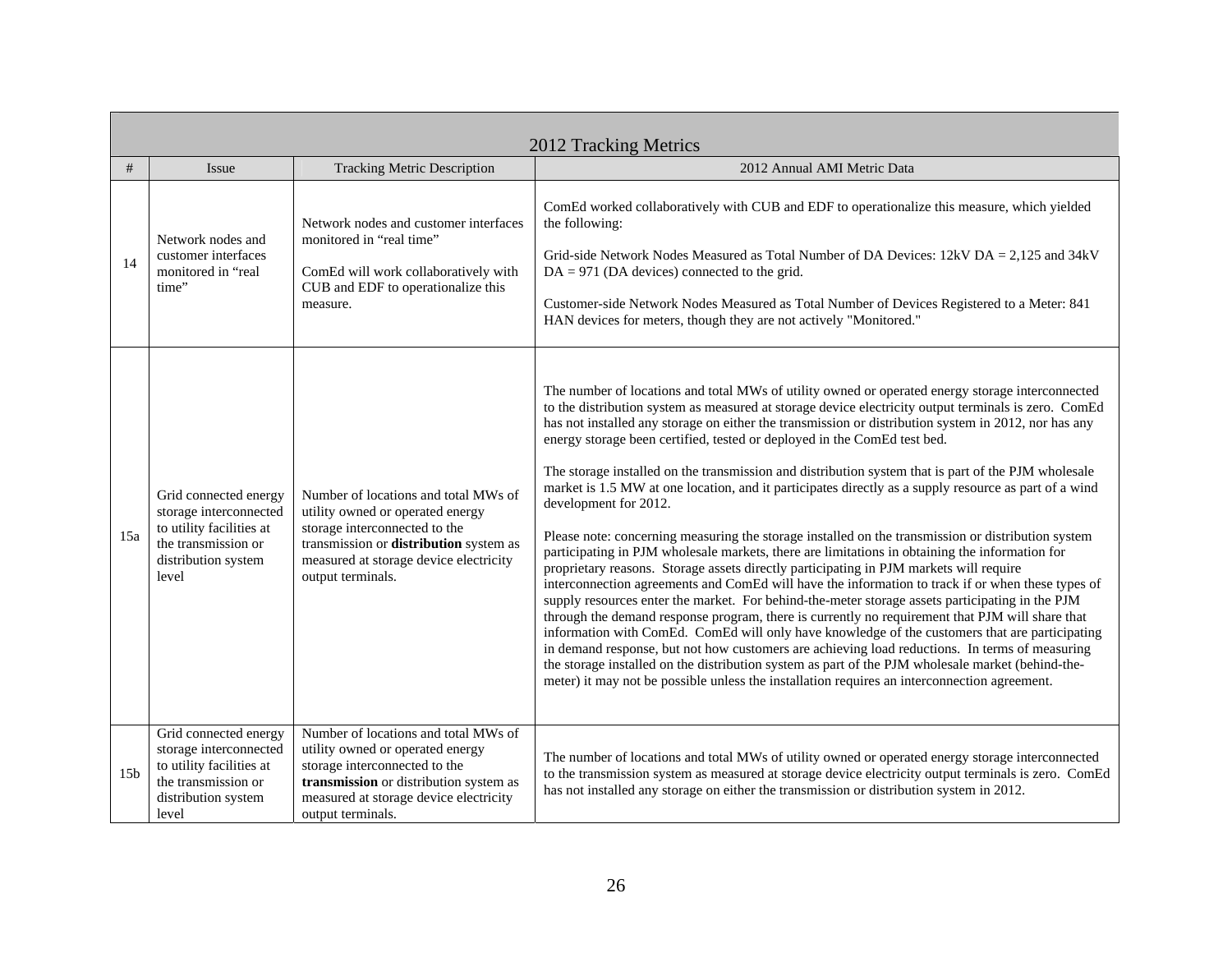|                 | 2012 Tracking Metrics                                                                                                              |                                                                                                                                                                               |                                                                                                                                                                                                                                                                                                                                                                                                                                                                                                                                                 |  |
|-----------------|------------------------------------------------------------------------------------------------------------------------------------|-------------------------------------------------------------------------------------------------------------------------------------------------------------------------------|-------------------------------------------------------------------------------------------------------------------------------------------------------------------------------------------------------------------------------------------------------------------------------------------------------------------------------------------------------------------------------------------------------------------------------------------------------------------------------------------------------------------------------------------------|--|
| #               | Issue                                                                                                                              | <b>Tracking Metric Description</b>                                                                                                                                            | 2012 Annual AMI Metric Data                                                                                                                                                                                                                                                                                                                                                                                                                                                                                                                     |  |
| 15c             | Grid connected energy<br>storage interconnected<br>to utility facilities at<br>the transmission or<br>distribution system<br>level | ComEd will conduct an annual survey<br>through a third-party provider to<br>estimate similar measures of non-utility<br>storage units.                                        | In-depth interviews with industry participants in non-utility storage markets and secondary research<br>will be conducted in 2013. This will be performed in lieu of a survey until the penetration of non-<br>utility storage units reaches a size that a survey produces meaningful data and becomes cost-<br>effective.<br>ComEd will continue to work with the external stakeholders to further estimate similar measures of<br>non-utility storage units.                                                                                  |  |
| 16a             | Time required to<br>connect distributed<br>resources to grid                                                                       | ComEd's response time to a distributed<br>resource project application, and time<br>from receipt of application until energy<br>flows from project to grid<br>(distribution.) | ComEd's response time to a distributed resource project application can be referenced in the ICC<br>guidelines, as follows: Title 83: Public Utilities - Chapter I: Illinois Commerce Commission -<br>Subchapter c: Electric Utilities - Part 466 - Electric Interconnection of Distributed Generation<br>Facilities.<br>Please reference Attachment 1 for the time from receipt of application (using the <i>application</i><br>complete date as the start date for 2012 reporting) until energy flows from project to grid<br>(distribution.) |  |
| 16 <sub>b</sub> | Time required to<br>connect distributed<br>resources to grid                                                                       | ComEd's response time to a distributed<br>resource project application, and time<br>from receipt of application until energy<br>flows from project to grid<br>(transmission.) | This does not apply since there were zero projects to apply this measurement.                                                                                                                                                                                                                                                                                                                                                                                                                                                                   |  |
| 17              | Voltage and VAR<br>controls                                                                                                        | Number and percentage of distribution<br>lines using sensing from an AMI meter<br>as part of ComEd's voltage regulation<br>scheme.                                            | The number and percentage of distribution lines using sensing from an AMI meter as part of<br>ComEd's voltage regulation scheme is as follows:<br>Feeders that use sensing from an AMI meter as part of a voltage regulation scheme is 13 out of 5456<br>$(0.24\%)$ .                                                                                                                                                                                                                                                                           |  |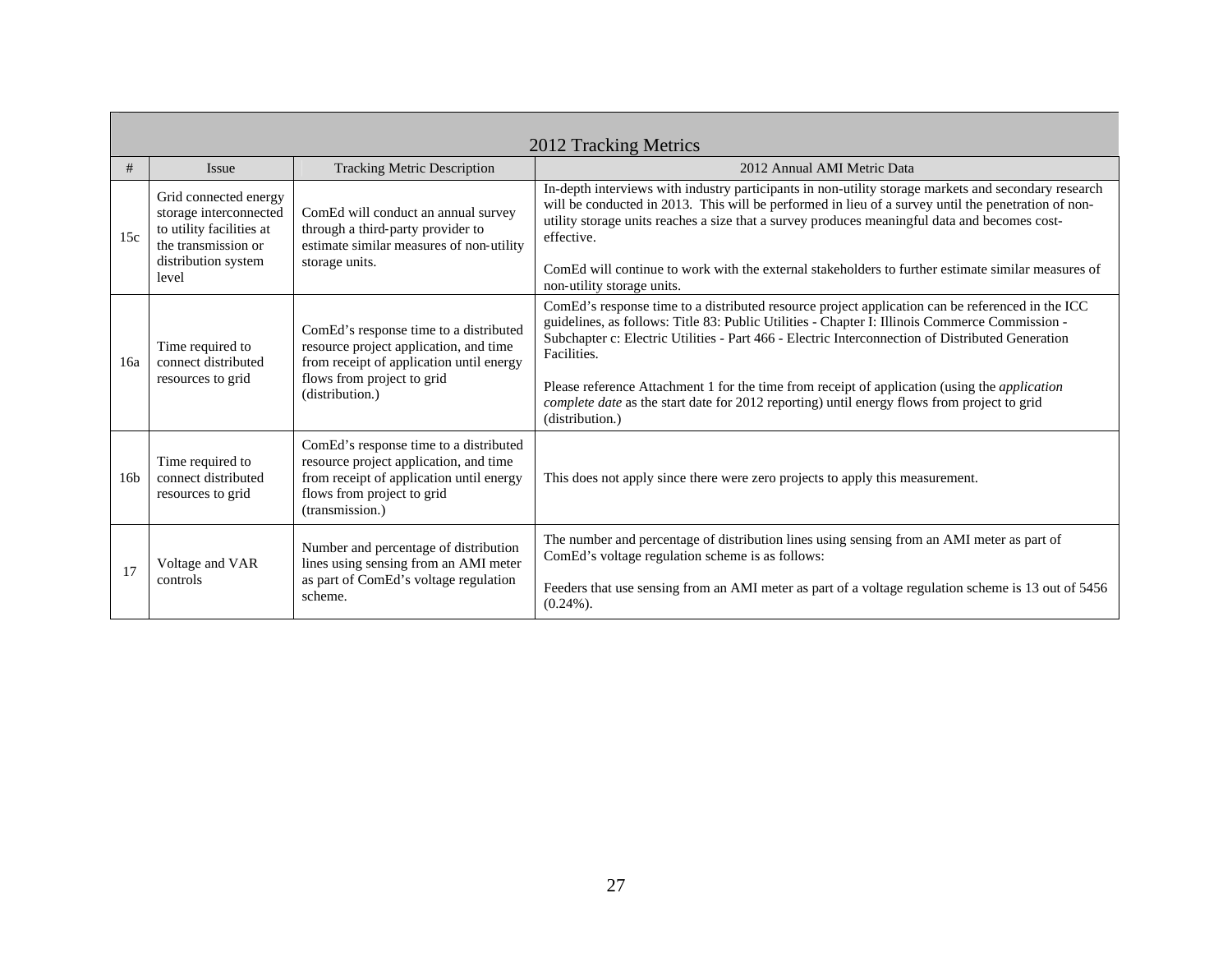|     | 2012 Tracking Metrics                                          |                                                                                                                                                                                                                                                                                                      |                                                                                                                                                                                                                                                                                                                                                                                                                                                                                                                                                       |  |
|-----|----------------------------------------------------------------|------------------------------------------------------------------------------------------------------------------------------------------------------------------------------------------------------------------------------------------------------------------------------------------------------|-------------------------------------------------------------------------------------------------------------------------------------------------------------------------------------------------------------------------------------------------------------------------------------------------------------------------------------------------------------------------------------------------------------------------------------------------------------------------------------------------------------------------------------------------------|--|
| #   | Issue                                                          | <b>Tracking Metric Description</b>                                                                                                                                                                                                                                                                   | 2012 Annual AMI Metric Data                                                                                                                                                                                                                                                                                                                                                                                                                                                                                                                           |  |
| 18a | Grid assets that are<br>monitored, controlled,<br>or automated | Number and percentage of ComEd<br>substations (Distribution Center<br>Substations (DCs), Substations (SSs)<br>Transmission Substations (TSSs) and<br><b>Transmission Distribution Centers</b><br>(TDCs)) monitored or controlled via<br>Supervisory Control and Data<br>Acquisition (SCADA) systems. | The number and percentage of ComEd substations (Distribution Center Substations (DCs),<br>Substations (SSs) Transmission Substations (TSSs) and Transmission Distribution Centers (TDCs))<br>monitored or controlled via Supervisory Control and Data Acquisition (SCADA) systems is as<br>follows:<br>Number on SCADA:<br>DC: 479<br><b>TDC: 115</b><br>SS: 51<br>TSS: 169<br>Generating Stations: 16<br>Relay Points: 5<br>Percentage on SCADA:<br>DC: 99%<br>TDC: 100%<br>SS: 100%<br>TSS: 100%<br>Generating Stations: 100%<br>Relay Points: 100% |  |
| 18b | Grid assets that are<br>monitored, controlled,<br>or automated | Number and percentage of ComEd<br>distribution circuits (4kV, 12kV and<br>34kV) equipped with automation or<br>remote control equipment including<br>monitor or control via Supervisory<br>Control and Data Acquisition<br>(SCADA) systems.                                                          | The number and percentage of ComEd distribution circuits (4kV, 12kV and 34kV) equipped with<br>automation or remote control equipment including monitor or control via Supervisory Control and<br>Data Acquisition (SCADA) systems is 5,168 distribution circuits (99% of total).<br>Specifically, circuits with $12kVDA = 1,169$ circuits (24% of the system circuits.)                                                                                                                                                                              |  |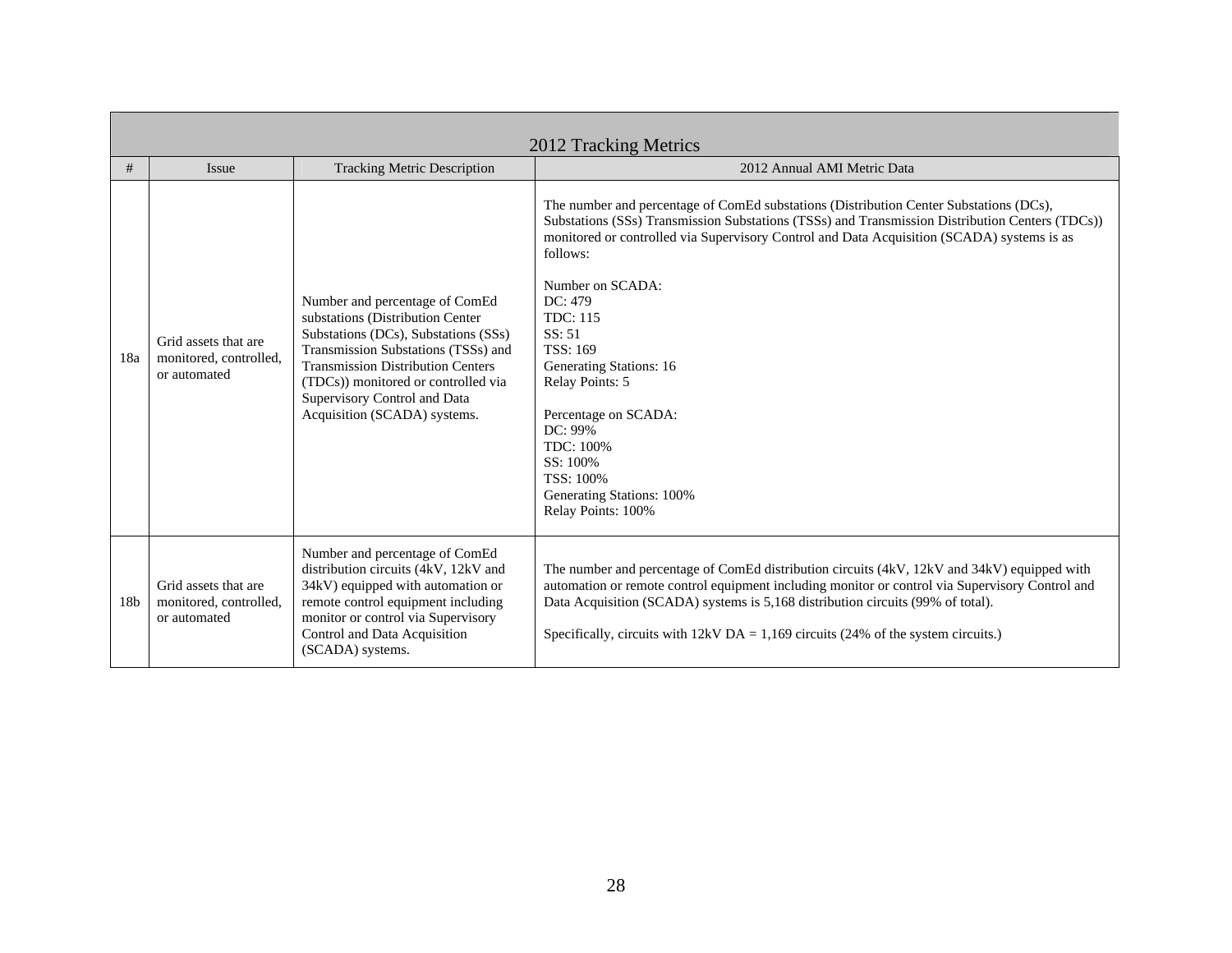|    | 2012 Tracking Metrics                                                         |                                                                                                                                                                                                                                                                                                                                                                                  |                                                                                                                                                                                                                                                                                                                                                                                                                                                                                                                                                                                                                                              |  |
|----|-------------------------------------------------------------------------------|----------------------------------------------------------------------------------------------------------------------------------------------------------------------------------------------------------------------------------------------------------------------------------------------------------------------------------------------------------------------------------|----------------------------------------------------------------------------------------------------------------------------------------------------------------------------------------------------------------------------------------------------------------------------------------------------------------------------------------------------------------------------------------------------------------------------------------------------------------------------------------------------------------------------------------------------------------------------------------------------------------------------------------------|--|
| #  | Issue                                                                         | <b>Tracking Metric Description</b>                                                                                                                                                                                                                                                                                                                                               | 2012 Annual AMI Metric Data                                                                                                                                                                                                                                                                                                                                                                                                                                                                                                                                                                                                                  |  |
| 19 | Customers connected<br>per automated circuit<br>segment                       | Average number of customers per<br>automated three phase 12kV line<br>segment.<br>(An "automated line segment" is a<br>segment of 12 kV three phase mainline<br>circuit between automated devices<br>which include circuit breakers.<br>reclosers, automated switches, etc.;<br>A "customer" is a ComEd account<br>connected on the automated 12kV three<br>phase line segment.) | The average number of customers per automated three phase 12kV line segment is 638.                                                                                                                                                                                                                                                                                                                                                                                                                                                                                                                                                          |  |
| 20 | Improvement in line<br>loss reductions<br>enabled by smart grid<br>technology | Improvement in line loss reductions<br>enabled by smart grid technology -<br>ComEd will research the uncertainty in<br>line loss measurement collaboratively<br>with CUB and EDF.                                                                                                                                                                                                | ComEd will work with CUB and EDF to develop a full and practical measure of Line Loss<br>Reductions as enabled by smart grid investments, by exploring the capability of calculating Line<br>Loss reductions realized through items such as the following:<br>A) More efficient equipment<br>B) Increased use of distributed generation that is located closer to the load<br>C) Optimized power flows<br>D) Volt/VAR optimization<br>E) Improved power factor<br>The parties will hold stakeholder workshops in 2013 to identify the best approach to achieve this<br>measure in Illinois, including strategies for better data collection. |  |
| 21 | <b>Tracking Actual Costs</b>                                                  | The actual cost of the AMI deployment<br>costs that ComEd has incurred,<br>including both one-time costs and on-<br>going operating costs                                                                                                                                                                                                                                        | The actual cost of the AMI deployment costs that ComEd has incurred, including both one-time<br>costs and on-going operating costs is as follows:<br>Actual Costs Incurred (000's), not including PTR:<br>One-time CAP - \$272,367<br>One-time O&M (if applicable) - \$12,410,487<br>Ongoing CAP - \$21,907<br>Ongoing O&M - \$6,022,911<br>TOTAL-\$18,727, 672                                                                                                                                                                                                                                                                              |  |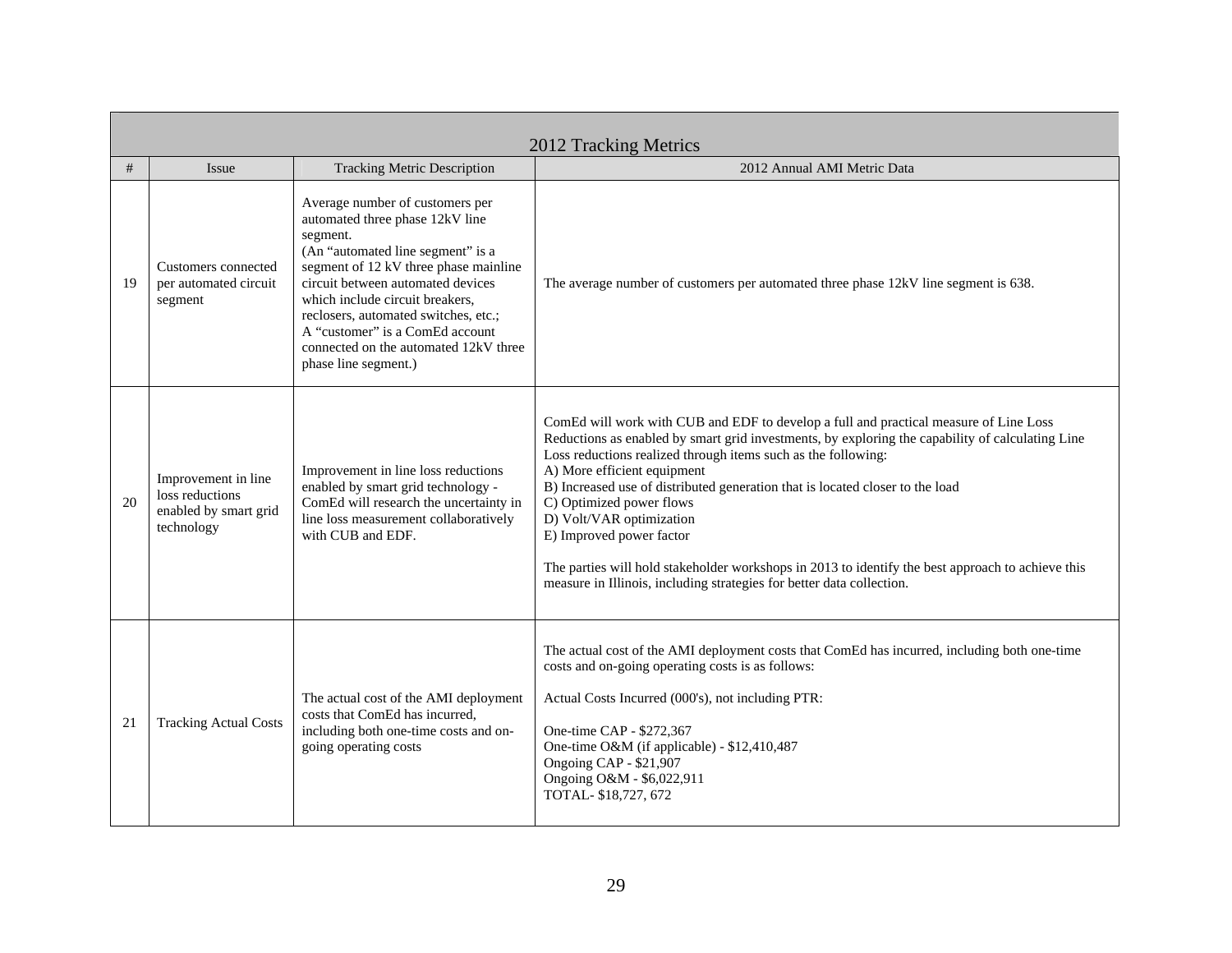|    | 2012 Tracking Metrics    |                                                                                                                                                                                                                                                                                                                                                                            |                                                                                                                                                                                                                                                                                                                                                                                                                                                                                                                                                                                                                            |  |
|----|--------------------------|----------------------------------------------------------------------------------------------------------------------------------------------------------------------------------------------------------------------------------------------------------------------------------------------------------------------------------------------------------------------------|----------------------------------------------------------------------------------------------------------------------------------------------------------------------------------------------------------------------------------------------------------------------------------------------------------------------------------------------------------------------------------------------------------------------------------------------------------------------------------------------------------------------------------------------------------------------------------------------------------------------------|--|
| #  | Issue                    | <b>Tracking Metric Description</b>                                                                                                                                                                                                                                                                                                                                         | 2012 Annual AMI Metric Data                                                                                                                                                                                                                                                                                                                                                                                                                                                                                                                                                                                                |  |
| 22 | Customer<br>Applications | Bill impacts associated with the costs<br>for implementation of ComEd's AMI<br>Plan for low, average, and higher usage<br>level customers pursuant to approved<br>rates and surcharges. The usage level<br>calculations will be values for a<br>"typical" customer at the 25th, 50th,<br>and 75th percentile of total usage for<br>each applicable delivery service class. | Please reference Attachment 1 for the metric data and Attachment 2 for supporting documentation.                                                                                                                                                                                                                                                                                                                                                                                                                                                                                                                           |  |
| 23 | Customer<br>Applications | Number of customers that have created<br>and viewed an account on ComEd.com<br>- by usage levels, customer class, and<br>low income customers. An account on<br>ComEd.com is necessary for viewing<br>the web portal.                                                                                                                                                      | Please reference Attachment 1.                                                                                                                                                                                                                                                                                                                                                                                                                                                                                                                                                                                             |  |
| 24 | Customer<br>Applications | Number of customers with ComEd.com<br>accounts that have viewed the web<br>portal - by usage levels, customer class,<br>and low income customers                                                                                                                                                                                                                           | Please reference Attachment 1.                                                                                                                                                                                                                                                                                                                                                                                                                                                                                                                                                                                             |  |
| 25 | Customer<br>Applications | Change in customers' energy<br>consumption for customers that have<br>viewed the web portal. ComEd will<br>work with the web presentment vendor<br>to define the business processes<br>necessary to track an energy usage<br>impact of accessing the web portal.                                                                                                           | The My Energy Tools web portal became available to all ComEd residential customers through their<br>ComEd.com account in September 2012. Given the short timeframe this was available to customers<br>and the time needed to discern savings from customer billing data following their access to the web<br>tools and subsequent actions taken to reduce their usage, there are no savings to report at this time.<br>More robust analytics are expected as a greater number of customers begin accessing the My Energy<br>Tools web portal and additional billing data can be utilized to measure savings in the future. |  |
| 26 | Customer<br>Applications | Number of customers enrolled in the<br>Residential Real Time Pricing (RRTP)<br>program (ComEd's hourly pricing<br>program) by usage levels, customer<br>class, and low income customers.                                                                                                                                                                                   | Please reference Attachment 1.                                                                                                                                                                                                                                                                                                                                                                                                                                                                                                                                                                                             |  |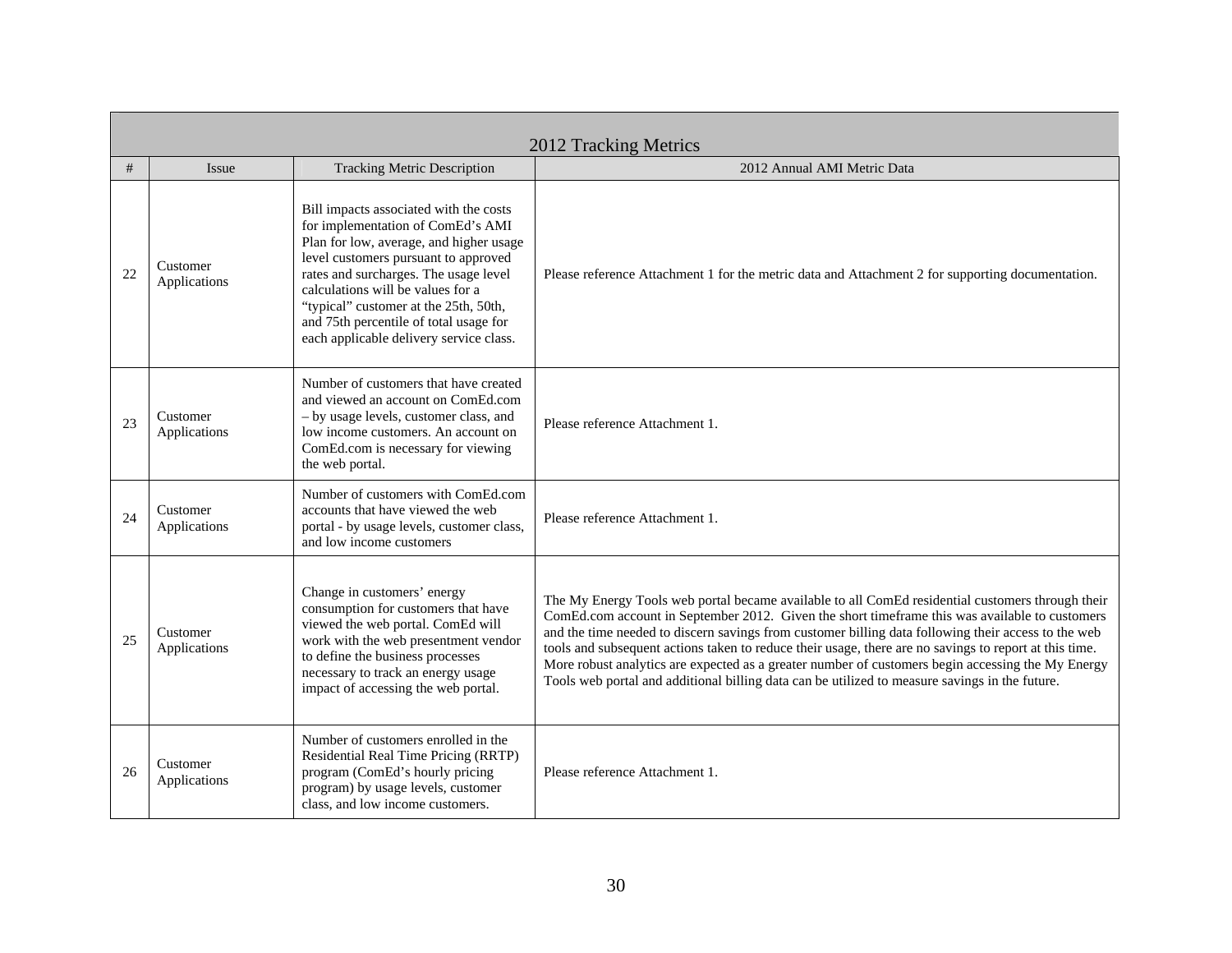|    | 2012 Tracking Metrics    |                                                                                                                                                                                                                                                                                                                                                                                       |                                                                                                                                                                       |  |
|----|--------------------------|---------------------------------------------------------------------------------------------------------------------------------------------------------------------------------------------------------------------------------------------------------------------------------------------------------------------------------------------------------------------------------------|-----------------------------------------------------------------------------------------------------------------------------------------------------------------------|--|
| #  | Issue                    | <b>Tracking Metric Description</b>                                                                                                                                                                                                                                                                                                                                                    | 2012 Annual AMI Metric Data                                                                                                                                           |  |
| 27 | Customer<br>Applications | Number of customers enrolled in any<br>future Time of Use (TOU) program that<br>ComEd might offer by usage levels,<br>customer class, and low income<br>customers.                                                                                                                                                                                                                    | The number of customers enrolled in any future Time of Use (TOU) program that ComEd might<br>offer by usage levels, customer class, and low income customers is zero. |  |
| 28 | Customer<br>Applications | Number of customers enrolled in<br>ComEd's Peak Time Rebate ("PTR")<br>program by usage levels, customer<br>class, and low income customers.                                                                                                                                                                                                                                          | The number of customers enrolled in ComEd's Peak Time Rebate ("PTR") program by usage levels,<br>customer class, and low income customers is zero.                    |  |
| 29 | Customer<br>Applications | Number of deposits required,<br>disconnection notices, and<br>disconnections for nonpayment for all<br>customers and, if applicable, by low<br>income customers. Other "key indicia<br>associated with credit and collection<br>activities targeted to low income<br>customers" may be incorporated in the<br>project plan's business process<br>redesigns for future implementation. | Please reference Attachment 1.                                                                                                                                        |  |
| 30 | Customer<br>Applications | If further information is required to<br>allow ComEd to track vulnerable<br>populations and that information is not<br>easily available (or only at significant<br>cost) then ComEd should provide an<br>explanation of the barriers to tracking<br>vulnerable populations.                                                                                                           | Please reference Section IV of Appendix A to this Report - Vulnerable Populations.                                                                                    |  |
| 31 | Customer<br>Applications | ComEd should further identify what<br>measures would be necessary to protect<br>consumer privacy in tracking<br>vulnerable populations.                                                                                                                                                                                                                                               | Please reference Section IV of Appendix A to this Report - Vulnerable Populations.                                                                                    |  |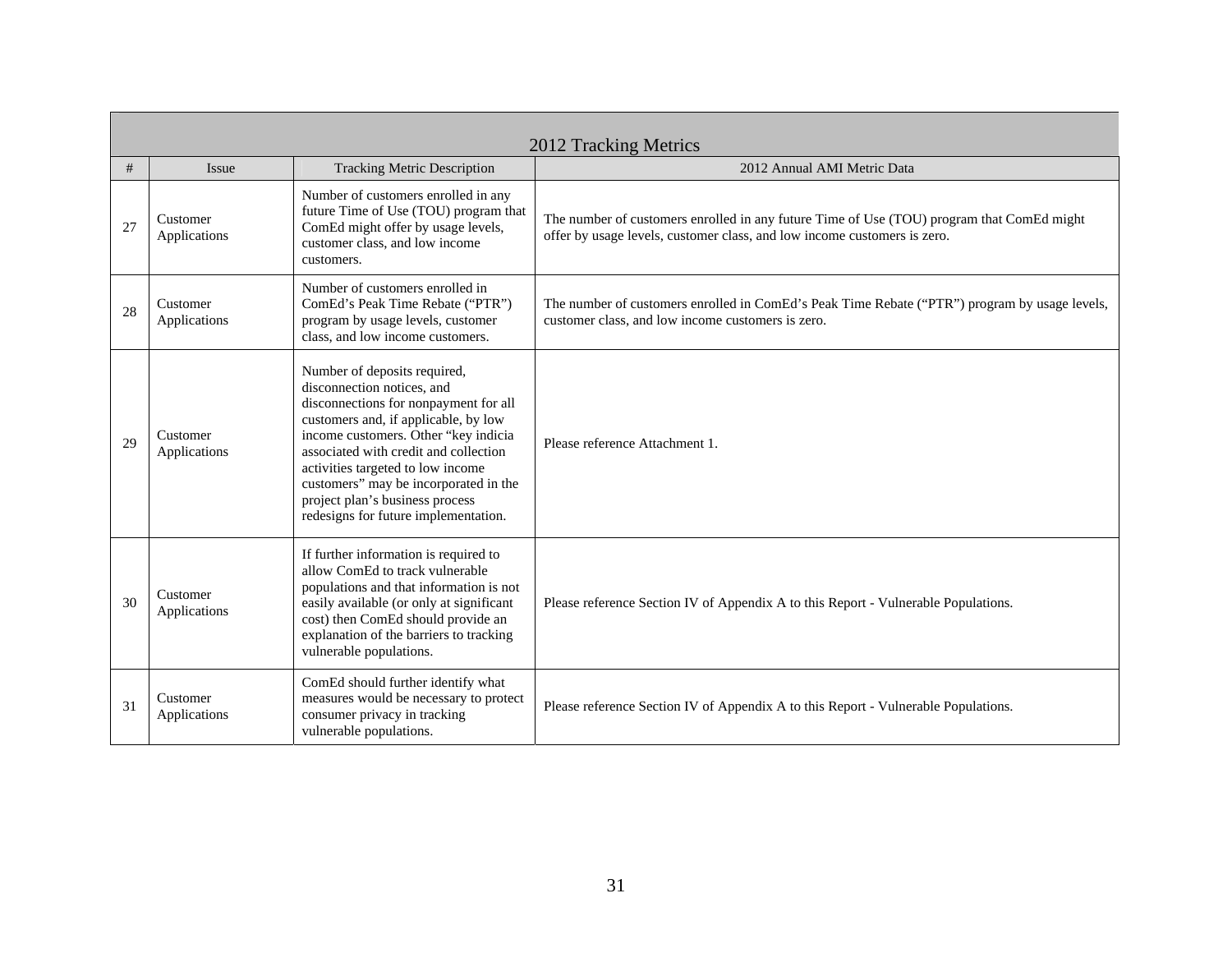|    | 2012 Tracking Metrics            |                                                                                                                                                                                                                                                                                |                                                                                              |  |
|----|----------------------------------|--------------------------------------------------------------------------------------------------------------------------------------------------------------------------------------------------------------------------------------------------------------------------------|----------------------------------------------------------------------------------------------|--|
| #  | Issue                            | <b>Tracking Metric Description</b>                                                                                                                                                                                                                                             | 2012 Annual AMI Metric Data                                                                  |  |
| 32 | Customer<br>Applications         | The definition and identification of<br>such groups should be discussed with<br>stakeholders and Staff to develop a<br>methodology to be included with the<br>modified AMI Plan. To the extent that<br>is not possible, it should be included<br>with the first annual filing. | Please reference Section IV of Appendix A to this Report - Vulnerable Populations.           |  |
| 33 | Customer Outreach &<br>Education | Awareness and Education - Awareness<br>and understanding of AMI technology<br>and benefits (survey metric)                                                                                                                                                                     | 6,032 surveys were collected for awareness and understanding of AMI technology and benefits. |  |
| 34 | Customer Outreach &<br>Education | <b>Customer Experience and Engagement</b><br>- Understanding of AMI technology<br>(Customer Experience/Engagement<br>Research and Customer Experience<br>Tracking).                                                                                                            | 74 Community Events were conducted about Understanding AMI Technology.                       |  |
| 35 | Customer Outreach &<br>Education | Community Outreach - # of community<br>events and # of direct interactions                                                                                                                                                                                                     | Community outreach included: 74 Community Events conducted and 50,871 direct interactions.   |  |
| 36 | Customer Outreach &<br>Education | Local Media - # of articles that appear<br>in local media                                                                                                                                                                                                                      | 1,125 articles appeared in local media.                                                      |  |
| 37 | Customer Outreach &<br>Education | Potential missing metric: internal<br>newsletter (# of articles in newsletter)                                                                                                                                                                                                 | 37 internal articles were included in the newsletter.                                        |  |
| 38 | Customer Outreach &<br>Education | <b>Customer Experience and Engagement</b><br>- Meter Installations complaints/claims<br>(Rapid Response Situational<br>Assessments)                                                                                                                                            | 57 Meter Installations complaints/claims.                                                    |  |
| 39 | Customer Outreach &<br>Education | <b>Customer Experience and Engagement</b><br>- # of installation appointments (tracked<br>by AMI Deployment team)                                                                                                                                                              | Zero installation appointments.                                                              |  |
| 40 | Customer Outreach &<br>Education | Community Outreach - # of customer<br>organizations contacted                                                                                                                                                                                                                  | 1,098 organizations were contacted as part of Community Outreach.                            |  |
| 41 | Customer Outreach &<br>Education | Community Outreach - # of customer<br>communication methods deployed                                                                                                                                                                                                           | 17 communication methods employed as part of Community Outreach.                             |  |
| 42 | Customer Outreach &<br>Education | Awareness and Education - # of<br>advocates and ambassadors informed                                                                                                                                                                                                           | 70 Ambassadors were contacted and informed.                                                  |  |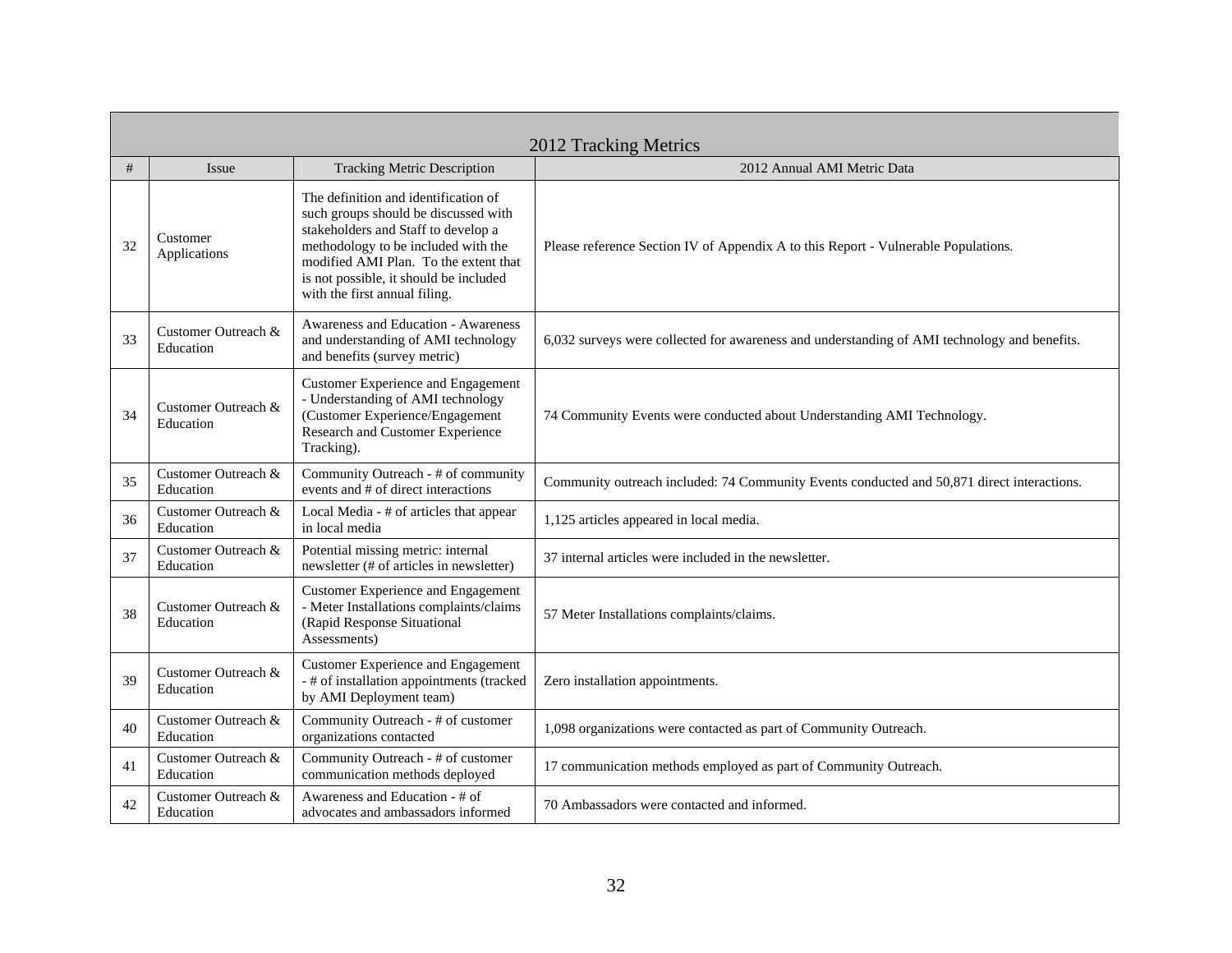|    | 2012 Tracking Metrics            |                                                                                        |                                                                                                                                                     |  |
|----|----------------------------------|----------------------------------------------------------------------------------------|-----------------------------------------------------------------------------------------------------------------------------------------------------|--|
| #  | <b>Issue</b>                     | <b>Tracking Metric Description</b>                                                     | 2012 Annual AMI Metric Data                                                                                                                         |  |
| 43 | Customer Outreach &<br>Education | Awareness and Education - # of<br>surveys completed at events                          | 6,032 surveys were collected at events.                                                                                                             |  |
| 44 | Customer Outreach &<br>Education | Measurement of Energy management<br>Education & Outreach events +<br>interactive items | Community outreach included: 74 Community Events conducted and 50,871 direct interactions.                                                          |  |
| 45 | Customer Outreach &<br>Education | Measurement of the Speaker's Bureau<br>Program                                         | 3,631 interactions related to the Speaker's Bureau Program.                                                                                         |  |
| 46 | Customer Outreach &<br>Education | Measurement of the Youth Ambassador<br>Program                                         | 2,332 direct contacts in the Youth program; 70 Youth Ambassadors.                                                                                   |  |
| 47 | Customer Outreach &<br>Education | Measurement of Faith-based and Low<br><b>Income Outreach</b>                           | 19 direct interactions; 900 organizations contacted for Faith-based and Low Income Outreach.                                                        |  |
| 48 | Customer Outreach &<br>Education | Measurement of Email Marketing                                                         | 378,315 email subscribers; 7 emails sent to customers; 6,287 clicks.                                                                                |  |
| 49 | Customer Outreach &<br>Education | Measurement of Energy @ Home and<br>Bill Inserts program                               | 1 article developed for newsletter; 3.1M bill inserts for residential; 295,000 bill inserts for<br>commercial as a part of the bill insert program. |  |
| 50 | Customer Outreach &<br>Education | Measurement of Direct Mail for PTR<br>and Web Tools                                    | This does not apply for 2012.                                                                                                                       |  |
| 51 | Customer Outreach &<br>Education | Measurement of Videos and Brochures                                                    | 5 videos created with 22,093 views.                                                                                                                 |  |
|    |                                  |                                                                                        | Online and Social Media Outreach Measurements:                                                                                                      |  |
|    |                                  |                                                                                        | Number of Stories Promoted on ComEd Facebook page is 26.                                                                                            |  |
|    |                                  |                                                                                        | Number of Likes on Facebook is 295.                                                                                                                 |  |
|    |                                  |                                                                                        | Number of Times a Story was Shared on another Facebook page is 16.                                                                                  |  |
| 52 | Customer Outreach &<br>Education | Measurement of Online and Social<br>Media Outreach                                     | Number of Engaged Facebook Users (the # of people who have clicked on a post) is 375.                                                               |  |
|    |                                  |                                                                                        | Number of Facebook Users who saw a Post from ComEd in 2012 is 72,789.                                                                               |  |
|    |                                  |                                                                                        | Number of Blog Stories and Conversations with Mommy bloggers is 1.                                                                                  |  |
|    |                                  |                                                                                        | Number of Facebook Interactions with Games is 4,489.                                                                                                |  |
|    |                                  |                                                                                        | Number of People who Visited ComEd.com/Smart Grid is 9,560.                                                                                         |  |